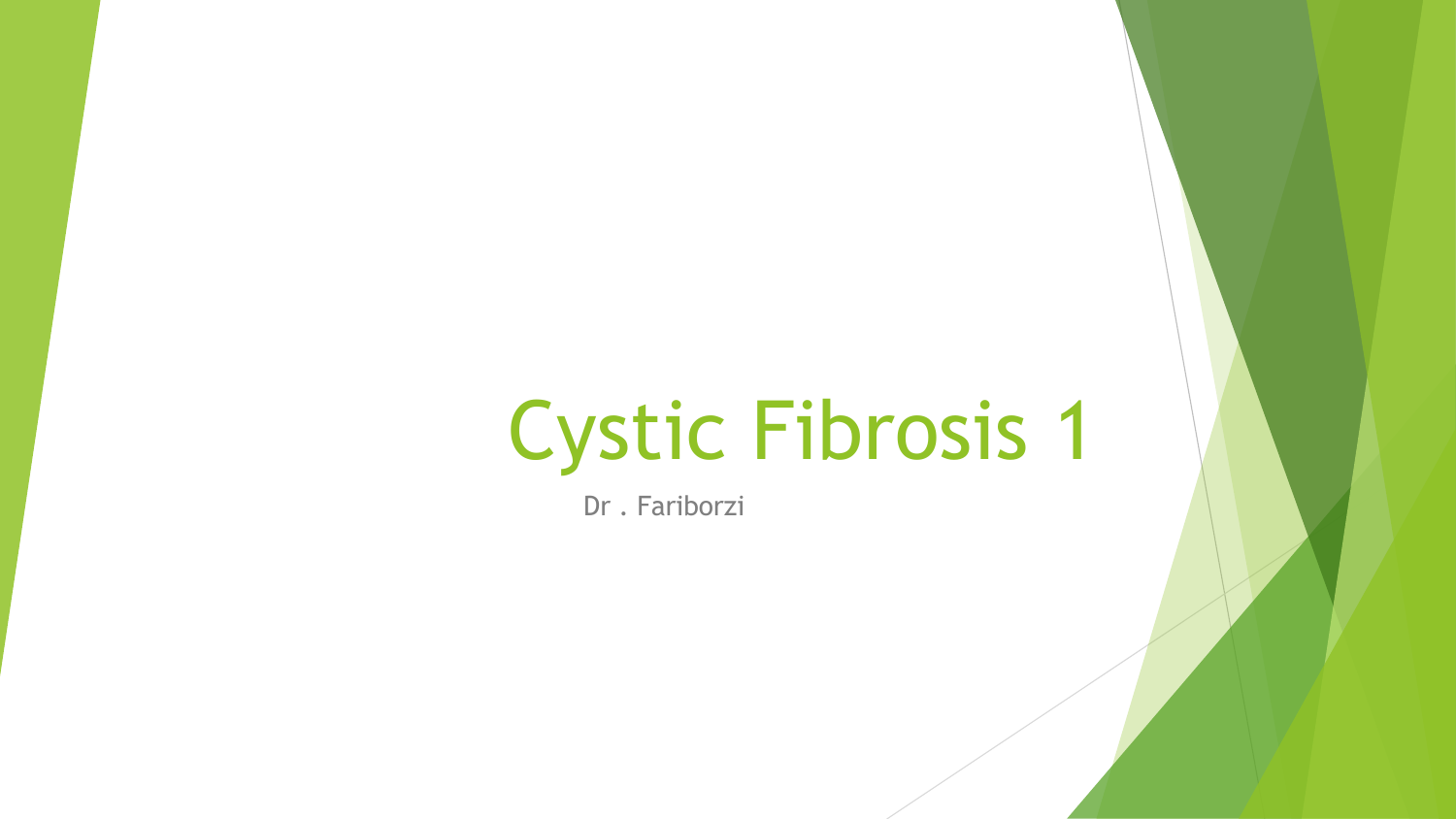- Cystic fibrosis (CF) is an inherited multisystem disorder of children and adults; it is the most common life-limiting recessive genetic trait among whites.
- Dysfunction of the cystic fibrosis transmembrane conductance regulator (CFTR) protein, the primary defect, leads to a wide and variable array of presenting manifestations and complications.
- CF is responsible for most cases of exocrine pancreatic insufficiency in early life and is the major cause of severe chronic lung disease in children.
- It is also responsible for many cases of hyponatremic salt depletion, nasal polyposis, pansinusitis, rectal prolapse, pancreatitis, cholelithiasis, and nonautoimmune insulin-dependent hyperglycemia.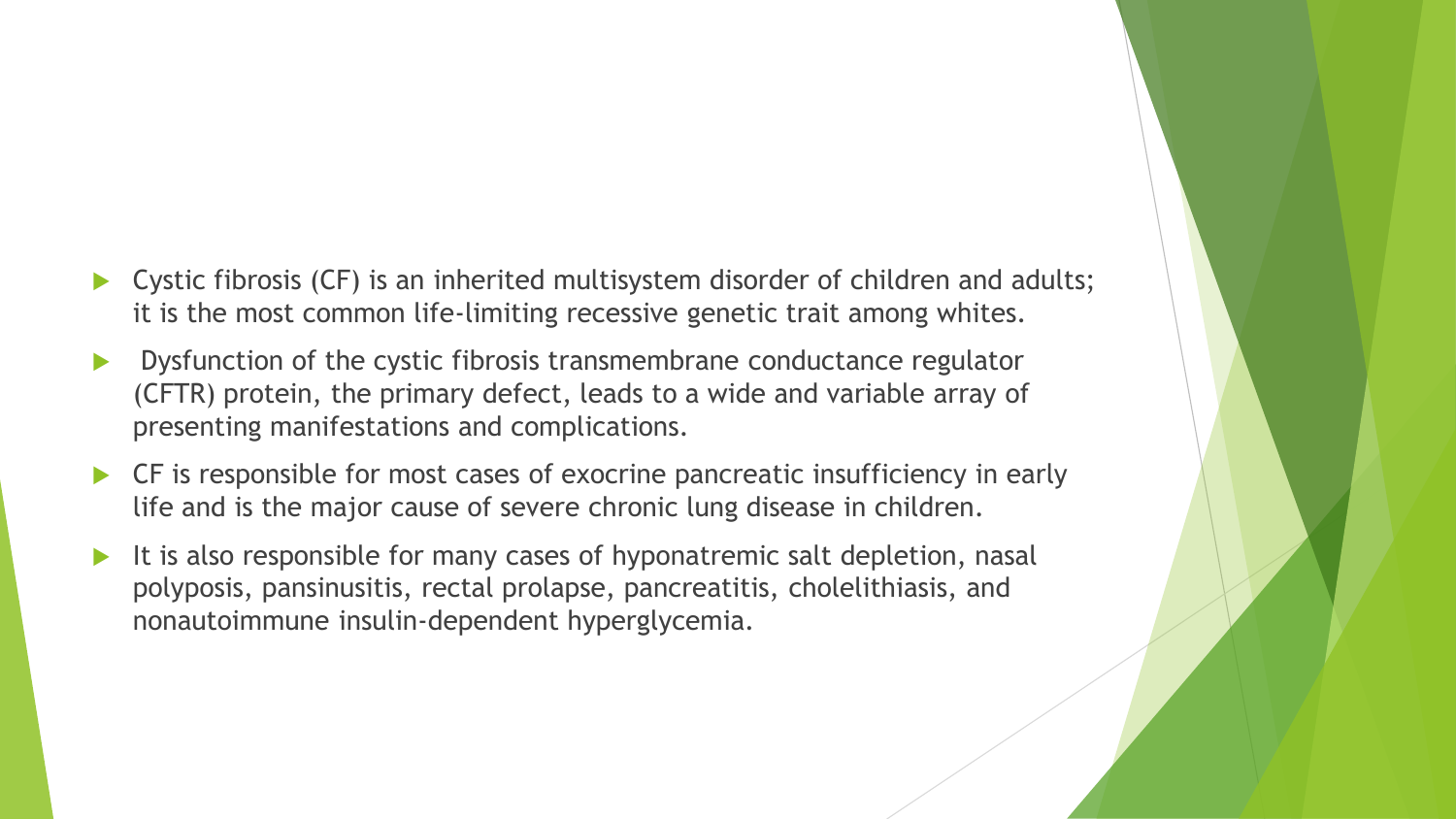- The prevalence in these populations varies but approximates 1 in  $3,500$  live births (1 in 9,200 individuals of Hispanic descent and 1 in 15,000 African Americans).
- Although less frequent in African, Hispanic, Middle Eastern, South Asian, and eastern Asian populations, the disorder does exist in these populations as well

.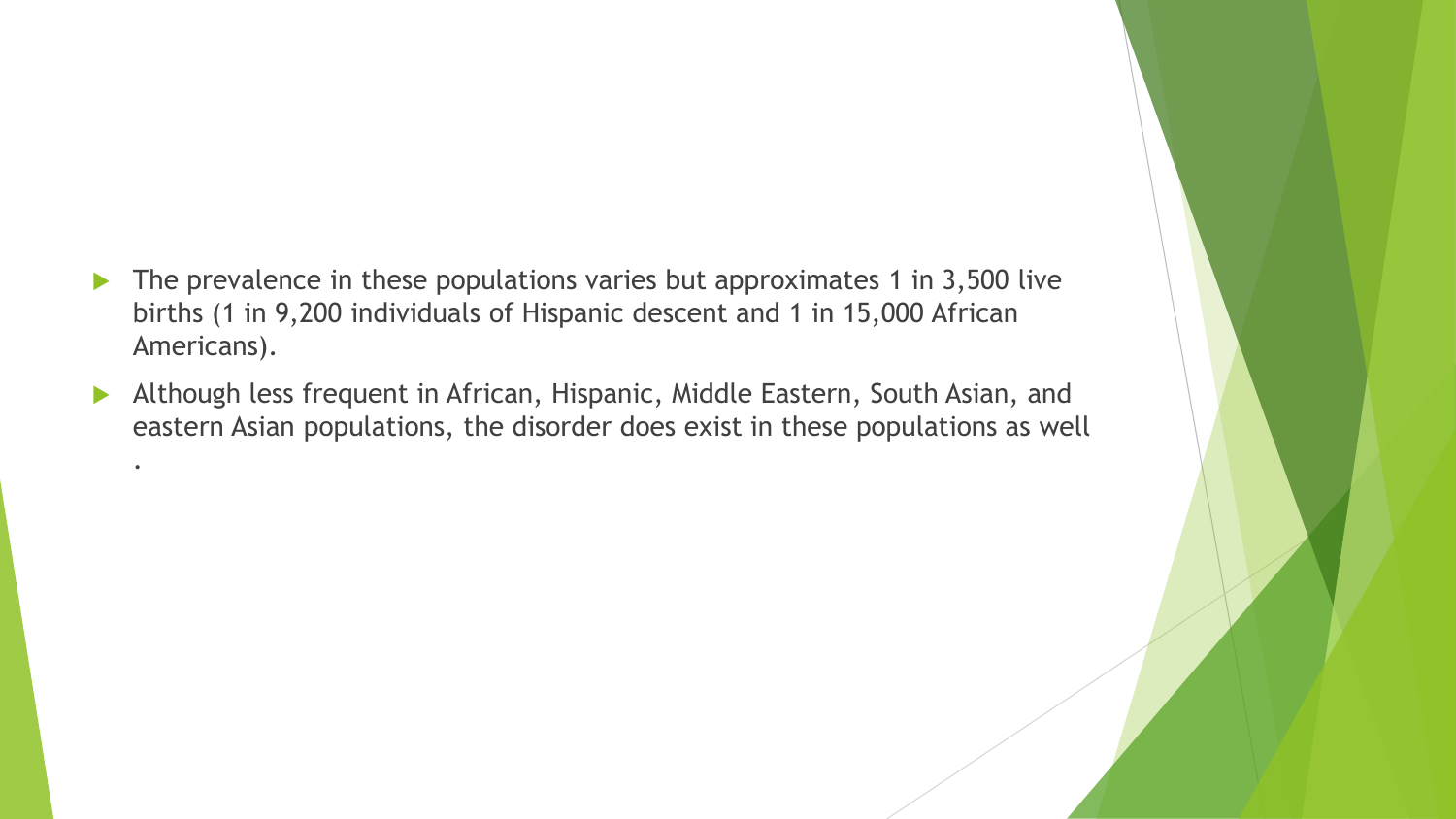- ▶ CF is inherited as an autosomal recessive trait.
- CFTR is expressed largely in epithelial cells of airways, the gastrointestinal tract (including the pancreas and biliary system), the sweat glands, and the genitourinary system.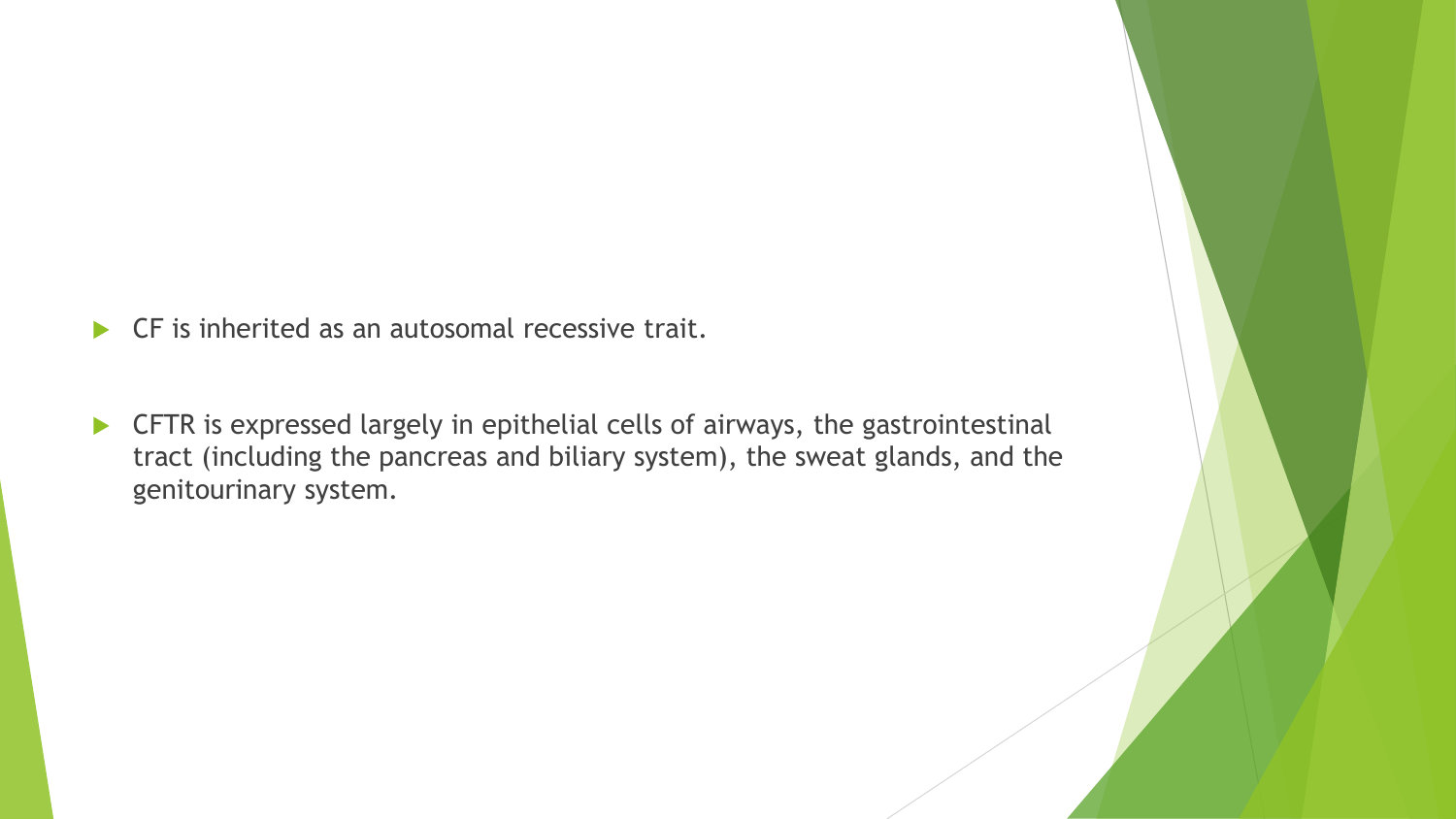|              |                            | Table 432.2   One Proposed Classification of Cystic Fibrosis Transmembrane Conductance Regulator (CFTR) Mutations |                                                     |                                                                                                                                        |  |  |  |  |
|--------------|----------------------------|-------------------------------------------------------------------------------------------------------------------|-----------------------------------------------------|----------------------------------------------------------------------------------------------------------------------------------------|--|--|--|--|
| <b>CLASS</b> |                            | <b>EFFECT ON CFTR</b>                                                                                             | <b>FUNCTIONAL CFTR PRESENT?</b>                     | <b>SAMPLE MUTATIONS</b>                                                                                                                |  |  |  |  |
|              | Lack of protein production |                                                                                                                   | No                                                  | Stop codons (designation in X; e.g., Trp1282X,<br>Gly542X); splicing defects with no protein<br>production (e.g., 711+1G→T, 1717-1G→A) |  |  |  |  |
| Ш            |                            | Defect in protein trafficking with ubiquitination<br>and degradation in endoplasmic reticulum/<br>Golgi body      | No/substantially reduced                            | Phe508del, Asn1303Lys, Gly85Gly, leu1065Pro,<br>Asp507, Ser549Arg                                                                      |  |  |  |  |
| Ш            |                            | Defective regulation; CFTR not activated by<br>adenosine triphosphate or cyclic adenosine<br>monophosphate        | No (nonfunction CFTR present in<br>apical membrane) | Gly551Asp, Ser492Phe, Val520Phe, Arg553Gly,<br>Arg560Thr, Arg560Ser                                                                    |  |  |  |  |
| $\mathbb N$  |                            | Reduced chloride transport through CFTR at<br>the apical membrane                                                 | Yes                                                 | Ala455Glu, Arg117Cys, Asp1152His,<br>Leu227Arg, Arg334Trp, Arg117His*                                                                  |  |  |  |  |
| V            | <b>CFTR</b>                | Splicing defect with reduced production of                                                                        | Yes                                                 | 3849+10kbC→T, 1811+16kbA→G, IVS8-5T,<br>$2789+5G \rightarrow A$                                                                        |  |  |  |  |

\*Function of Arg117His depends on the length of the polythymidine track on the same chromosome in intron 8 (IVS8): 5T, 7T, or 9T. There is more normal CFTR<br>function with a longer polythymidine track.<br>From O'Sullivan BP, Fr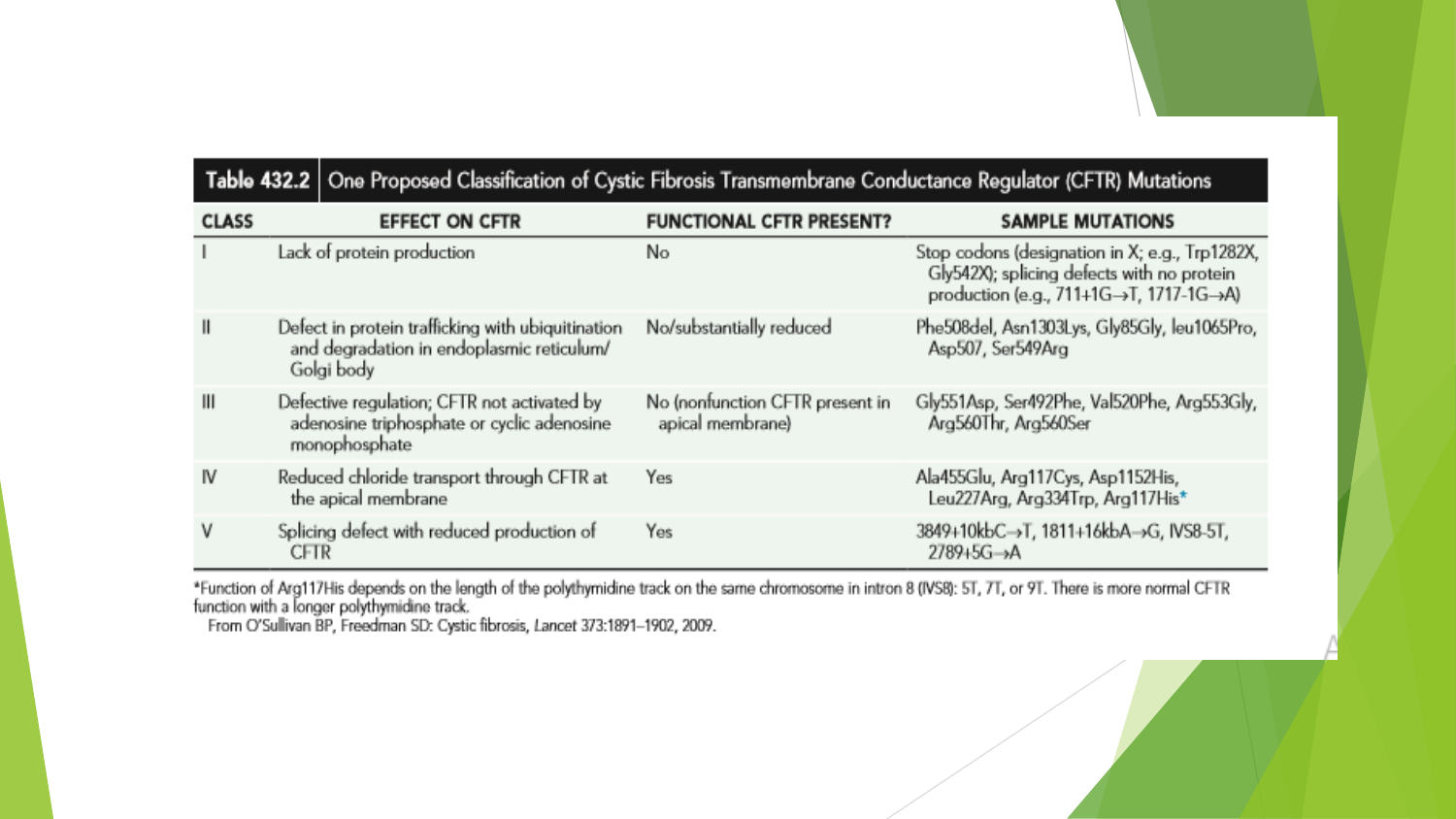| Normal                                                 |                                                                     | н                                                                | Ш                                                      | IV                                                | v                                                              | VI                                                     |
|--------------------------------------------------------|---------------------------------------------------------------------|------------------------------------------------------------------|--------------------------------------------------------|---------------------------------------------------|----------------------------------------------------------------|--------------------------------------------------------|
| cicler or or<br><b>CT</b>                              |                                                                     |                                                                  |                                                        | CГ<br>$-$<br>≕                                    | СF                                                             | CT                                                     |
| Mature<br>functional<br>CFTR                           | Absent<br>functional<br>CFTR                                        | Absent<br>functional<br>CFTR                                     | Defective<br>channel<br>regulation                     | Defective<br>CFTR<br>channel                      | Scarce<br>functional<br>CFTR                                   | Decreased<br>CFTR<br>membrane<br>stability             |
| Goldi<br>Nascent<br><b>CFTR</b>                        | Golgi<br>Absent<br>nascent<br>CFTR                                  | Golai-<br>Protease<br>destruction of<br>misfolded<br>CFTR.<br>43 | Golgi<br>Nascent<br>CFTR                               | Galai<br>Nascent<br>CFTR                          | Golgi<br>Scarce<br>nascent<br>CFTR                             | Goldi<br>Nascent<br>CFTR                               |
| Endoplasmic reticulum<br>Full-length<br><b>CFTRRNA</b> | Endoplasmic reticulum<br><b>Unstable</b><br>truncated<br><b>RNA</b> | Endoplasmic reticulum<br>Full-kingth<br><b>CFTRRNA</b>           | Endoplasmic reticulum<br>Full-length<br><b>CFTRRNA</b> | Endoplasmic reticulum<br><b>CFTRRNA</b>           | Endoplasmic reticulum<br>Full-length Correct RNA Incorrect RNA | Endoplasmic reticulum<br>Full-length<br><b>CFTRRNA</b> |
| <b>Nucleus</b><br><b>CETRIDNA</b><br><b>NOOOOK</b>     | Nucleus <sup>'</sup><br><b>CETRIDNA</b><br><b>SOOOO</b>             | <b>Nucleus</b><br><b>CFTRDNA</b><br>⋙∞                           | <b>Nucleus</b><br><b>CETRIDNA</b><br><b>DOOOOK</b>     | <b>Nucleus</b><br><b>CFTRDNA</b><br><b>SOOOOK</b> | <b>Nucleus</b><br><b>CFTRDNA</b><br><b>SOOOOK</b>              | Nucleus <sup>1</sup><br>CETRONA<br><b>SPOOR</b>        |
| CFTR defect                                            | No functional<br>CFTR protein                                       | CFTR trafficking<br>defect                                       | Defective channel<br>requlation                        | Decreased channel<br>conductance                  | Reduced synthesis<br>of CFTR                                   | Decreased CFTR<br>stability                            |
| Type of mutations                                      | Nonsense:<br>frameshift:<br>canonical splice                        | Missense:<br>aminoacid deletion                                  | Missense:<br>aminoacid change                          | Missense:<br>aminoacid change                     | Splicing defect;<br>missense                                   | Missense:<br>aminoacid change                          |
| Specific mutation<br>examples                          | Gly542X<br>Trp1282X<br>Arg553X<br>621*1G-+T                         | Phe508del<br>Asn1303Lys<br>tle507del<br>Arg560Thr                | Gly551Asp<br>Gly178Arg<br>Gly551Ser<br>Ser549Asn       | Arg117His<br>Arg347Pro<br>Arg117Cys<br>Arg334Trp  | 3849+10kbC-+T<br>2789+5G-sA<br>$3120+1G-A$<br><b>BT</b>        | 4326delTC<br>Gin1412X<br>4279(resA)                    |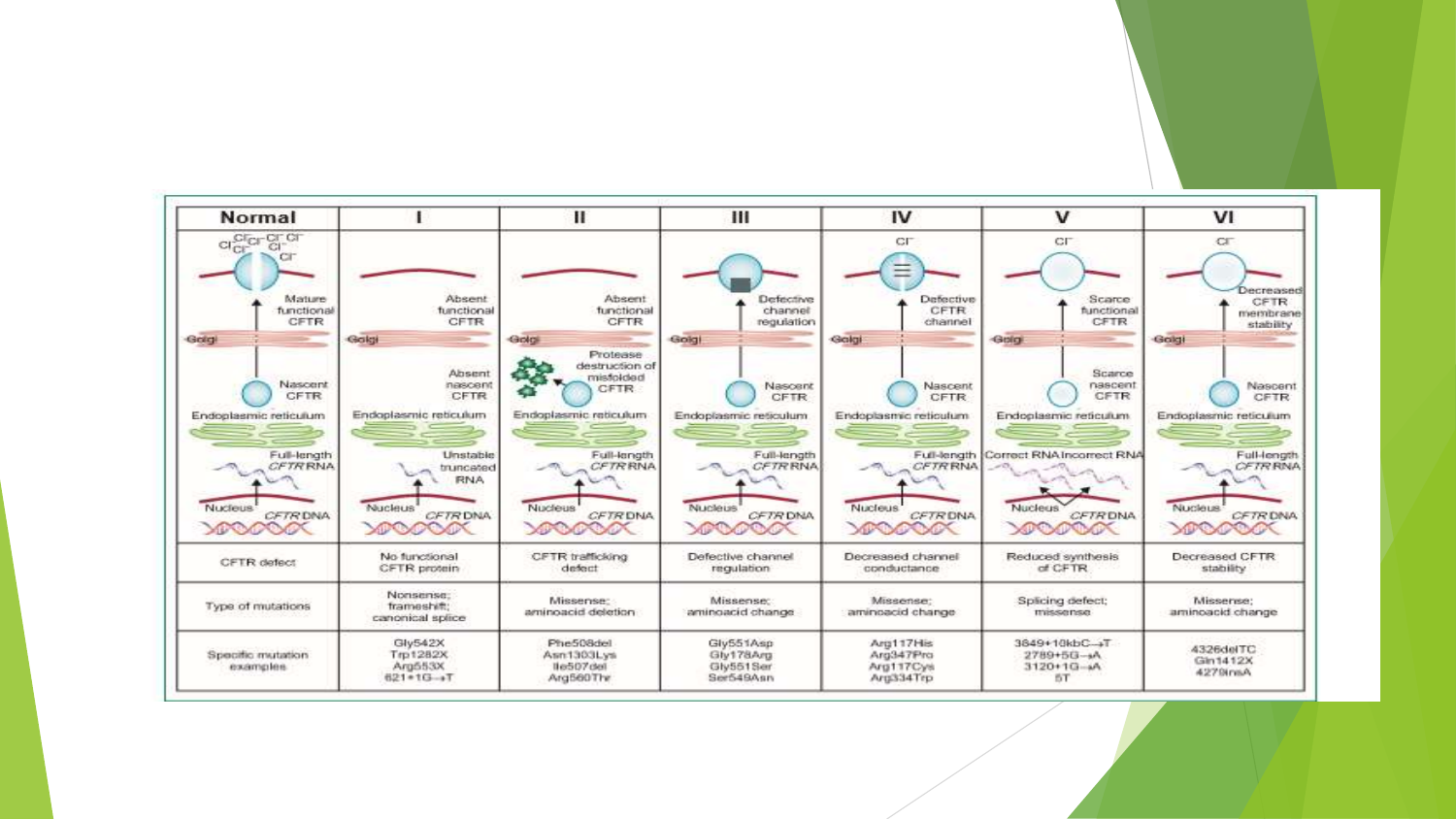Mutation class I-III are generally considered to be severe mutations in that they lead to a complete or nearly complete absence of CFTR function, whereas class IV-VI mutations are associated with some residual functional protein.

The most prevalent mutation of CFTR is the deletion of a single phenylalanine residue at amino acid 508 (F508del).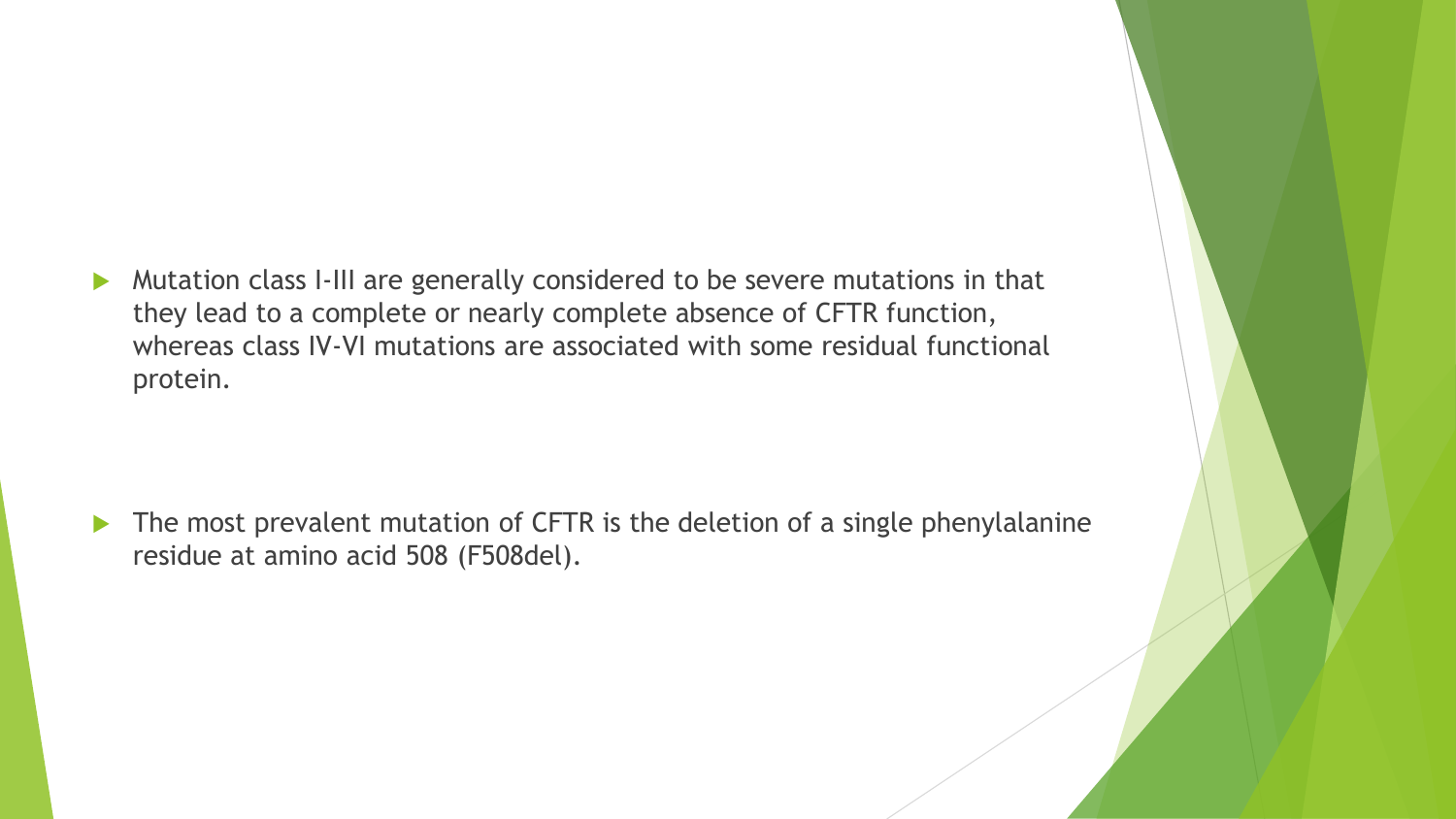- The high-frequency of CFTR mutations has been ascribed to resistance to the morbidity and mortality associated with infectious dysenteries through the ages.
- Cultured CF intestinal epithelial cells homozygous for the F508del mutation are unresponsive to the secretory effects of cholera toxin.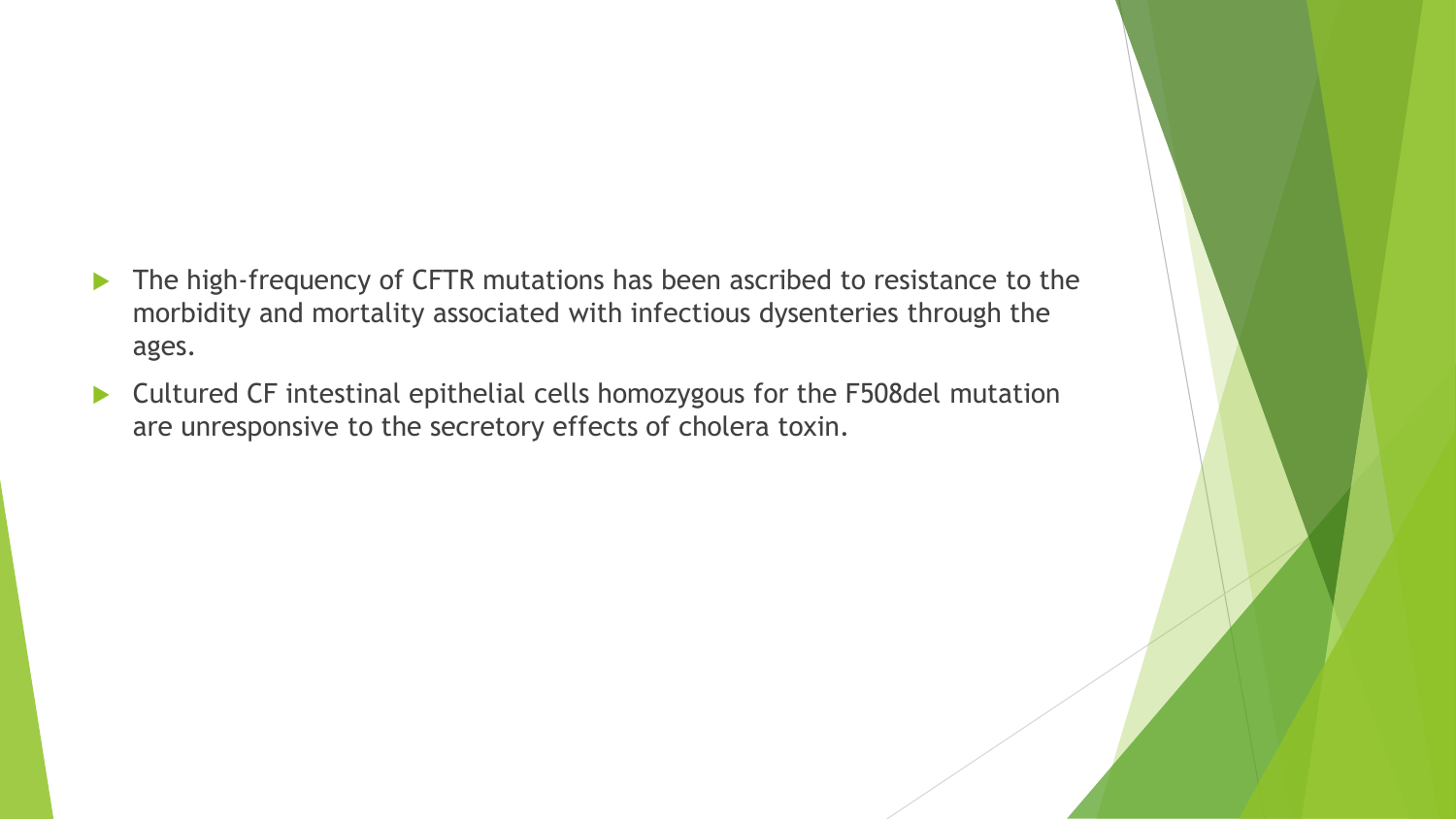### Table 432.1 Complications of Cystic Fibrosis

**RESPIRATORY** Bronchiectasis, bronchitis, bronchiolitis, pneumonia<br>Atelectasis Hemoptysis<br>Pneumothorax<br>Nasal polyps<br>Sinusitis Sinusius<br>Reactive airway disease<br>Mucoid impaction of the bronchi<br>Allergic bronchopulmonary aspergillosis<br>Cor pulmonale<br>Respiratory failure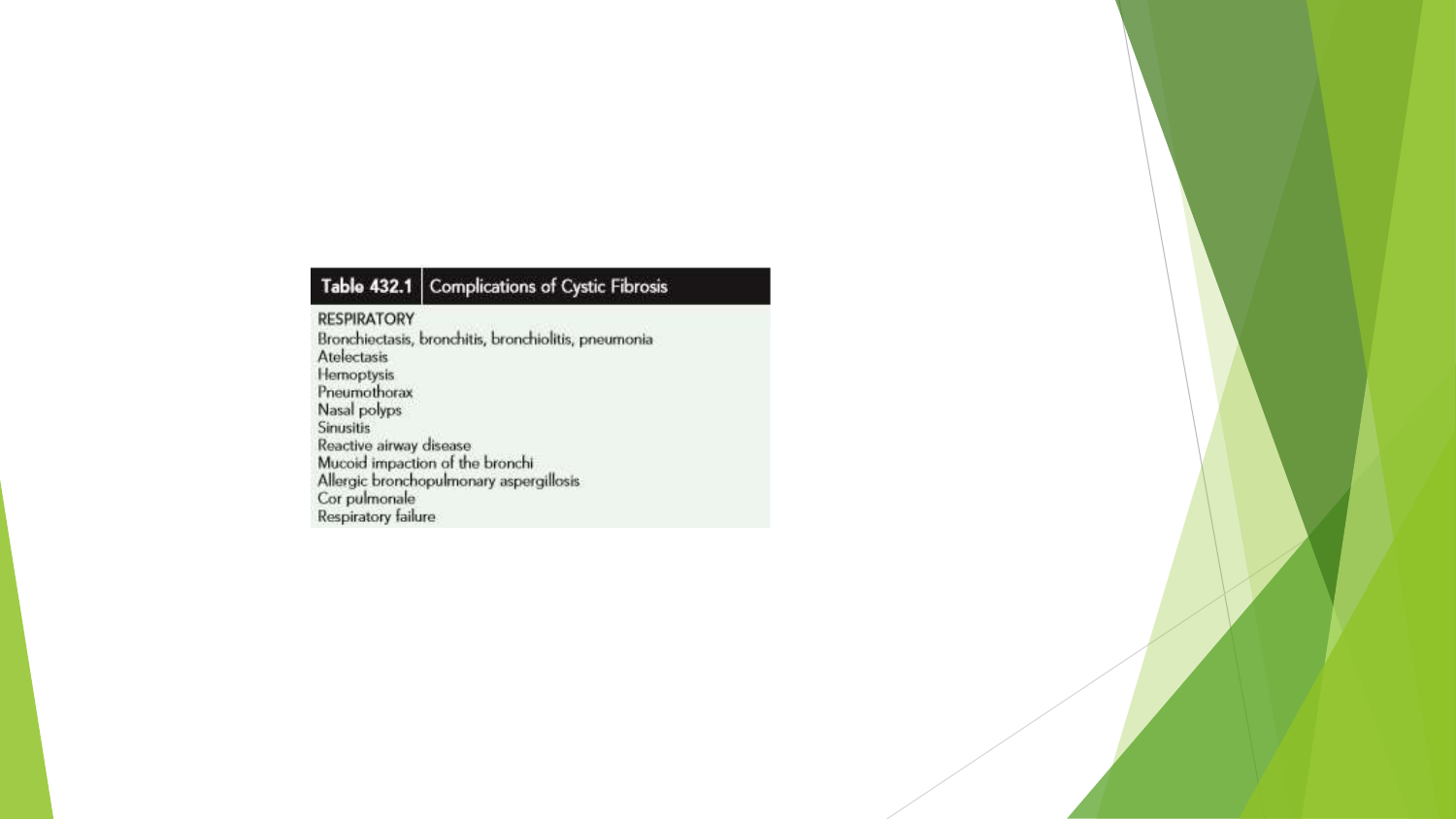#### **GASTROINTESTINAL**

Meconium ileus, meconium plug (neonate) Meconium peritonitis (neonate) Distal intestinal obstruction syndrome (non-neonatal obstruction) Rectal prolapse Intussusception **Volvulus** Fibrosing colonopathy (strictures) **Appendicitis** Intestinal atresia Pancreatitis Biliary cirrhosis (portal hypertension: esophageal varices, hypersplenism)<br>Neonatal obstructive jaundice Hepatic steatosis Gastroesophageal reflux Cholelithiasis Inguinal hernia Growth failure (malabsorption) Vitamin deficiency states (vitamins A, K, E, D) Insulin deficiency, symptomatic hyperglycemia, diabetes Malignancy (rare)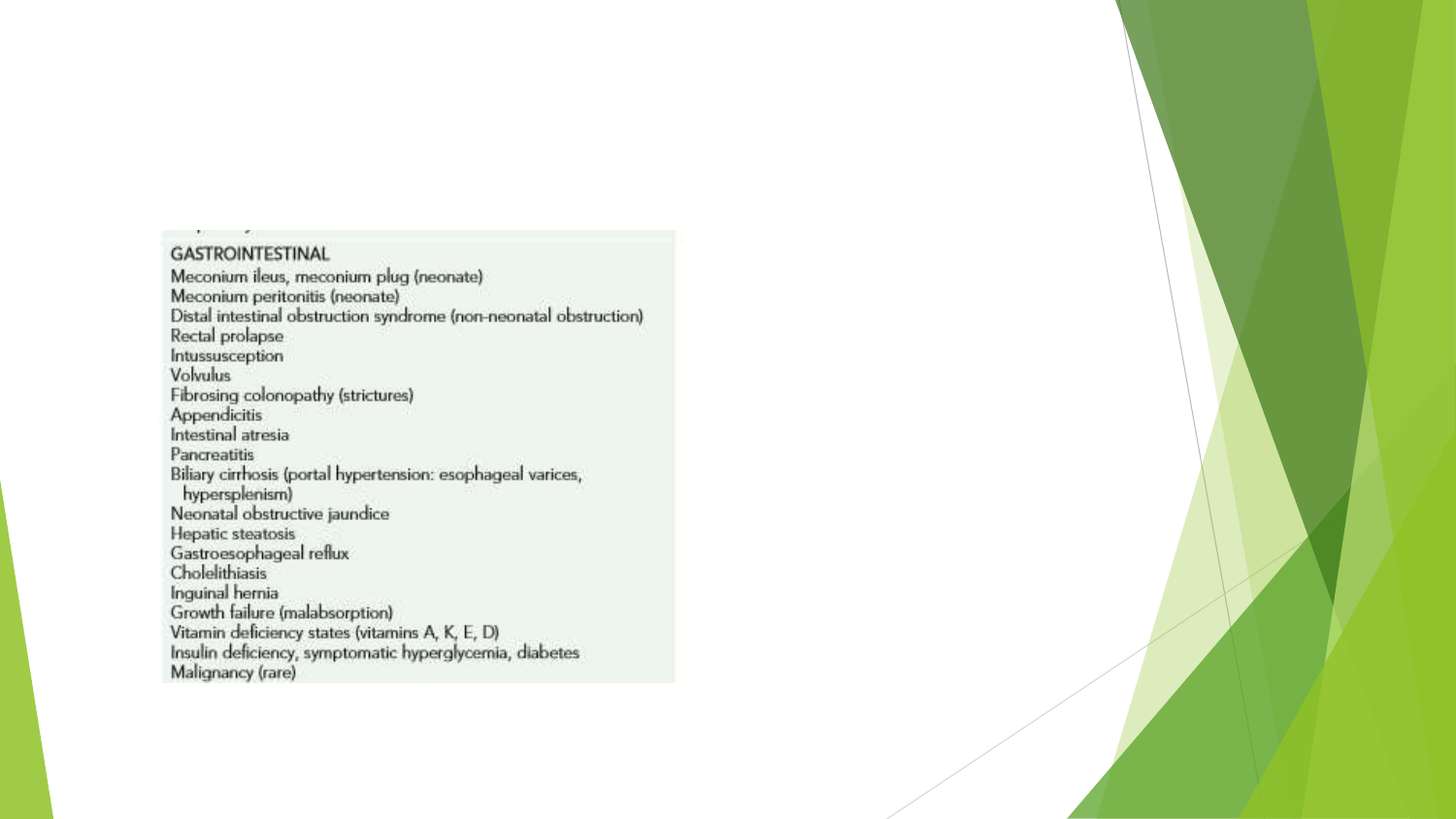### OTHER

OTHER<br>
Infertility<br>
Delayed puberty<br>
Edema-hypoproteinemia<br>
Dehydration-heat exhaustion<br>
Hypertrophic osteoarthropathy-arthritis<br>
Clubbing<br>
Amyloidosis<br>
Diabetes mellitus<br>
Aquagenic palmoplantar keratoderma (skin wrinkling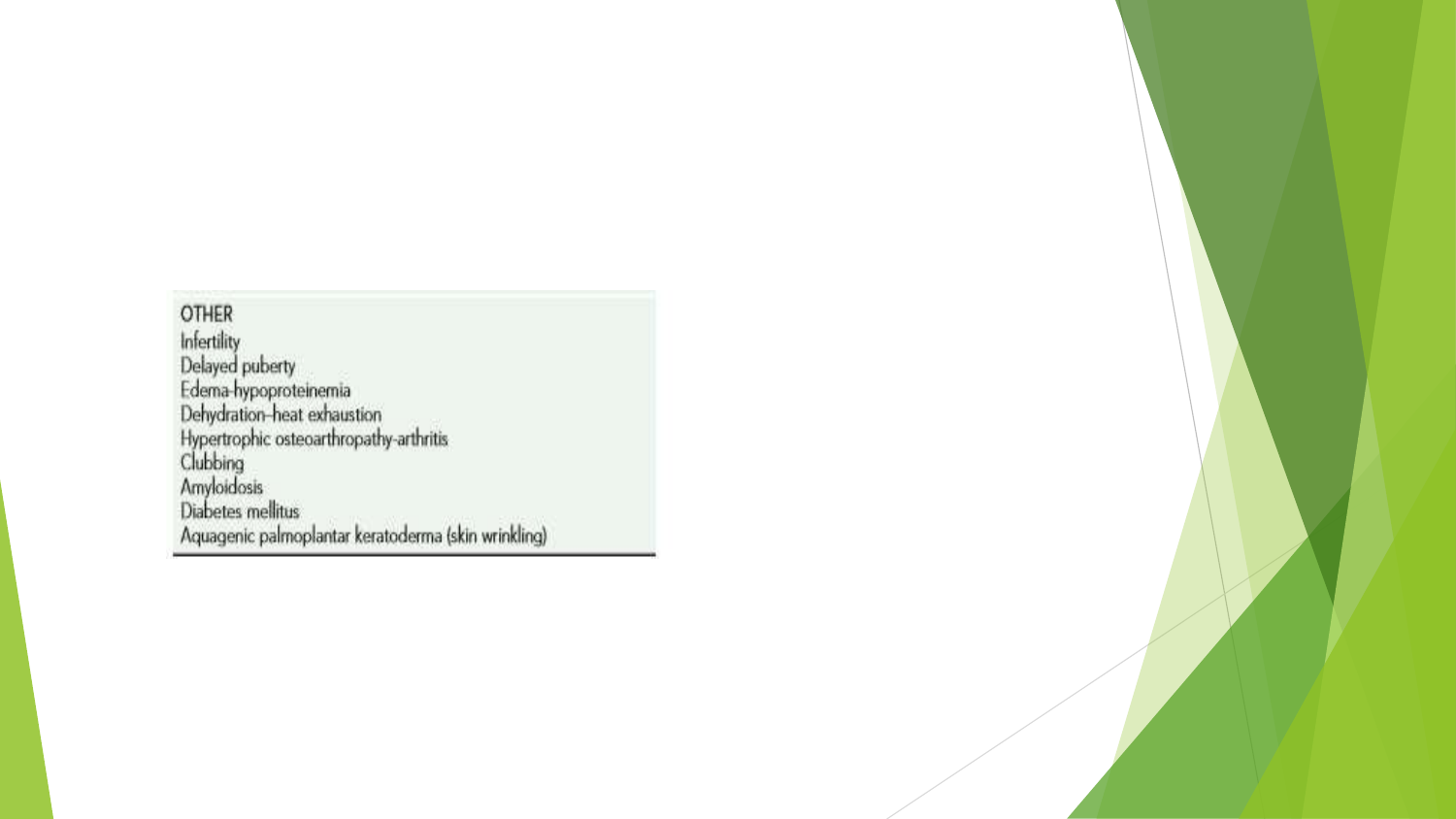# PATHOGENESIS

- A number of long-standing observations of CF are of fundamental pathophysiologic importance;
	- $\blacktriangleright$  failure to clear mucous secretions
	- paucity of water in mucous secretions
	- $\blacktriangleright$  elevated salt content of sweat and other serous secretions
	- $\blacktriangleright$  chronic infection limited to the respiratory tract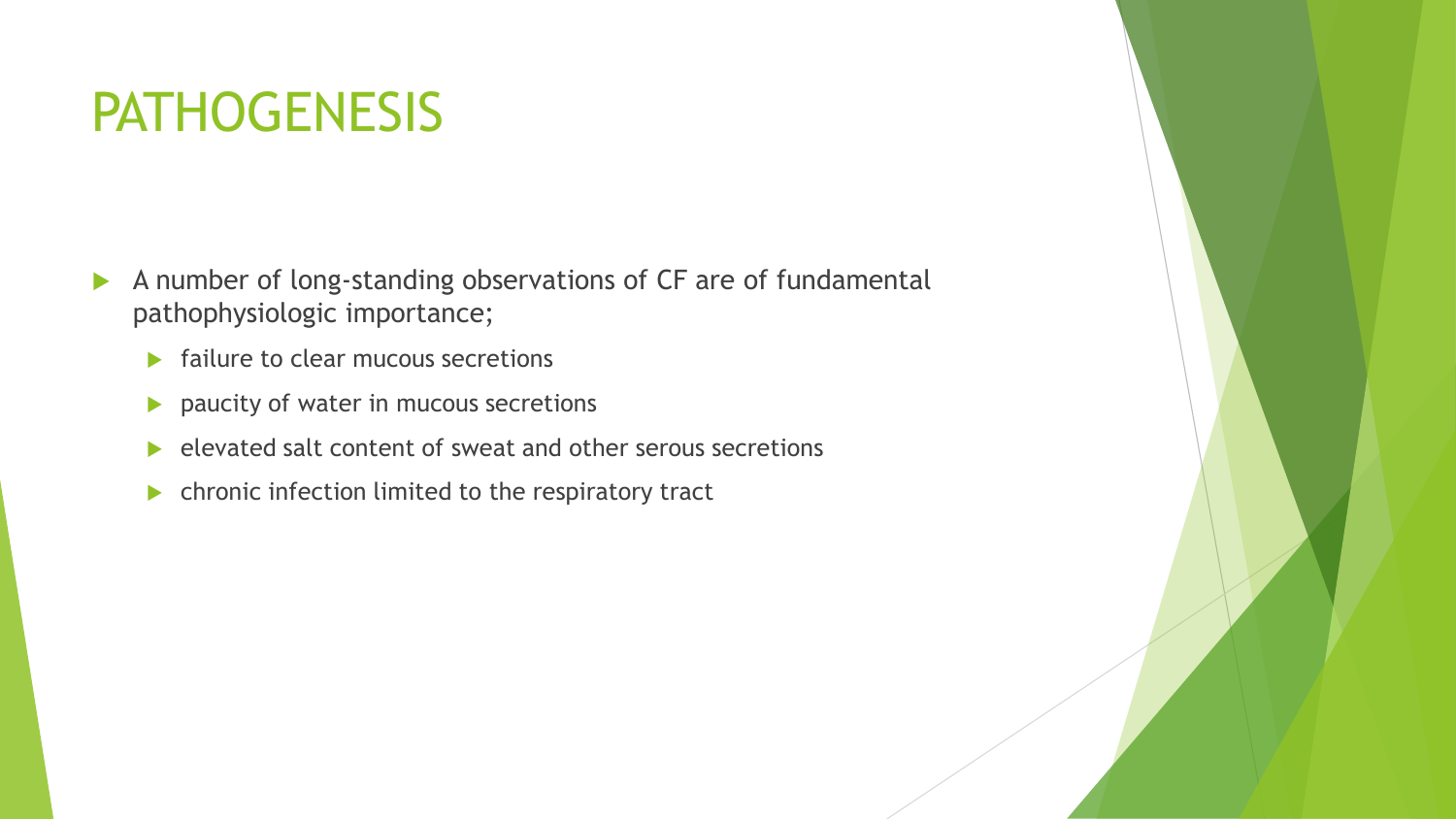

Fig. 432.3 Schematic diagram depicting cystic fibrosis (CF) epithelial channel defects, characterized by impaired chloride secretion, massive sodium absorption, and movement of water through the epithelium, leading to a dehydrated airway surface. ADP, Adenosine diphosphate; ATP, adenosine triphosphate; CFTR, cystic fibrosis transmembrane conductance regulator; CICa, alternative chloride channel; ENaC, epithelium sodium channel; PKA, protein kinase A. (From Michelson P, Faro A, Ferkol T: Pulmonary disease in cystic fibrosis. In Kendig's Disorders of the Respiratory Tract in Children, ed 9, Philadelphia, 2019, Elsevier, [Fig. 51.1, p. 778].)

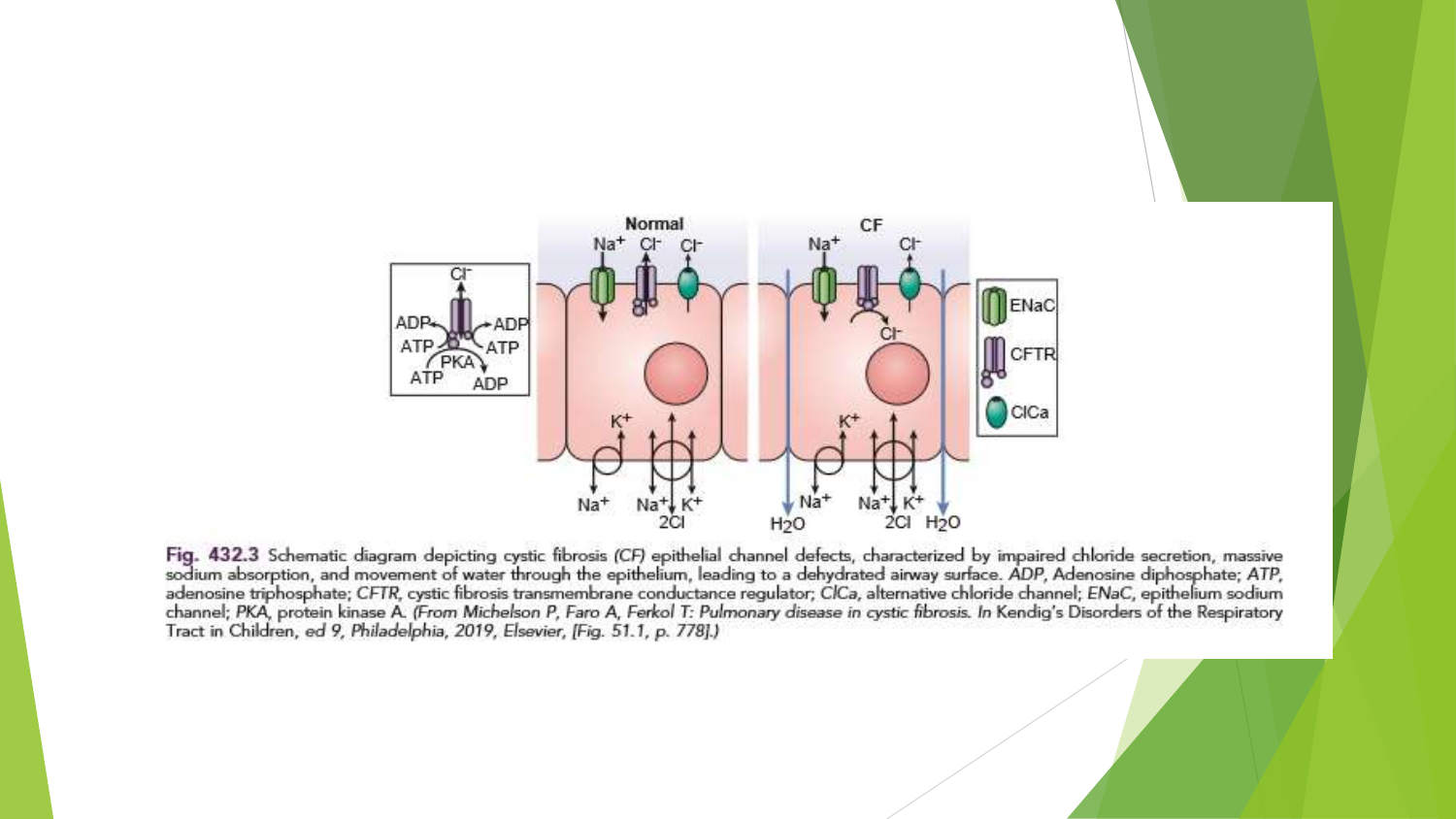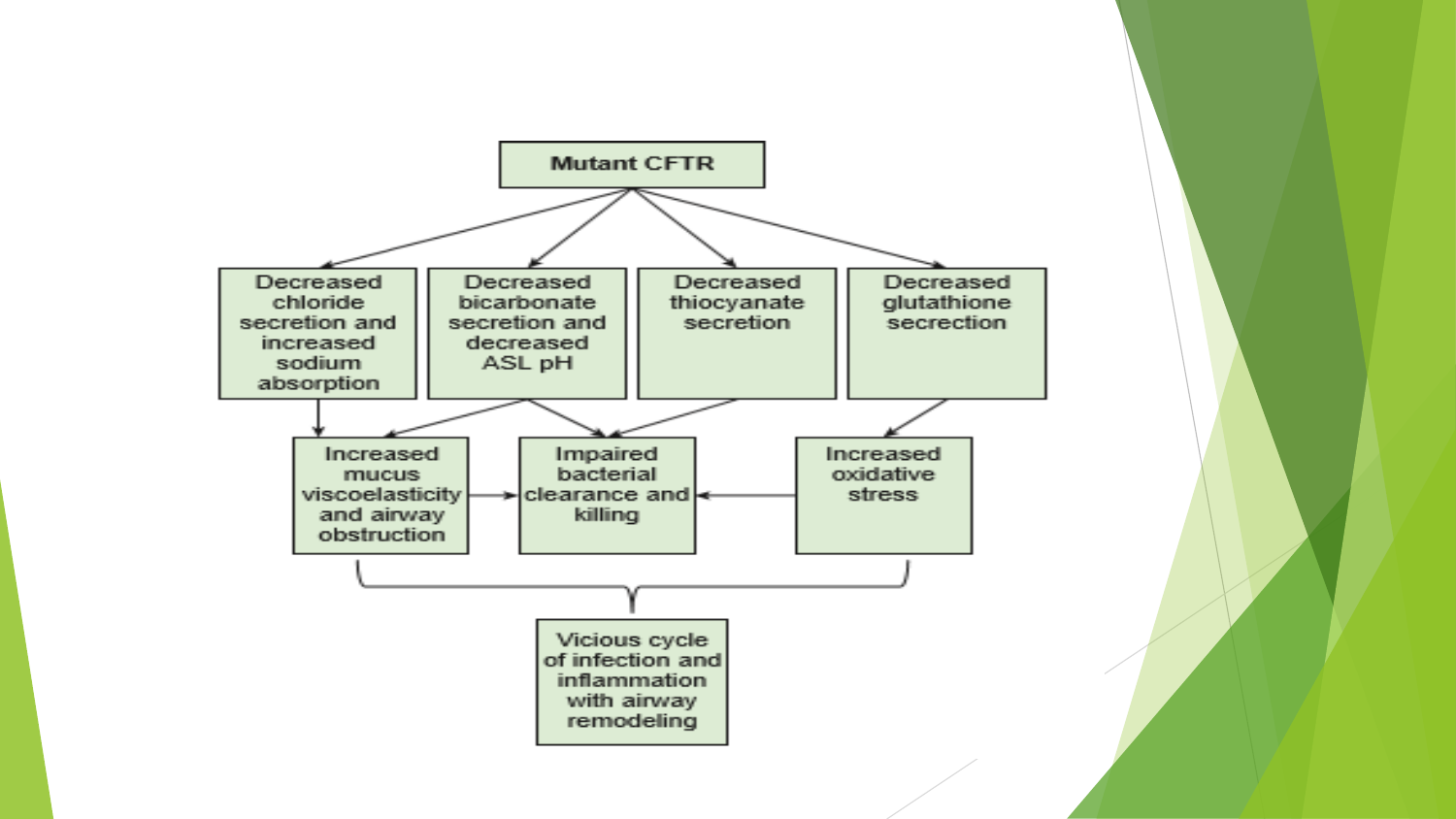- A central feature of lung disease in patients with CF is the high prevalence of airway infection with Staphylococcus aureus , Pseudomonas aeruginosa , and Burkholderia cepacia complex , organisms that rarely infect the lungs of other individuals.
- Exposure to environmental tobacco smoke and outdoor air pollutants, and early acquisition of respiratory virus infections, as well as pathogenic organisms like P. aeruginosa and methicillin-resistant S. aureus, have been implicated as causes of worsening disease.
- Sex/gender disparities also seem to exist, with females having a poorer prognosis.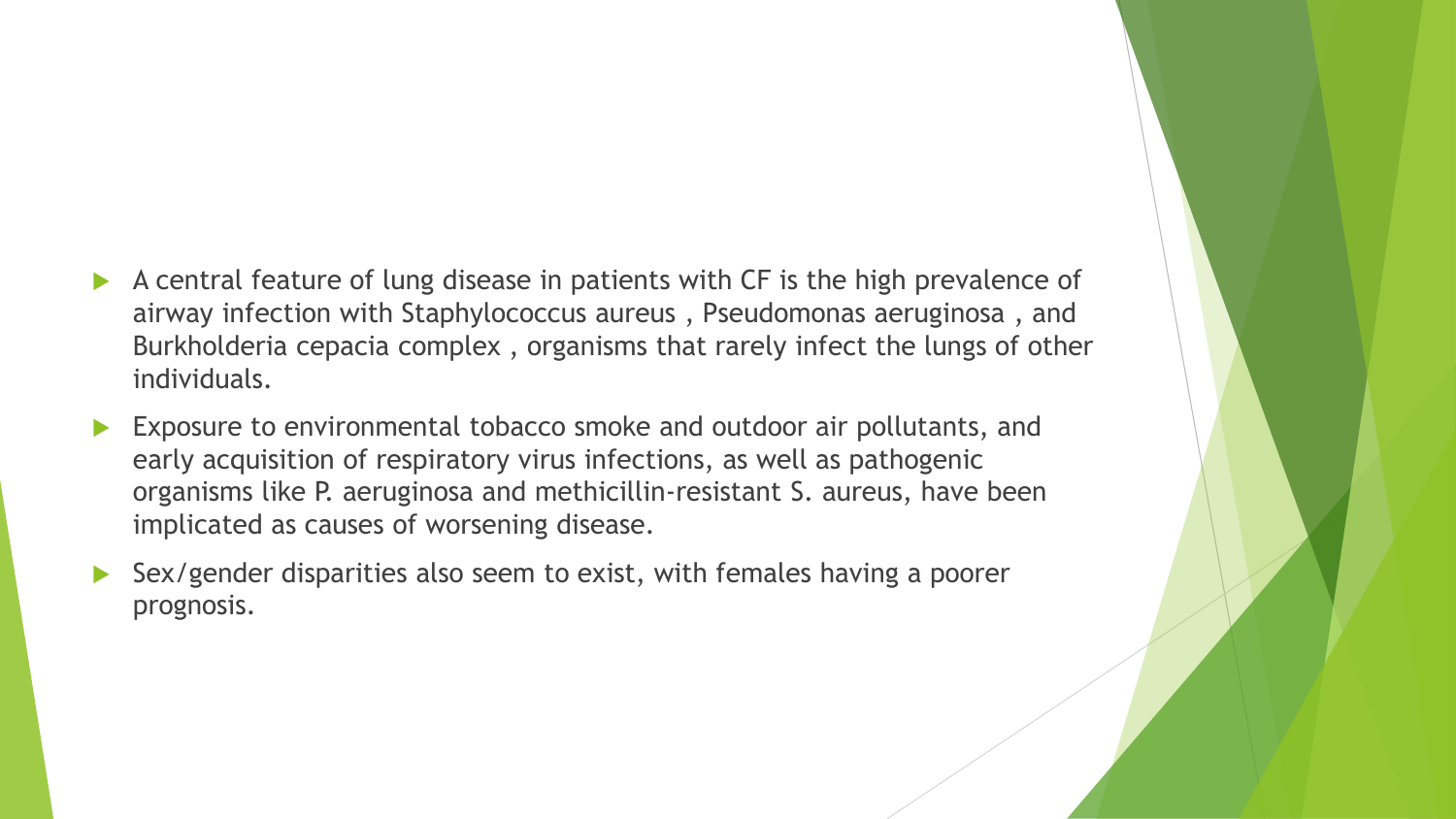# **PATHOLOGY**

- The earliest pathologic lesion in the lung is that of bronchiolitis (mucous plugging and an inflammatory response in the walls of the small airways); with time, mucous accumulation and inflammation extend to the larger airways (bronchitis) .
- Goblet cell hyperplasia and submucosal gland hypertrophy become prominent pathologic findings, which is most likely a response to chronic airway infection.
- With long-standing disease, evidence of airway destruction such as bronchiolar obliteration, bronchiolectasis, and bronchiectasis becomes prominent.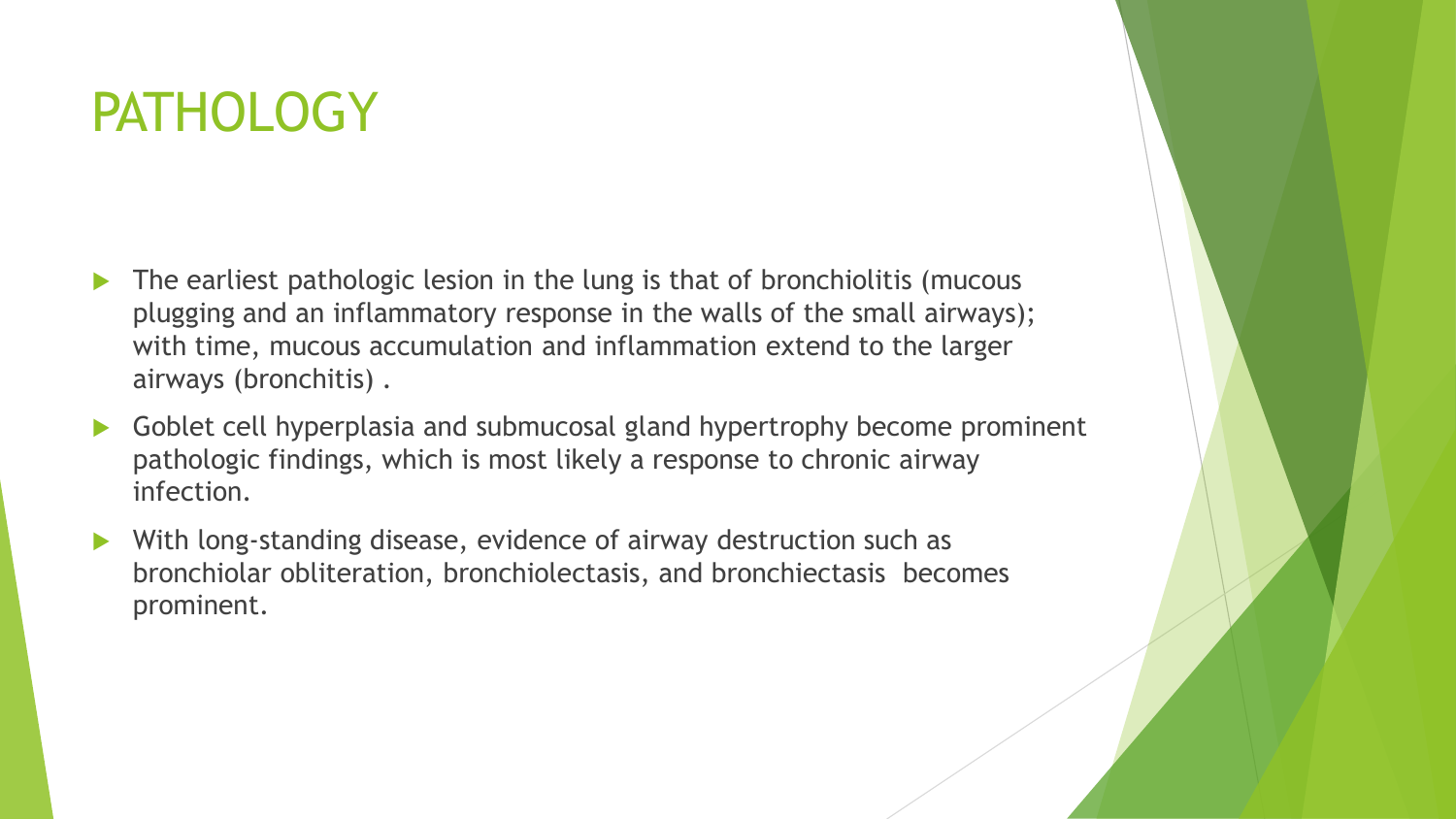- Bronchiectatic cysts and emphysematous bullae or subpleural blebs are frequent with advanced lung disease, the upper lobes being most commonly involved.
- These enlarged air spaces may rupture and cause pneumothorax.
- Bronchial arteries are enlarged and tortuous, contributing to a propensity for hemoptysis in bronchiectatic airways.
- Small pulmonary arteries eventually display medial hypertrophy, which would be expected in secondary pulmonary hypertension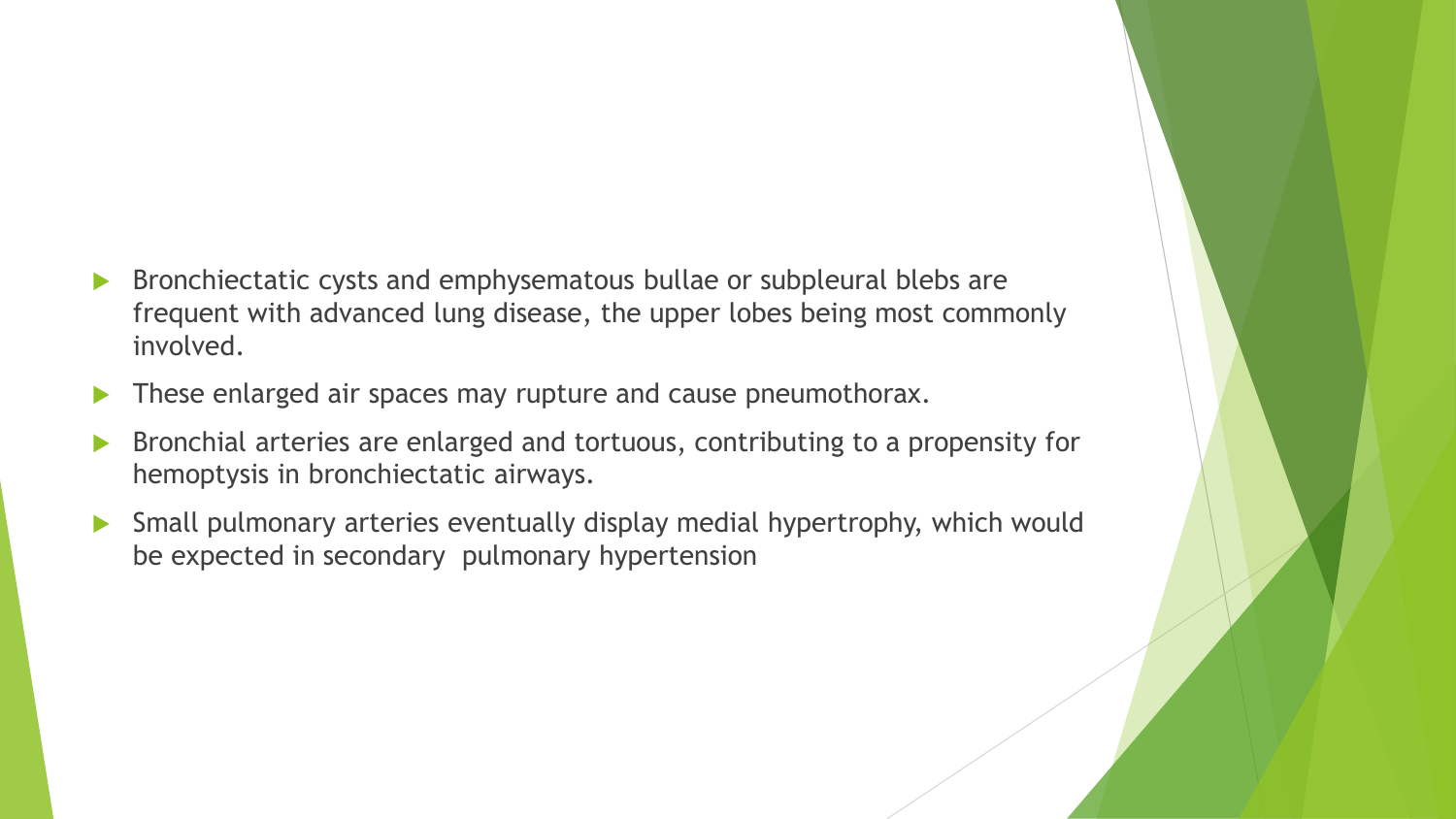- The paranasal sinuses are uniformly filled with secretions containing inflammatory products, and the epithelial lining displays hyperplastic and hypertrophied secretory elements .
- Polypoid lesions within the sinuses and erosion of bone have been reported.
- The nasal mucosa may form large or multiple polyps, usually from a base surrounding the ostia of the maxillary and ethmoidal sinuses.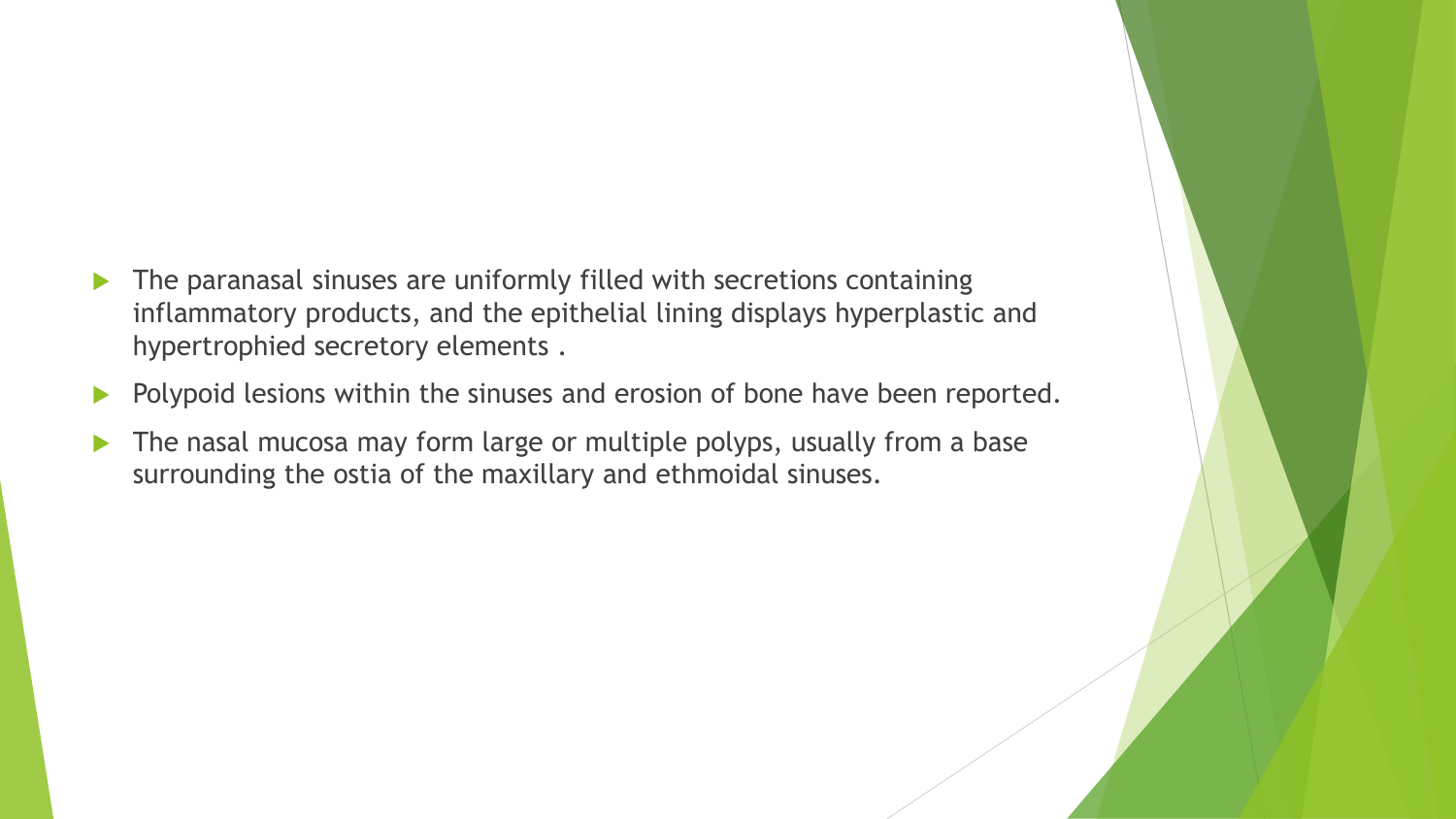- The pancreas is usually small, occasionally cystic, and often difficult to find at postmortem examination.
- ▶ In 85-90% of patients, the lesion progresses to complete or almost complete disruption of acini and replacement with fibrous tissue and fat.
- Infrequently, foci of calcification may be seen on radiographs of the abdomen.
- The islets of Langerhans contain normal-appearing β cells, although they may begin to show architectural disruption by fibrous tissue in the 2nd decade of life.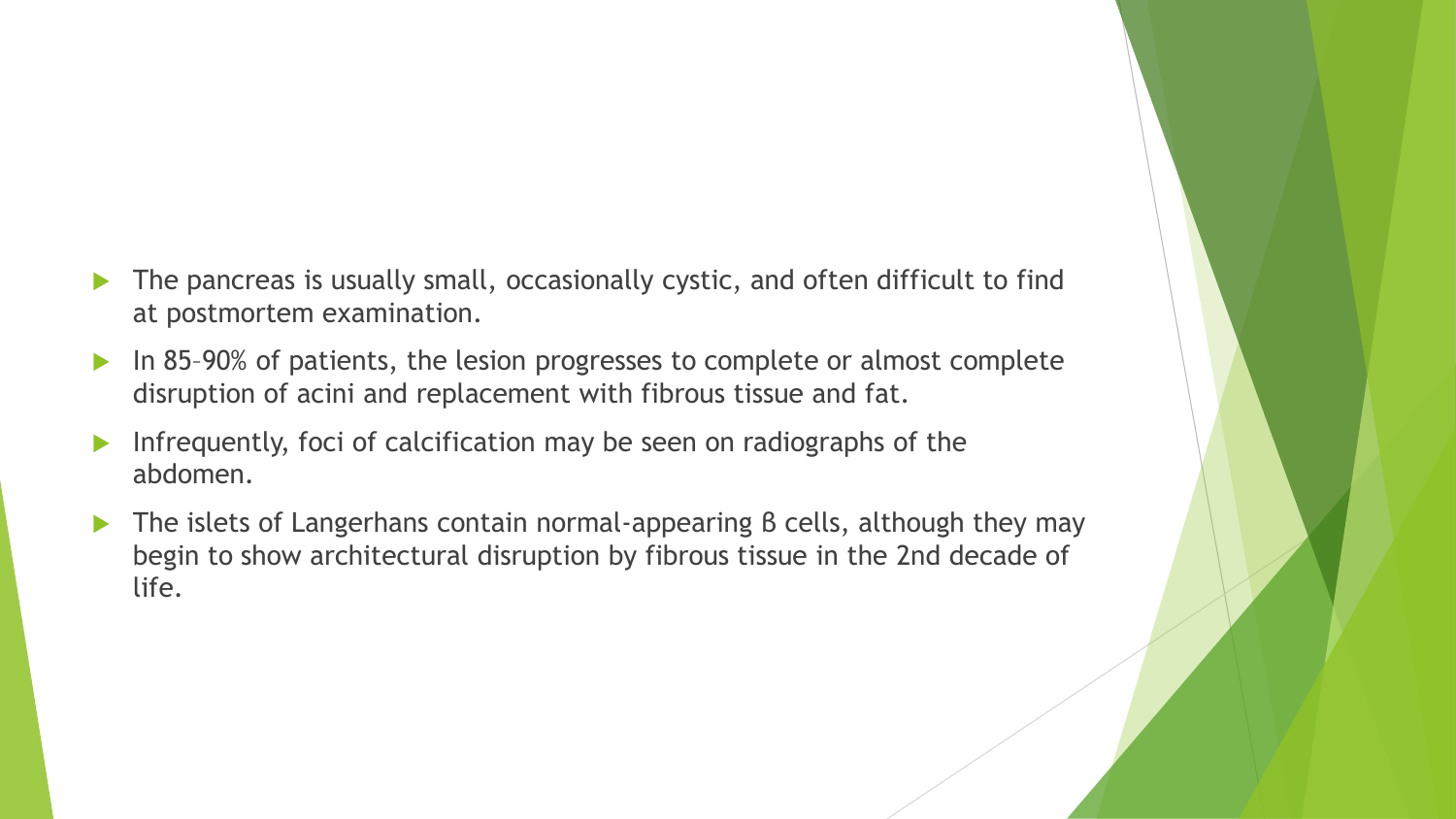- $\blacktriangleright$  The intestinal tract shows only minimal changes.
- Esophageal and duodenal glands are often distended with mucous secretions.
- **Concretions may form in the appendiceal lumen or cecum.**
- **Crypts of the appendix and rectum may be dilated and filled with secretions.**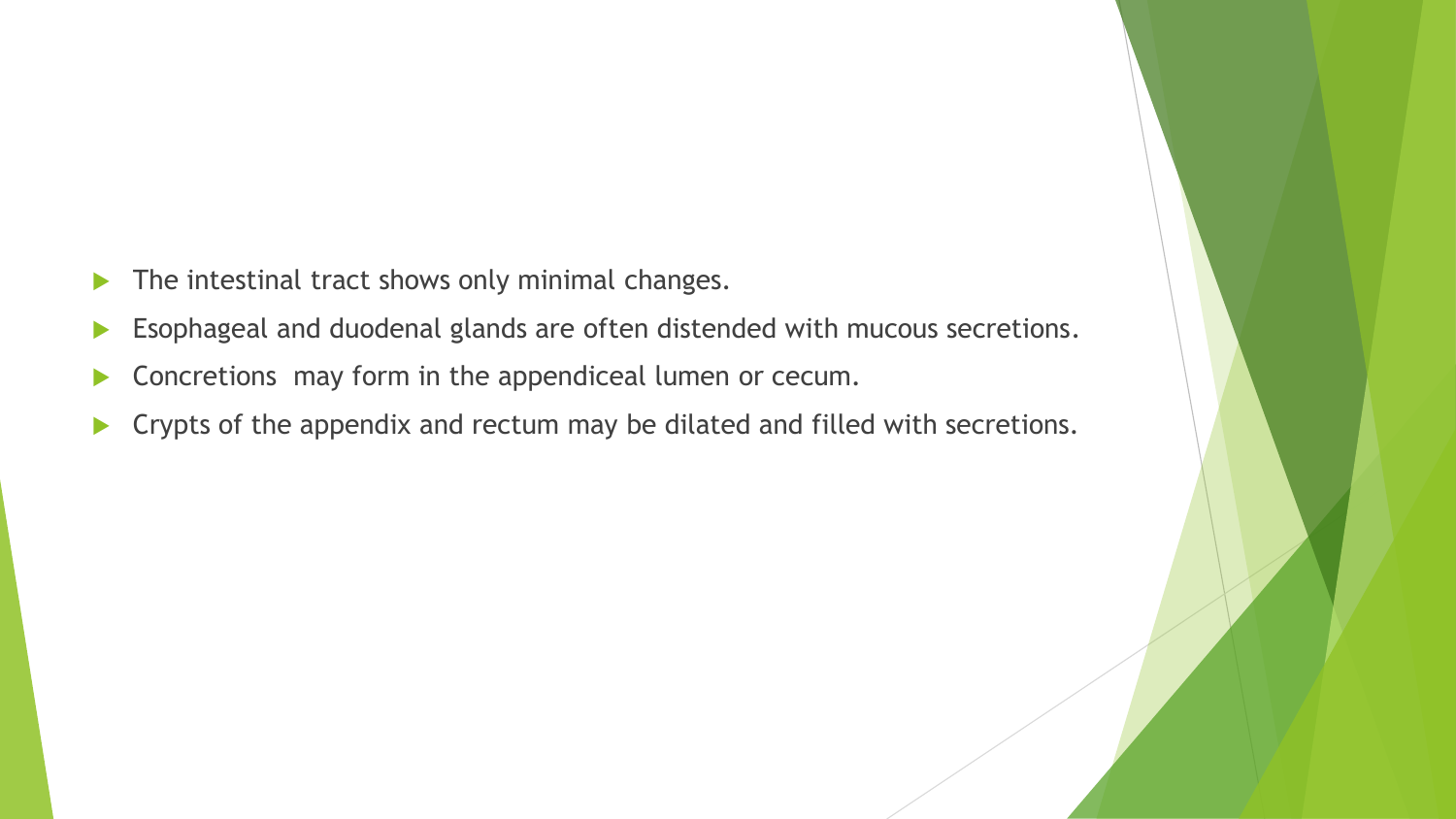Focal biliary cirrhosis secondary to blockage of intrahepatic bile ducts is uncommon in early life, although it is responsible for occasional cases of prolonged neonatal jaundice.

**This process can proceed to symptomatic multilobular biliary cirrhosis that** has a distinctive pattern of large irregular parenchymal nodules and interspersed bands of fibrous tissue.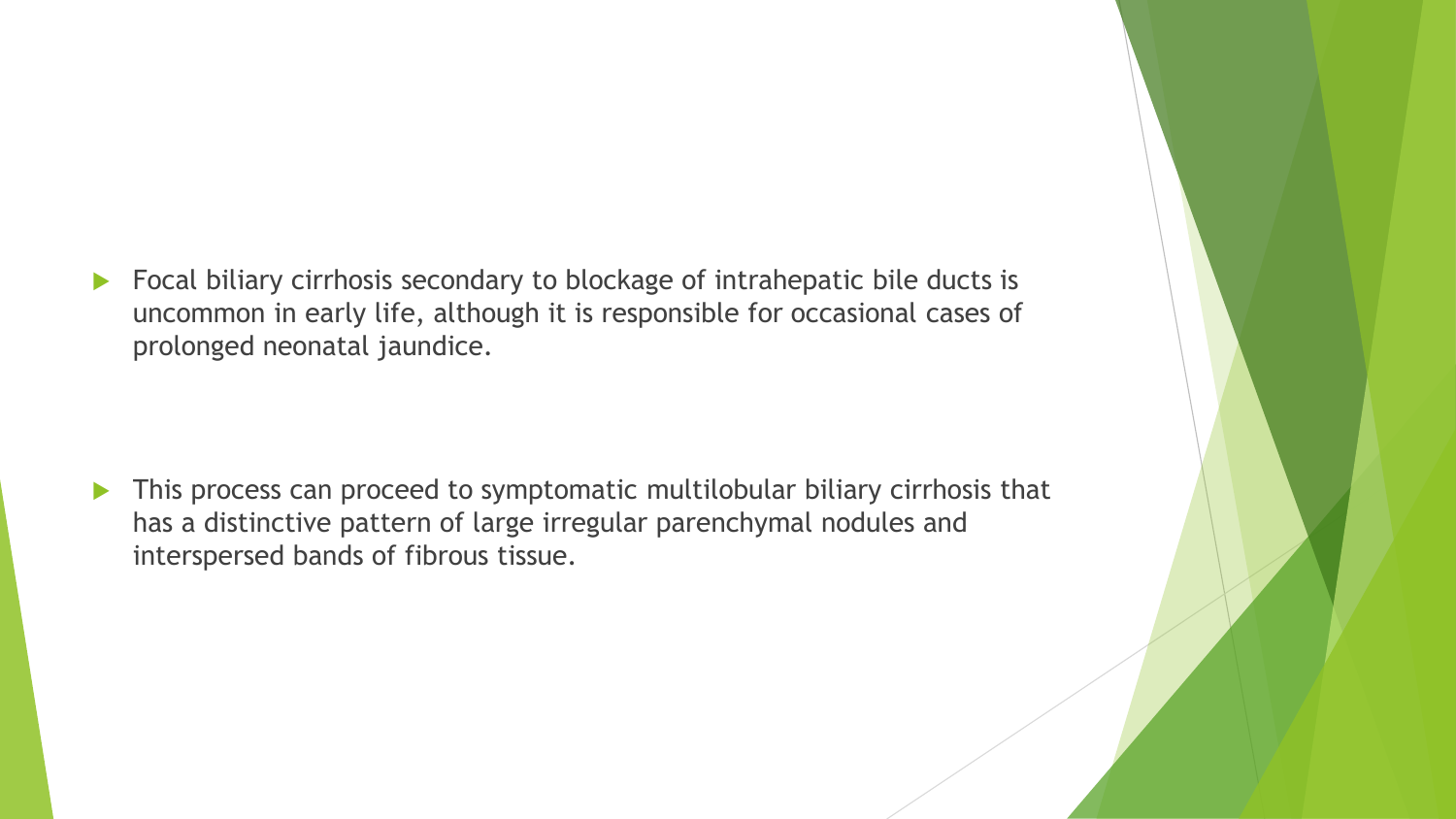- Approximately 30-70% of patients have fatty infiltration of the liver, in some cases despite apparently adequate nutrition.
- At autopsy, hepatic congestion secondary to cor pulmonale is frequently observed.
- ▶ The gallbladder may be hypoplastic and filled with mucoid material and often contains stones.
- Atresia of the cystic duct and stenosis of the distal common bile duct have been observed.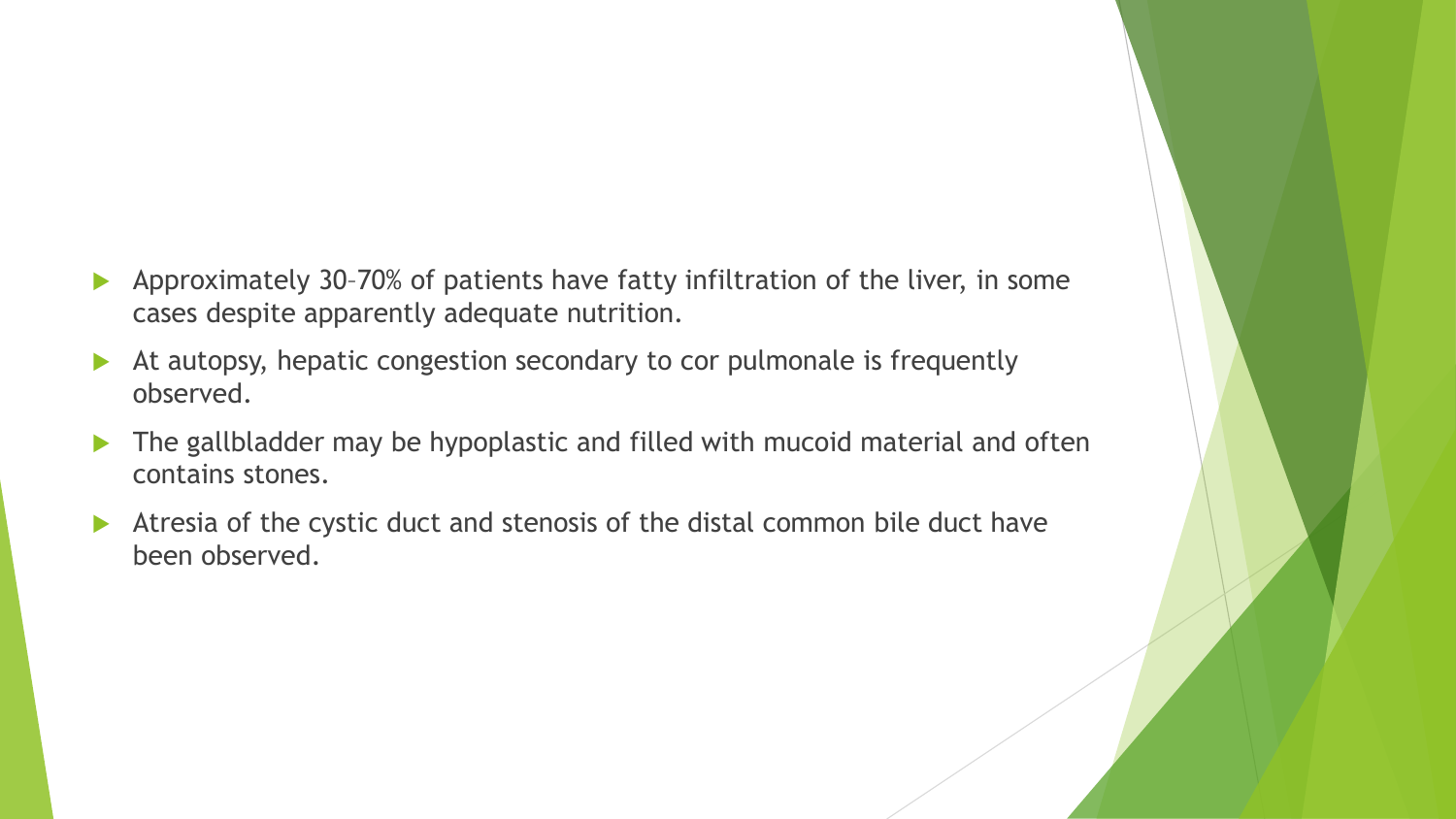- Glands of the uterine cervix are distended with mucus, copious amounts of which collect in the cervical canal.
- In >95% of males, the body and tail of the epididymis, the vas deferens, and the seminal vesicles are obliterated or atretic, resulting in male infertility.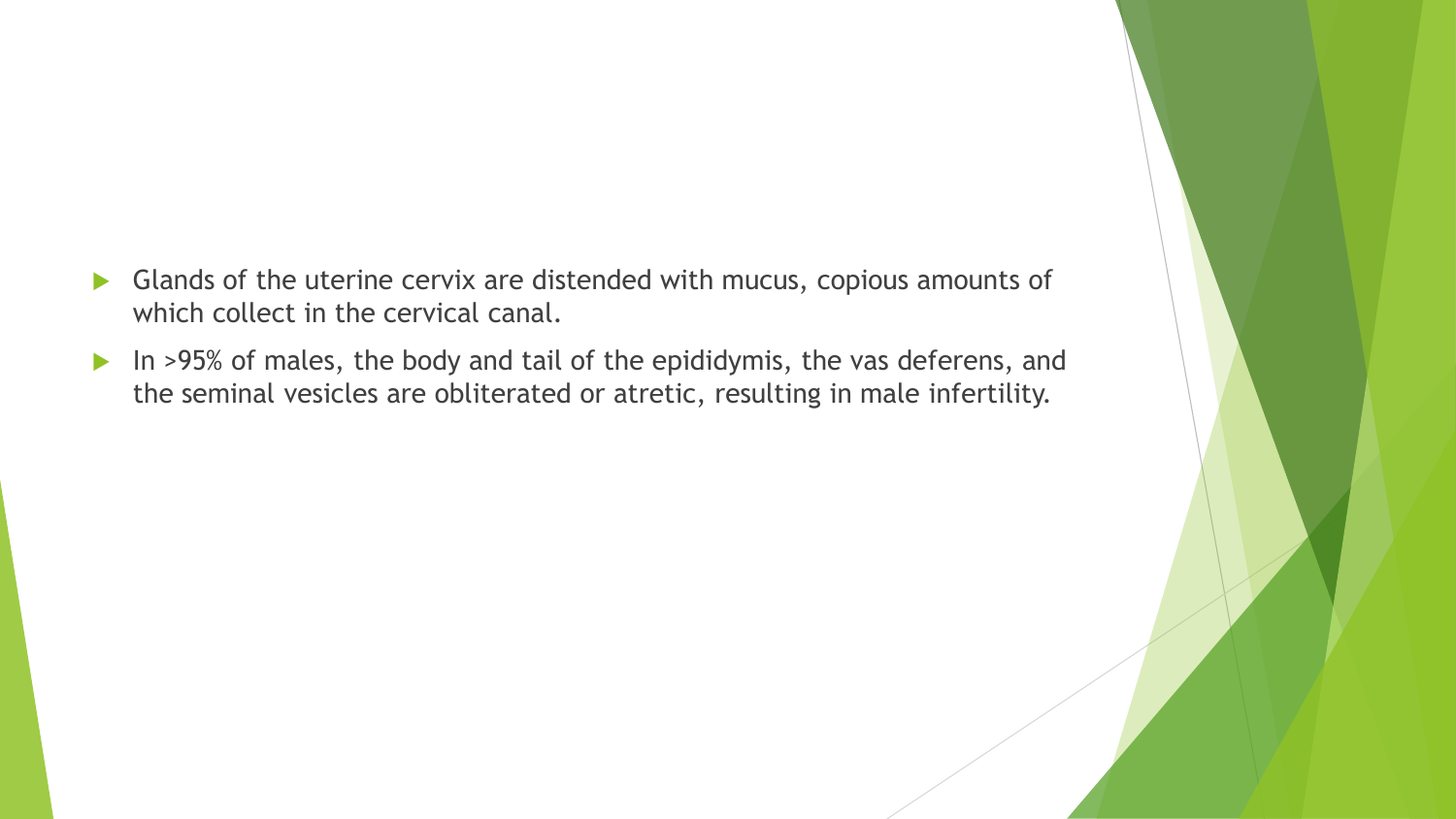# CLINICAL MANIFESTATIONS

▶ The earliest symptom is usually cough that may begin with a viral respiratory tract infection but then persists unless treated with antibiotics.

 With treatment, the generally realized goal is for patients to remain asymptomatic throughout childhood, except for the periodic development of cough, chest congestion, sputum production, and/or wheezing that define a pulmonary exacerbation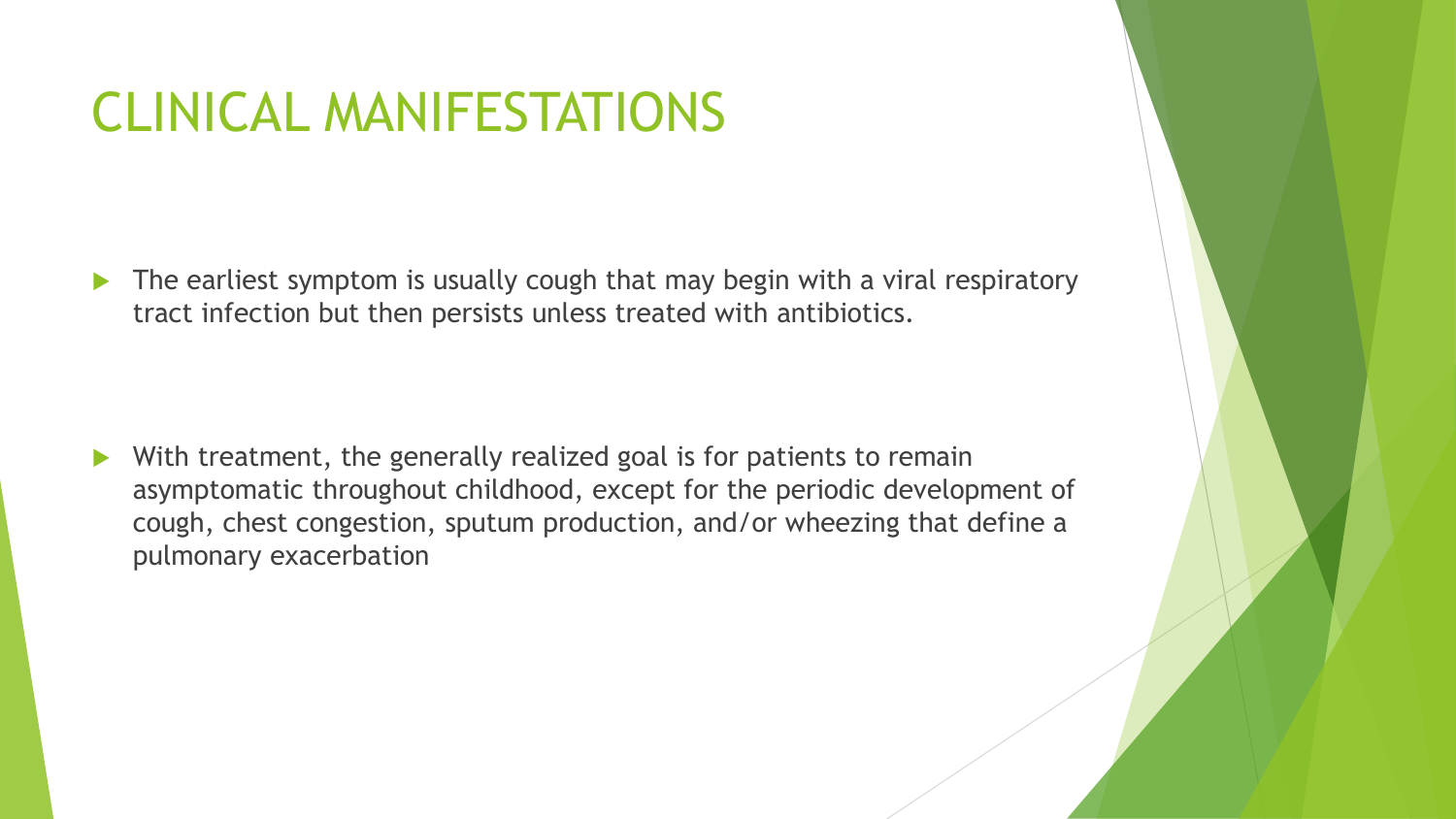- The rate of progression of lung disease is the chief determinant of morbidity and mortality.
- As lung disease slowly progresses, chronic cough, sputum production, exercise intolerance, shortness of breath, and failure to thrive are noted.
- ▶ Cor pulmonale, respiratory failure, and death eventually supervene unless lung transplantation is accomplished; this has become increasingly uncommon in childhood.
- Infection with certain strains of B. cepacia and other multidrug-resistant organisms may be associated with particularly rapid pulmonary deterioration and death.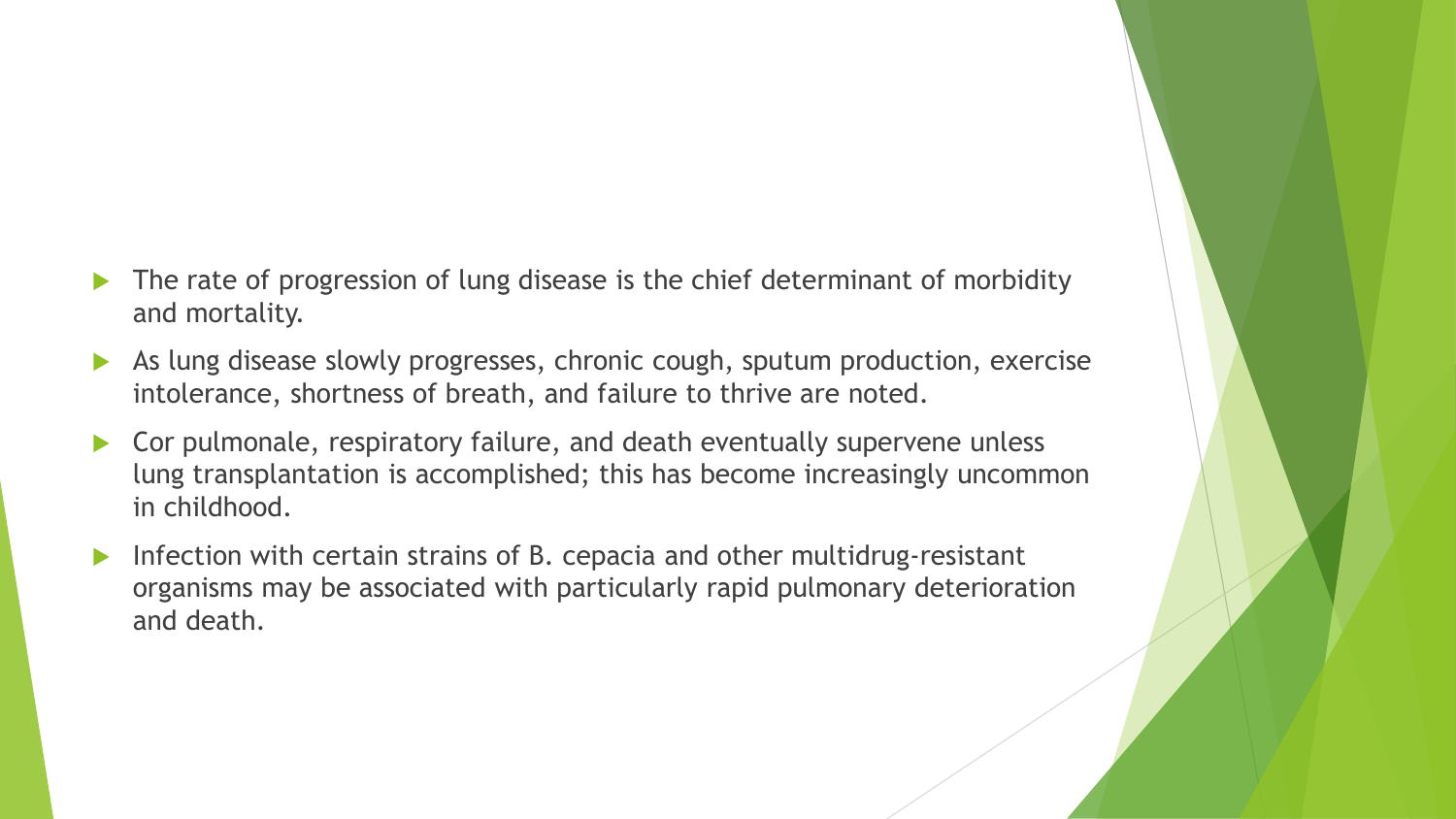- Eventual physical findings include increased anteroposterior diameter of the chest, generalized hyperresonance, scattered or localized coarse crackles, and digital clubbing.
- Expiratory wheezes may be heard, a manifestation of airway inflammation and edema that may or may not be associated with bronchodilator responsiveness.
- Cyanosis is a late sign.
- Common pulmonary complications include atelectasis, hemoptysis, pneumothorax, and cor pulmonale; these usually appear in late adolescence or beyond.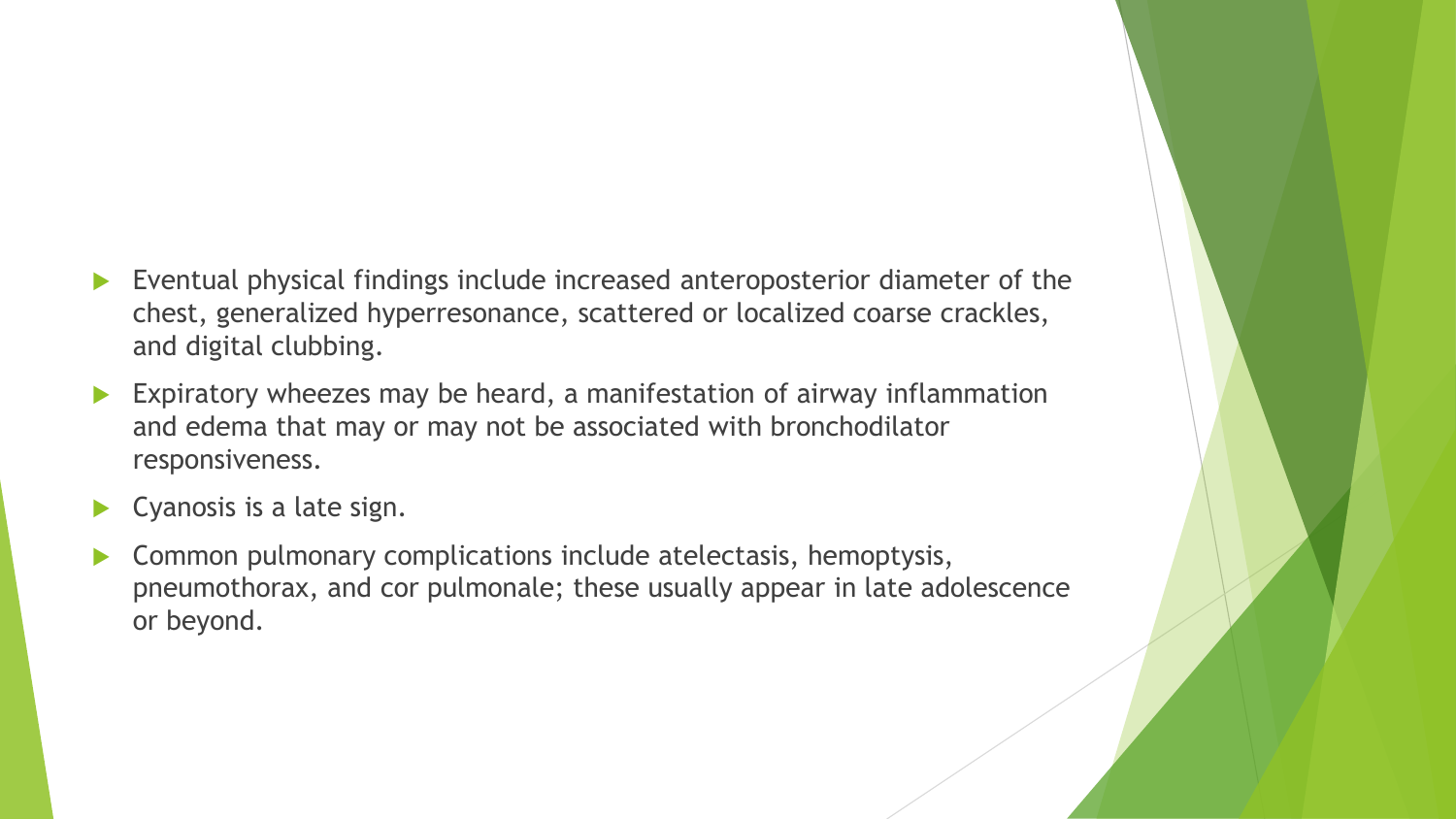- Even though the paranasal sinuses are virtually always opacified radiographically, acute sinusitis is infrequent.
- A Nasal obstruction and rhinorrhea are common, caused by inflamed, swollen mucous membranes or, in some cases, nasal polyposis.
- Nasal polyps are most troublesome between 5 and 20 yr of age.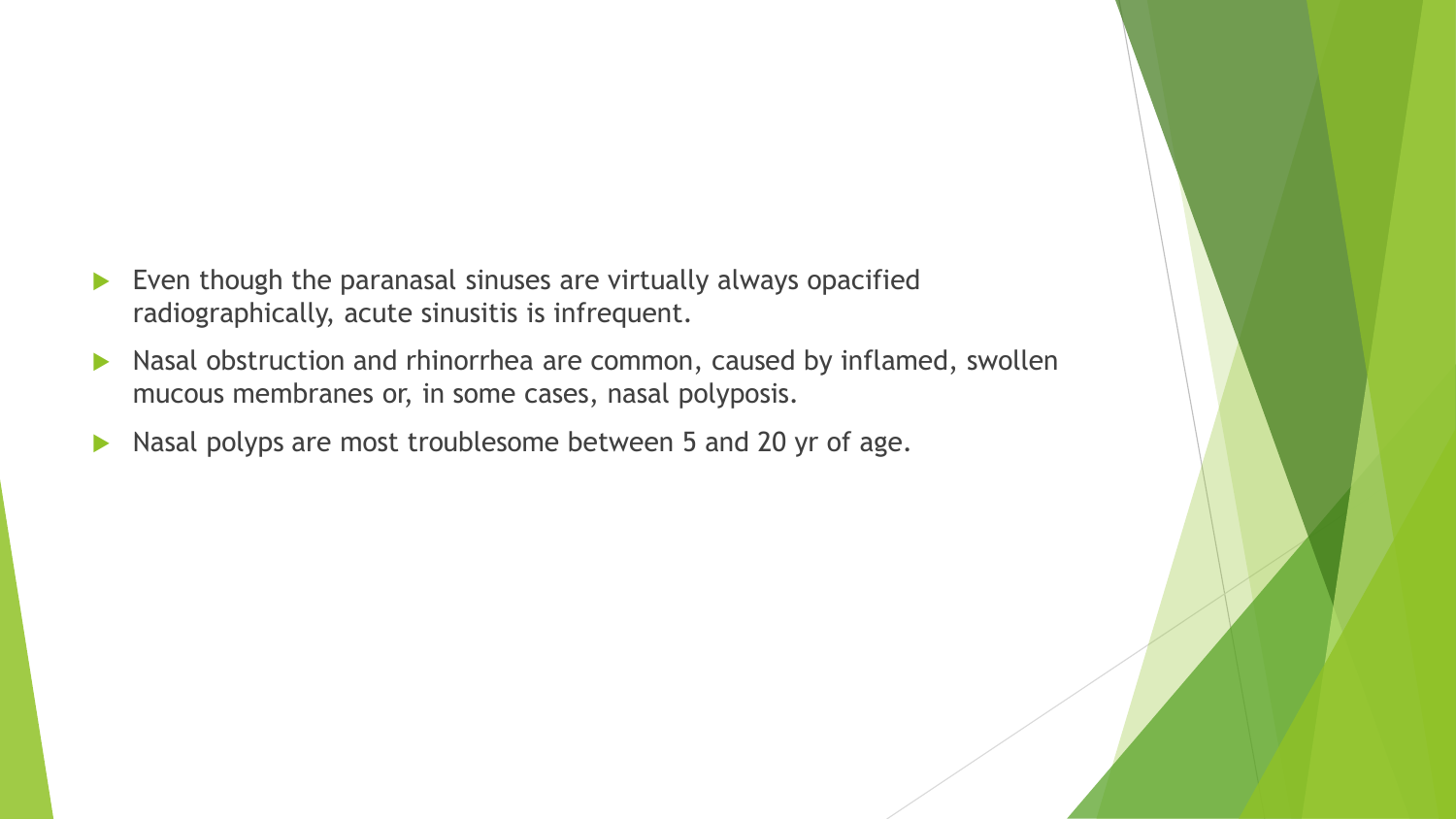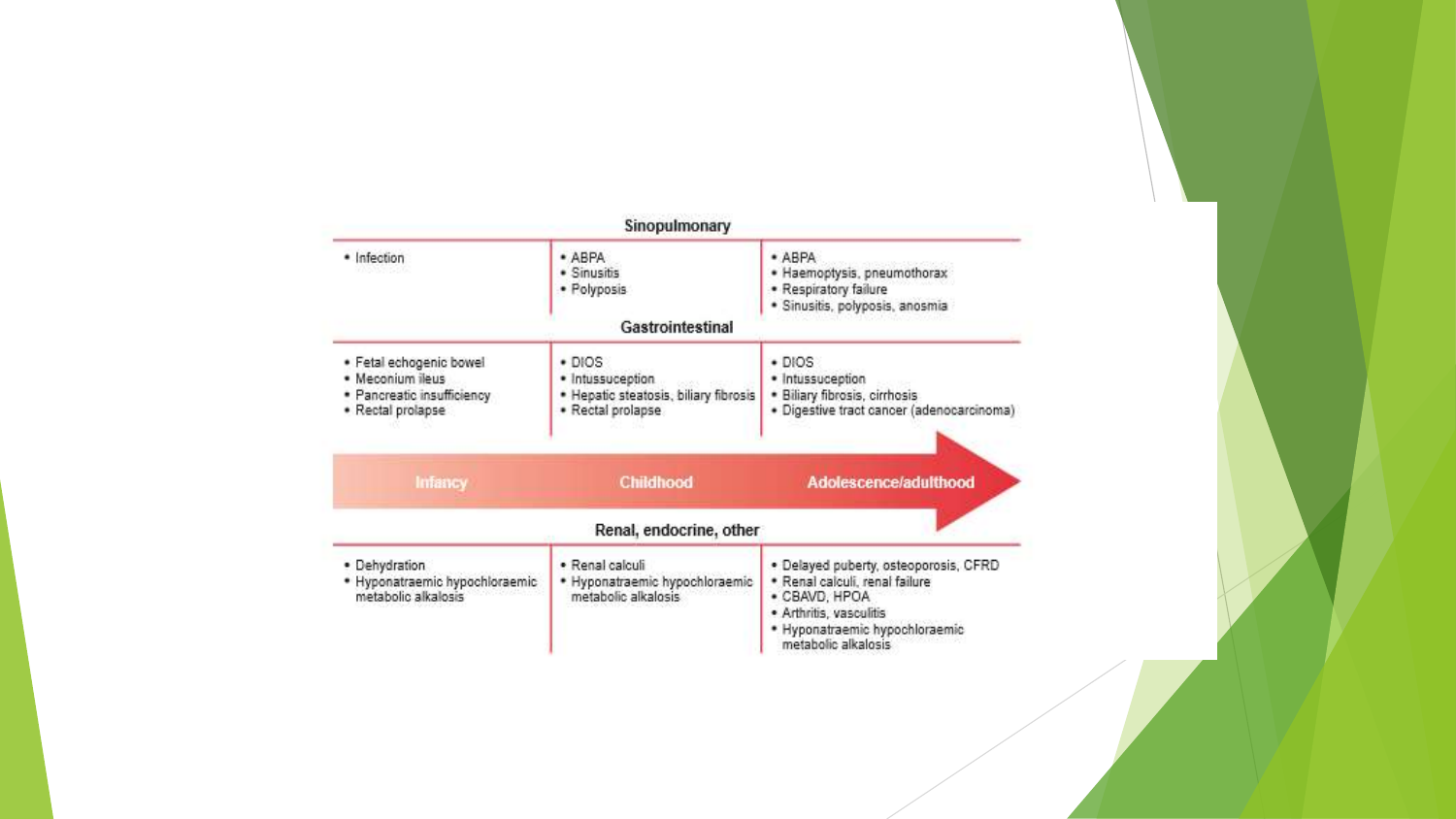- Intestinal Tract In 15–20% of newborn infants with CF, the ileum is completely obstructed by meconium (meconium ileus).
- Abdominal distention, emesis, and failure to pass meconium appear in the first 24- 48 hr of life and often requires surgical intervention.
- Abdominal radiographs show dilated loops of bowel with air-fluid levels and, frequently, a collection of granular, "ground-glass" material in the lower central abdomen.
- Rarely, meconium peritonitis results from intrauterine rupture of the bowel wall and can be detected radiographically as the presence of peritoneal or scrotal calcifications.
- Ileal obstruction with fecal material (distal intestinal obstruction syndrome [DIOS]) occurs in older children, causing cramping abdominal pain, abdominal distention, and obstruction that can be treated with medical approaches to bowel evacuation.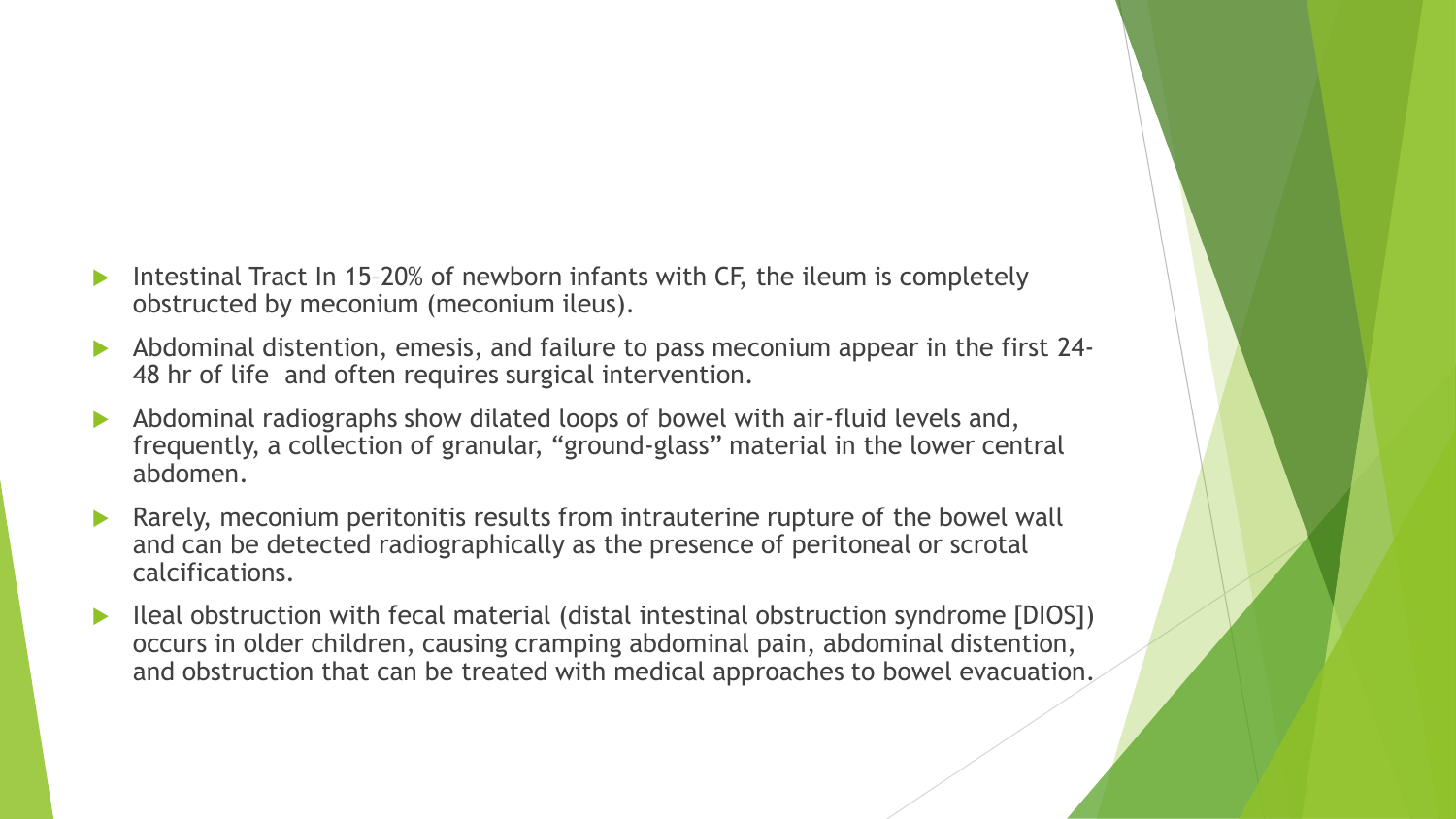- More than 85% of children with CF have exocrine pancreatic insufficiency, causing protein and fat malabsorption.
- Symptoms, if untreated, include frequent, bulky, greasy stools and failure to gain weight even when food intake appears to be large.
- A protuberant abdomen, decreased muscle mass, poor growth, and delayed maturation are classic and rarely seen physical signs.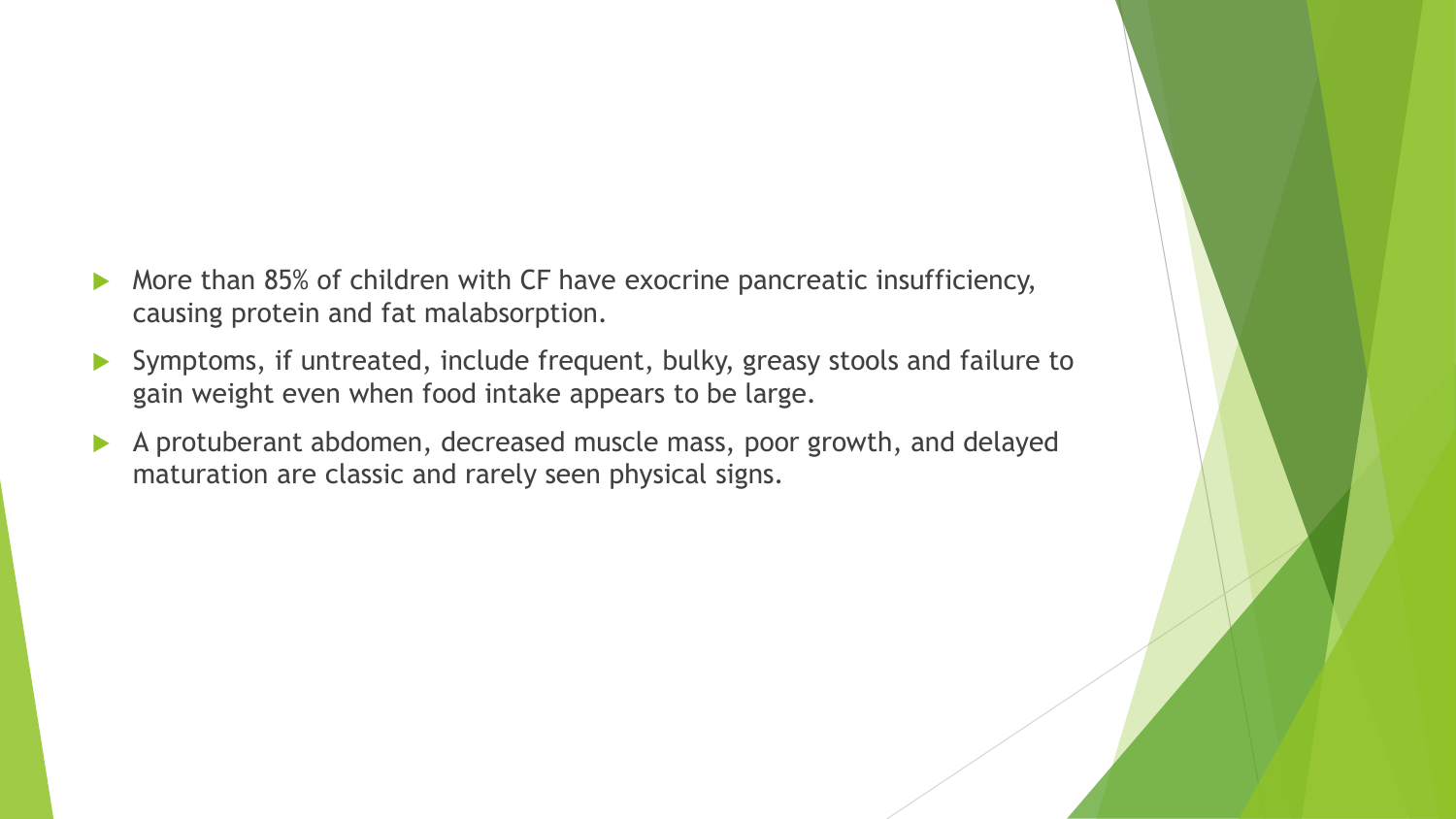Supplementation with fat-soluble vitamin preparations has made deficiencies of vitamin A, E, and K unusual, but vitamin D deficiency continues to be prevalent and, although rickets is rare, osteoporosis is common, especially in older patients and those with more severe lung disease.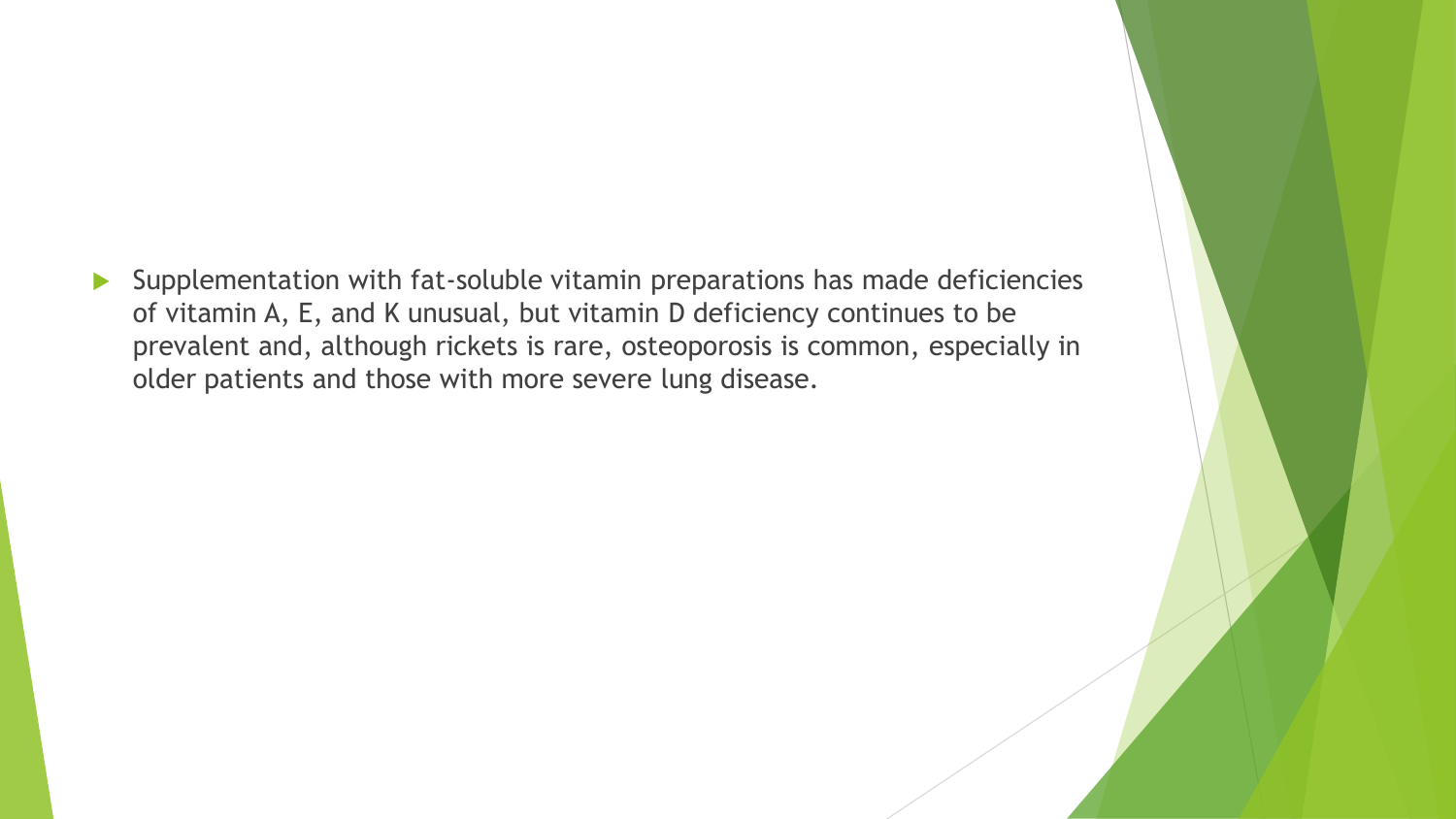Historically a relatively common event, rectal prolapse occurs much less frequently as the result of earlier diagnosis and initiation of pancreatic enzyme replacement therapy.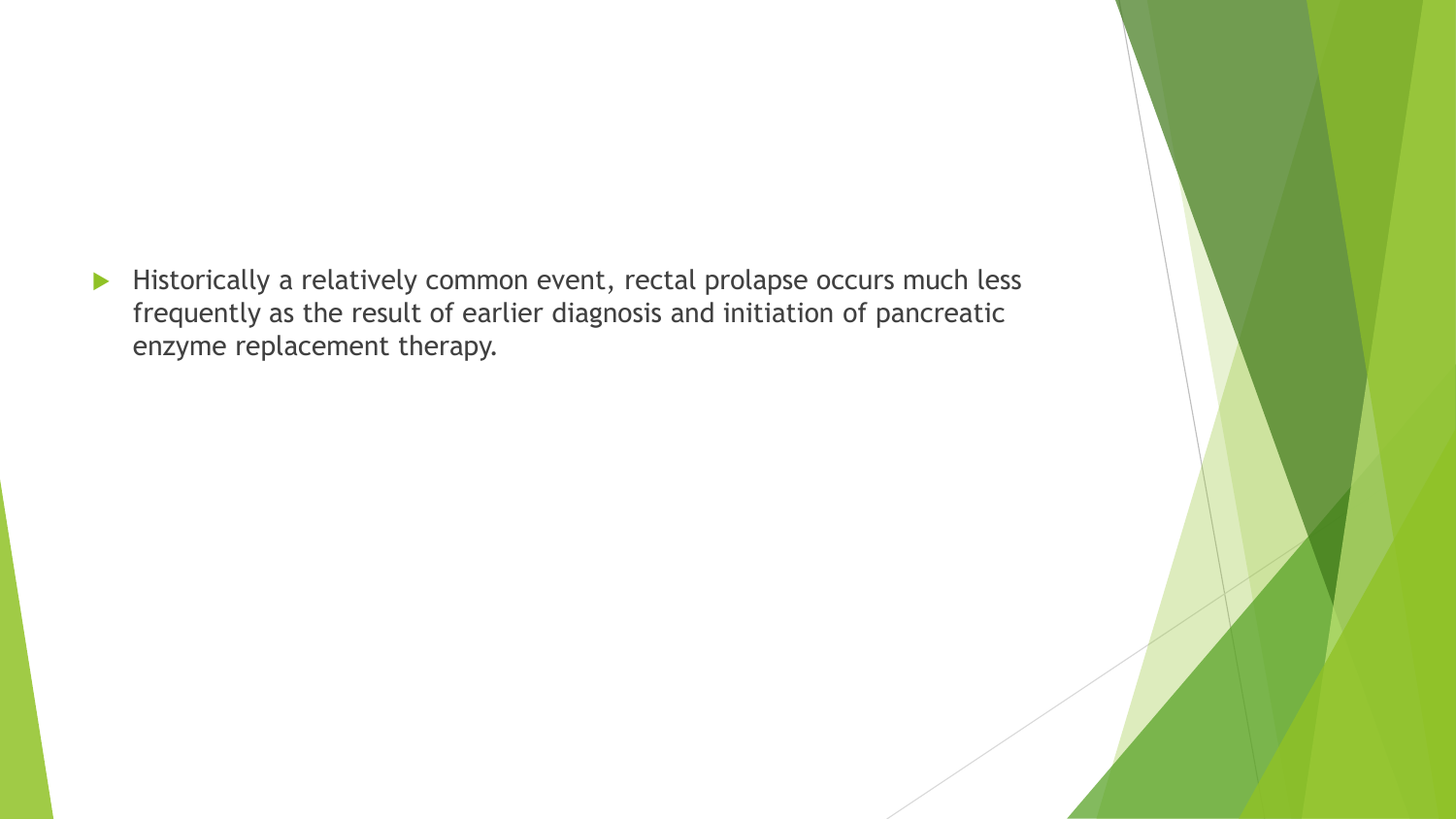- Biliary Tract Infants may occasionally present with neonatal jaundice suggestive of biliary obstruction.
- Evidence for liver dysfunction is most often detected in the first 15 yr of life and can be found in up to 30% of individuals.
- Biliary cirrhosis becomes symptomatic in only 5–7% of patients.
- Manifestations can include icterus, ascites, hematemesis from esophageal varices, and evidence of hypersplenism.
- Biliary colic secondary to cholelithiasis may occur in the 2nd decade or later.
- **Liver disease occurs independent of genotype but is associated with** meconium ileus and pancreatic insufficiency.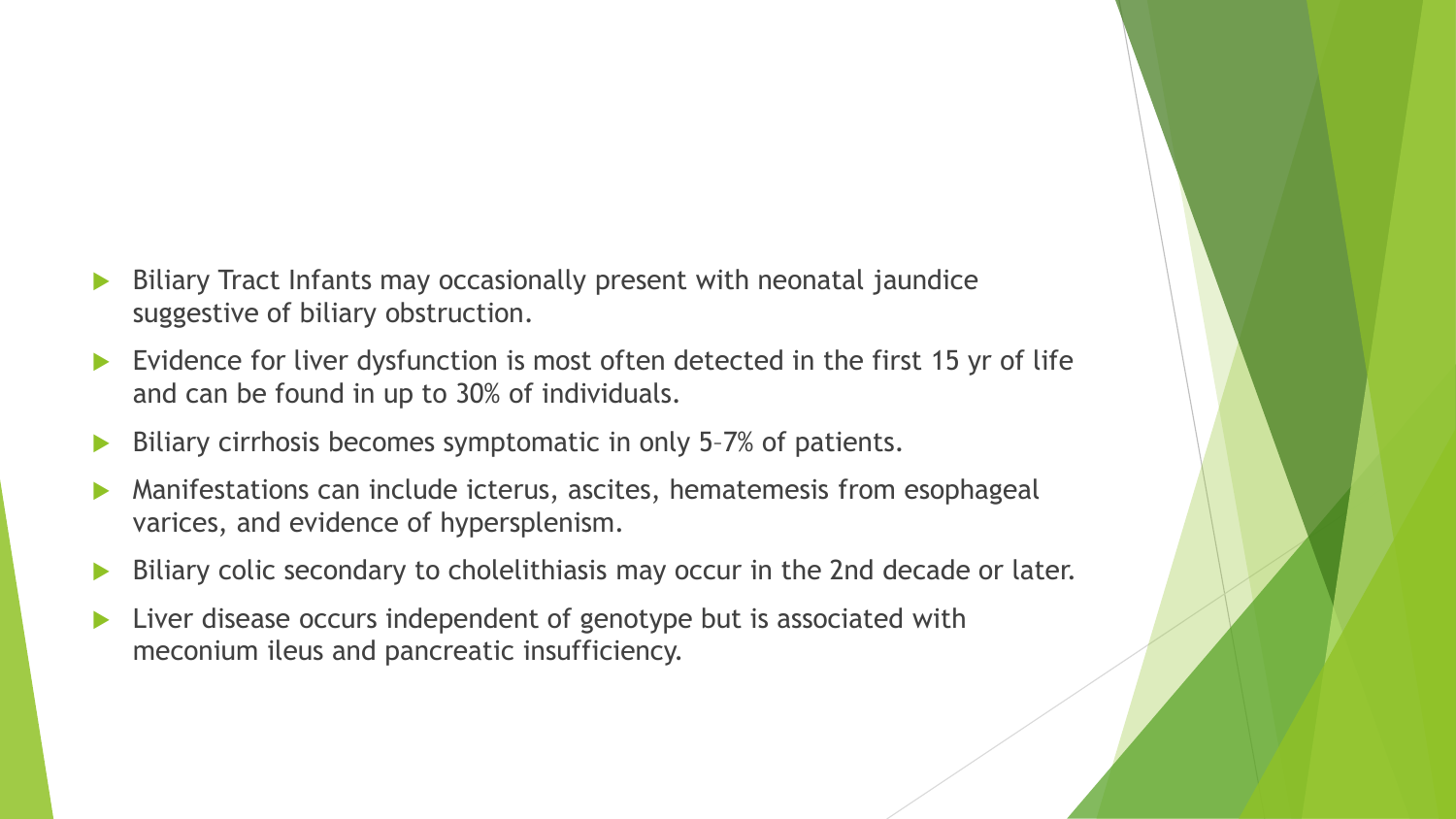- Cystic Fibrosis–Related Diabetes and Pancreatitis Endocrine pancreatic insufficiency tends to develop in the 2nd decade and beyond and is more common in patients with a family history of type II diabetes mellitus.
- It most commonly begins with postprandial hyperglycemia and may or may not be accompanied by weight loss or flattening weight gain.
- Fasting hyperglycemia and elevated hemoglobin A1c are later manifestations.
- Ketoacidosis usually does not occur, but eye, kidney, and other vascular complications have been noted in patients living ≥10 yr after the onset of hyperglycemia.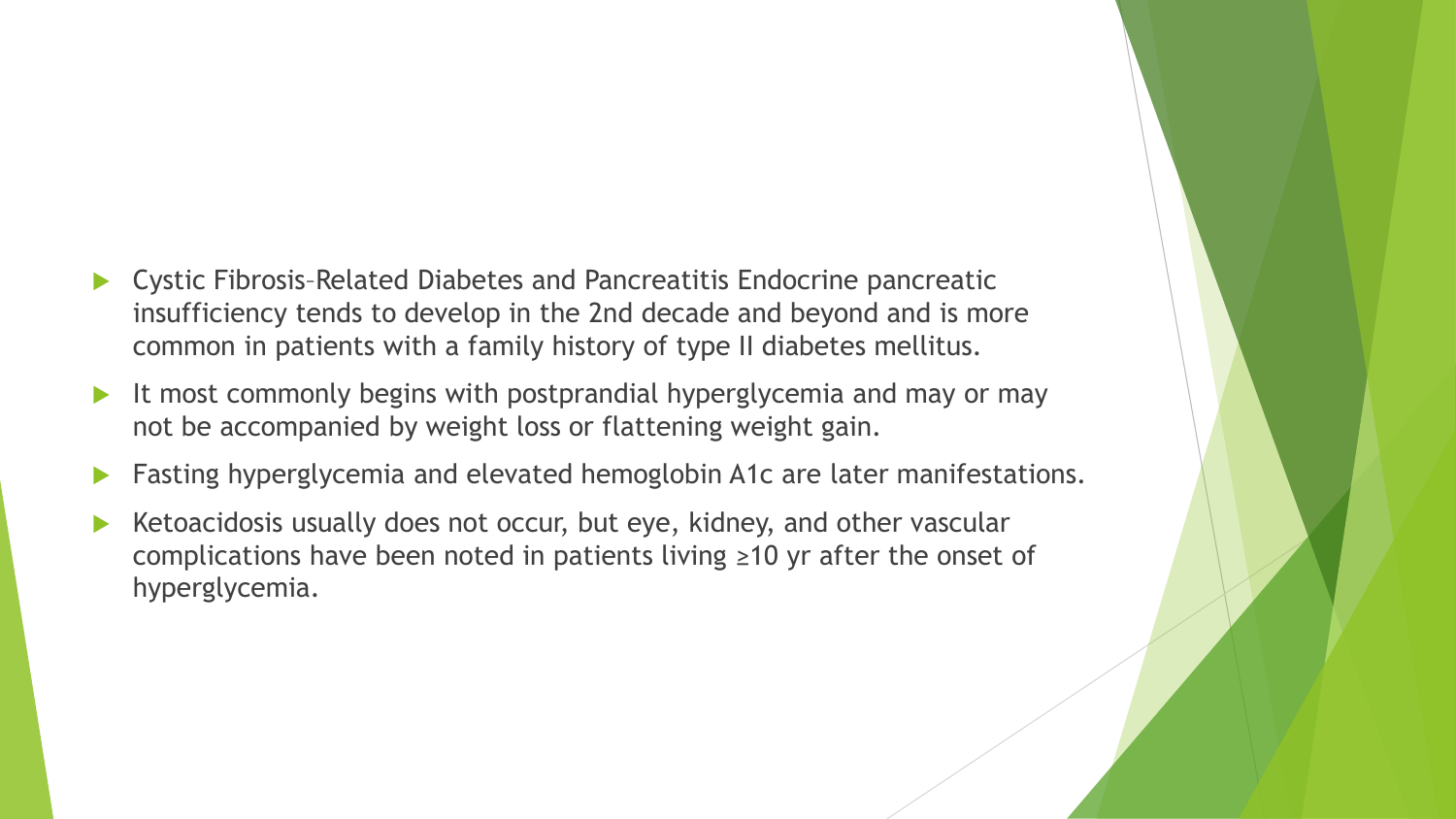Recurrent, acute pancreatitis occurs occasionally in individuals who have residual exocrine pancreatic function and may be the sole manifestation of homozygotic CFTR mutations.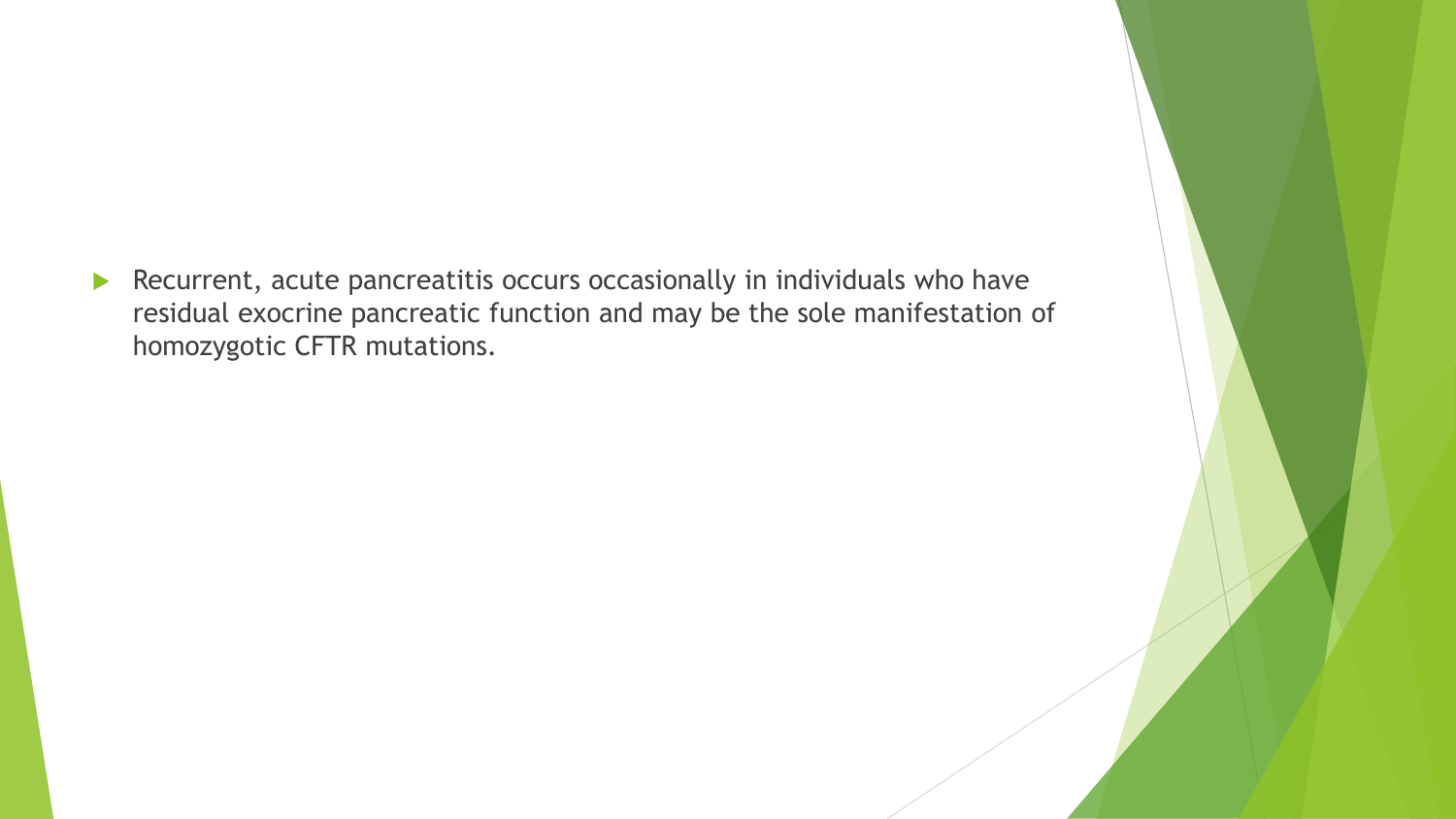- Genitourinary Tract Virtually all males are azoospermic because of failure of development of wolffian duct structures, but sexual function is generally unimpaired.
- The female fertility rate is diminished, especially in women who have poor nutrition or advanced lung disease.
- **Pregnancy is generally tolerated well by women with good pulmonary function** but may accelerate pulmonary progression in those with advanced lung problems and may lead to glucose intolerance.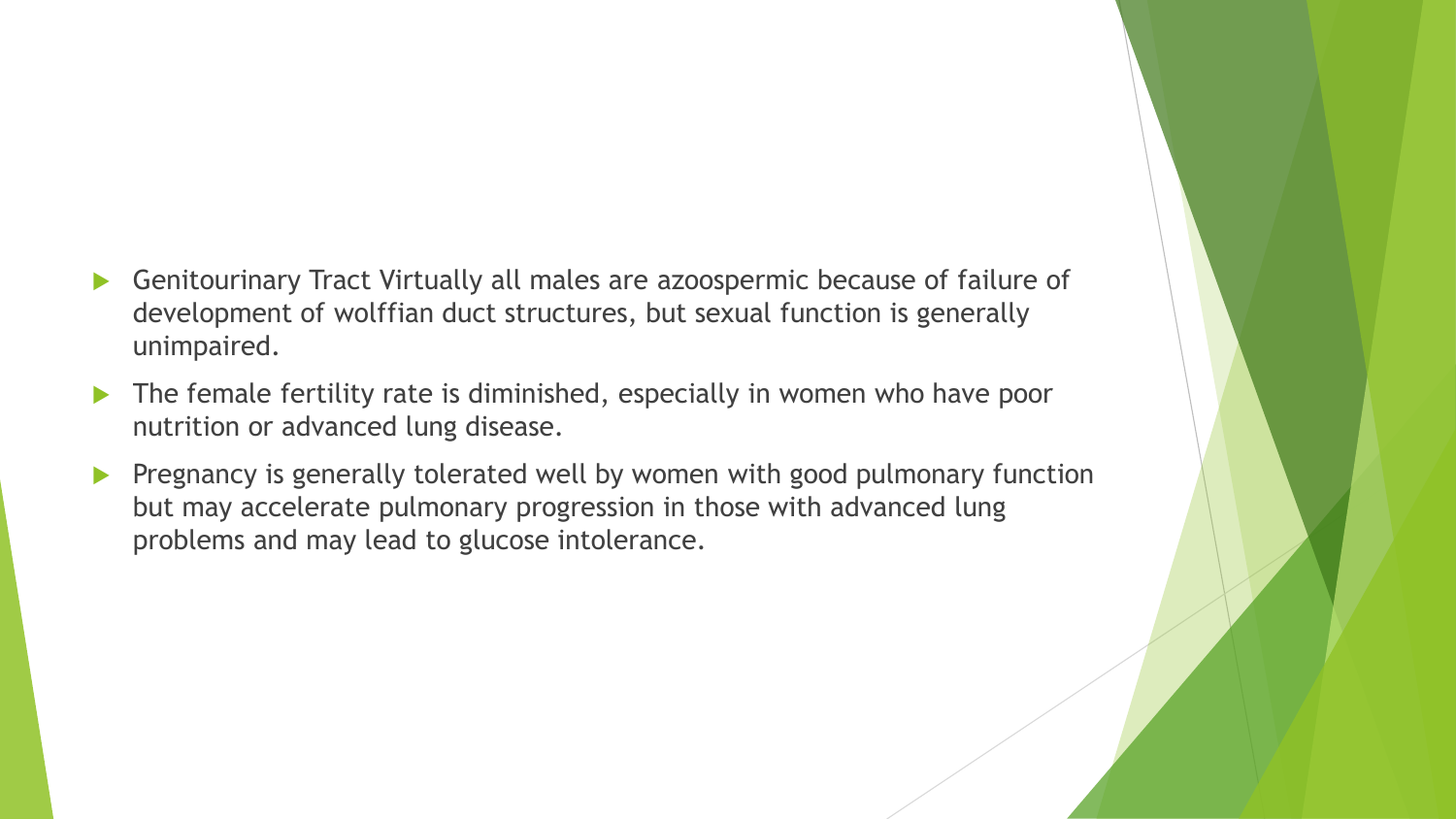▶ Urinary incontinence associated with cough occurs in 18-47% of female children and adolescents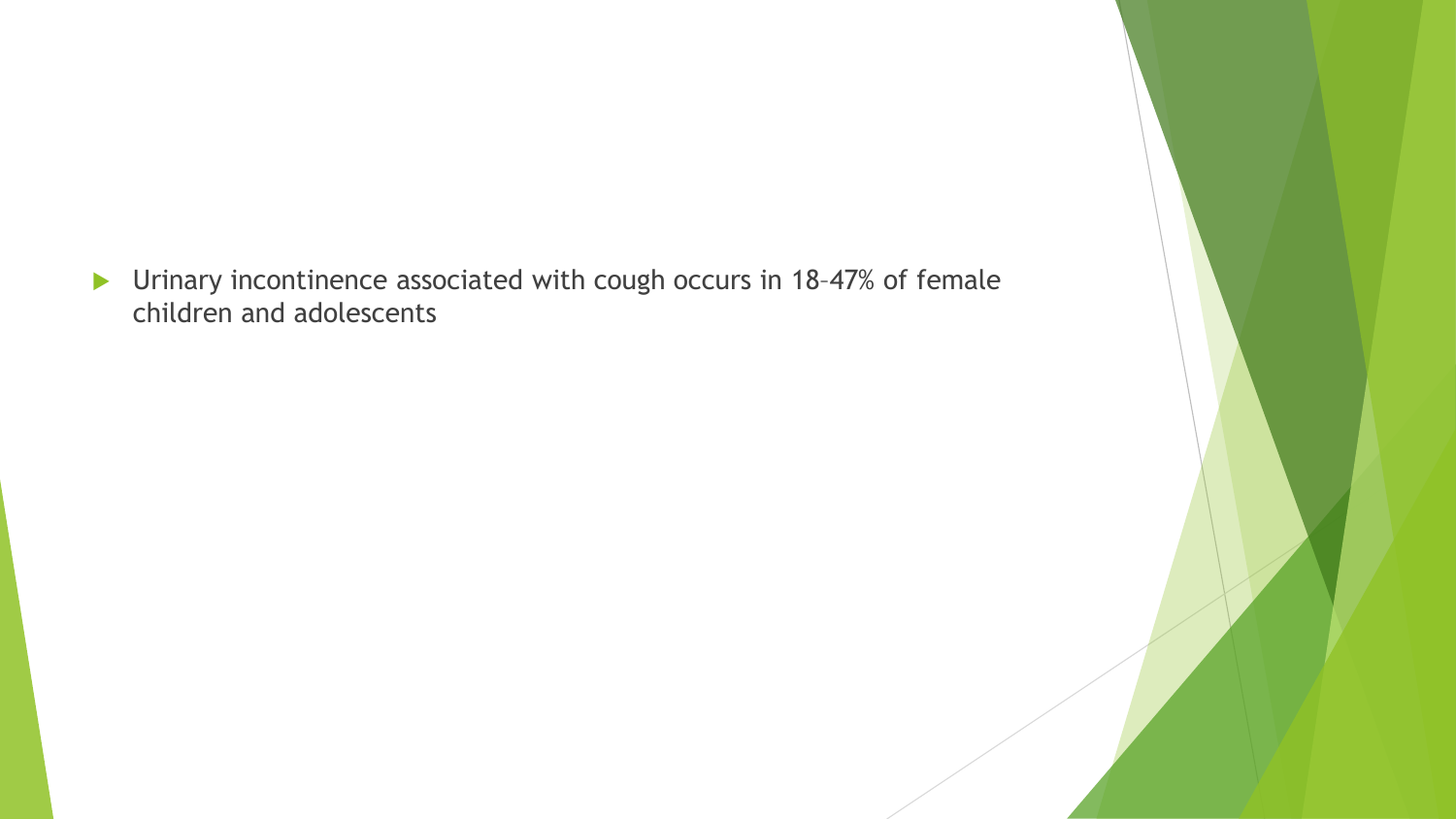- Sweat Glands Excessive loss of salt in the sweat predisposes young children to salt depletion episodes, especially during episodes of gastroenteritis and during warm weather.
- These children may present with hypochloremic alkalosis.
- Hyponatremia is a risk particularly in warm climates.
- Frequently, parents notice salt frosting of the skin or a salty taste when they kiss the child.
- A few genotypes are associated with normal sweat chloride values.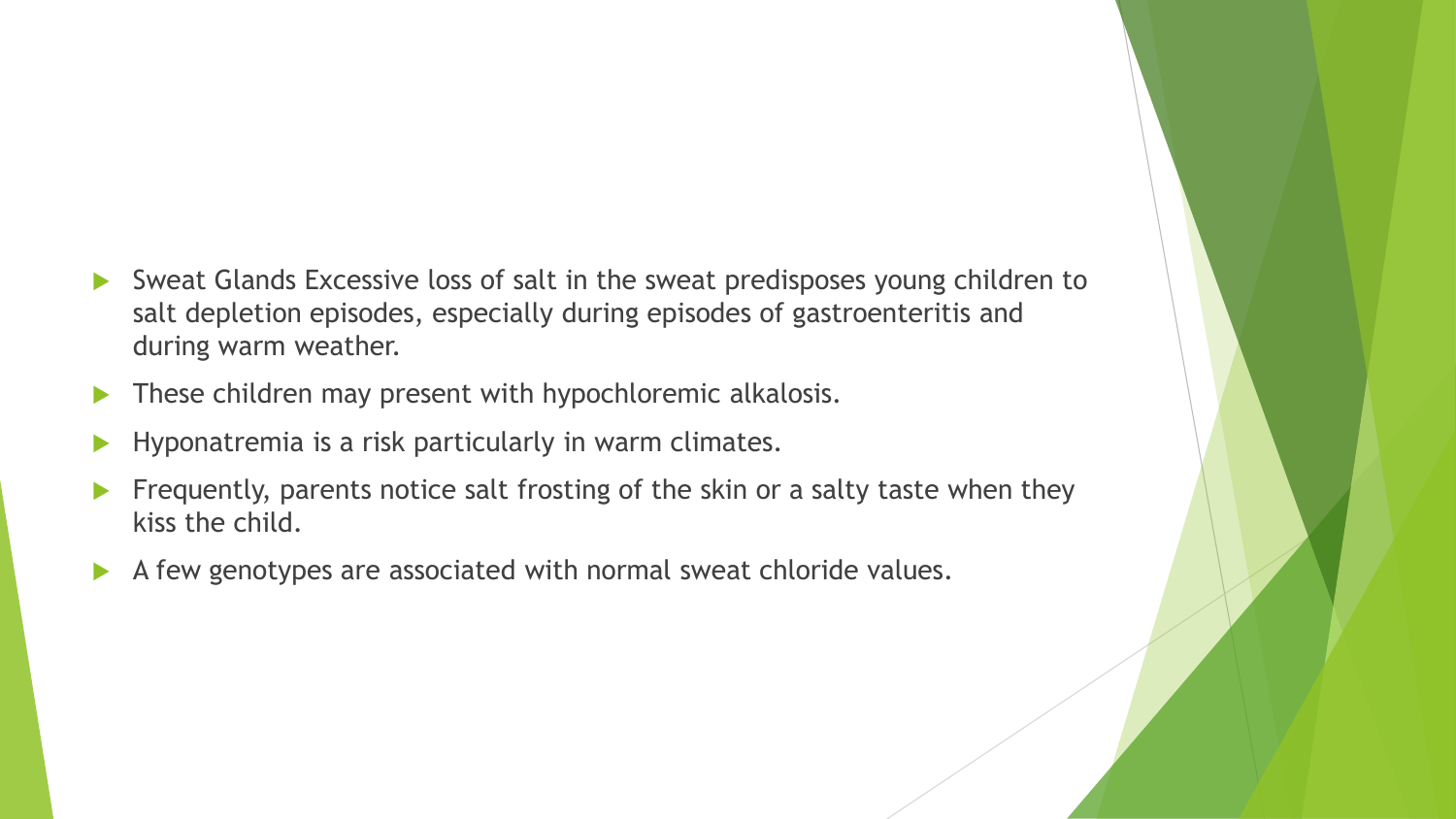# DIAGNOSIS AND ASSESSMENT

 The diagnosis of CF has been based on a positive quantitative sweat test (Cl− ≥ 60 mEq/L) in conjunction with one or more of the following features:

- identification of 2 CFTR mutations
- typical chronic obstructive pulmonary disease
- documented exocrine pancreatic insufficiency
- a positive family history.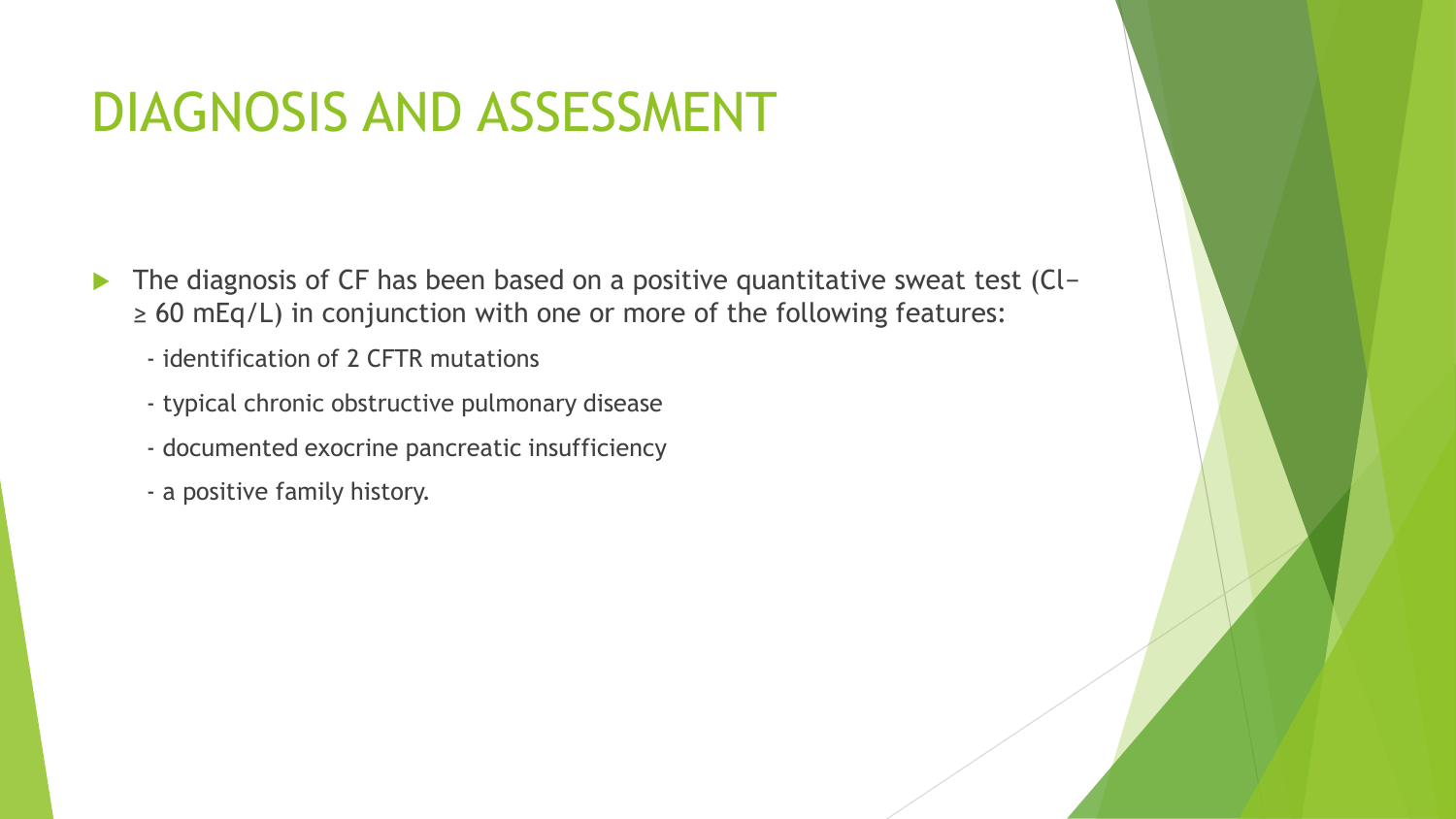With newborn screening, diagnosis is often made prior to obvious clinical manifestations such as failure to thrive and chronic cough.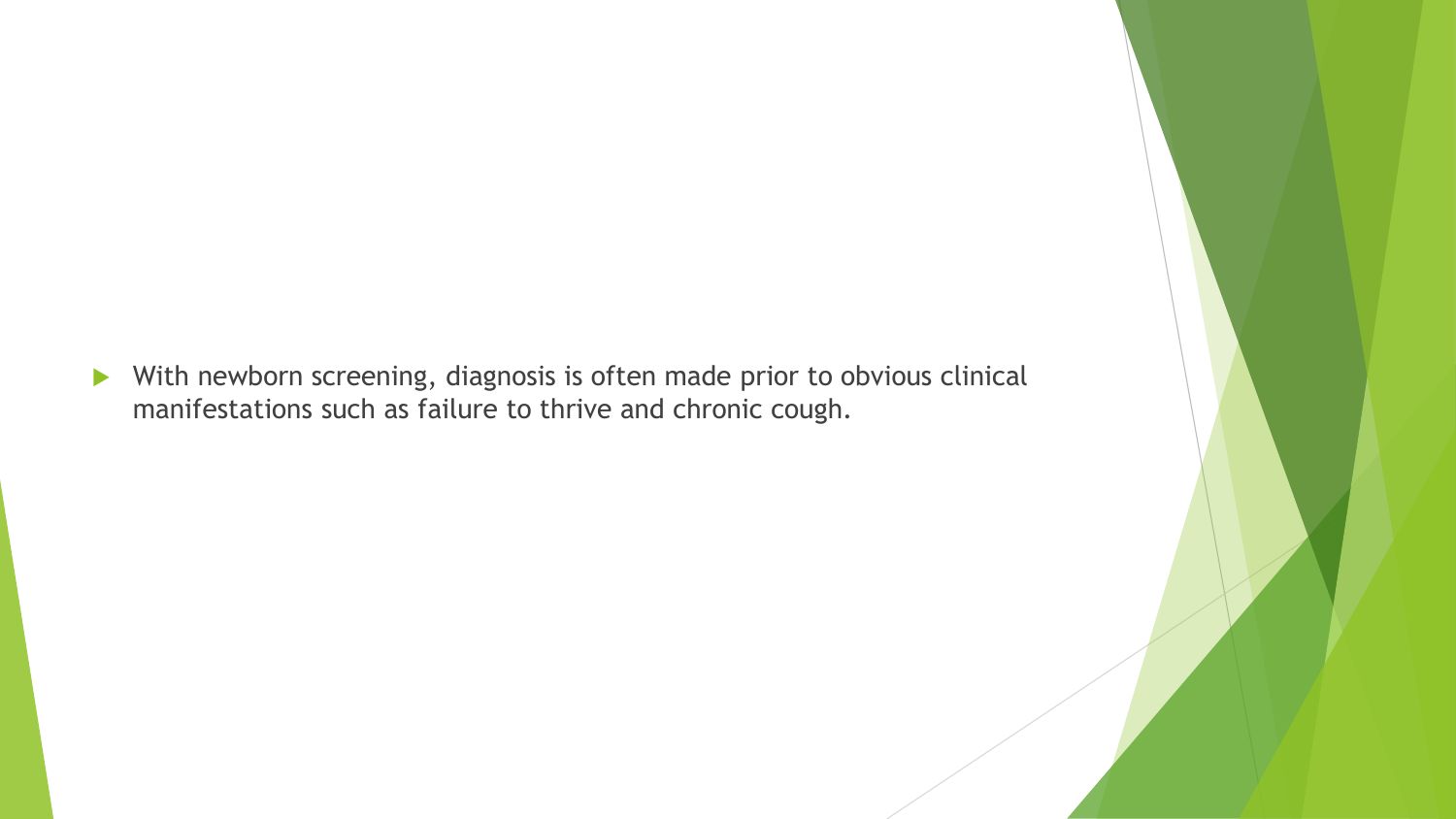# Sweat Testing

- The sweat test, which involves using pilocarpine iontophoresis to collect sweat and performing chemical analysis of its chloride content, is the standard approach to diagnosis of CF.
- **Infants with a positive newborn screen for CF should have the sweat chloride testing** performed after 36-wk corrected gestational age and at a weight greater than 2 kg and at age greater than 10 days to increase the likelihood of sufficient sweat collection for an accurate study.
- Positive results should be confirmed; for a negative result, the test should be repeated if suspicion of the diagnosis remains.
- More than 60 mmol/L of chloride in sweat is diagnostic of CF when one or more other criteria are present.
- In individuals with a positive newborn screen, a sweat chloride level less than 30 mmol/L indicates that CF is unlikely.
- Borderline (or intermediate) values of 30-59 mmol/L have been reported in patients of all ages who have CF with atypical involvement and require further testing.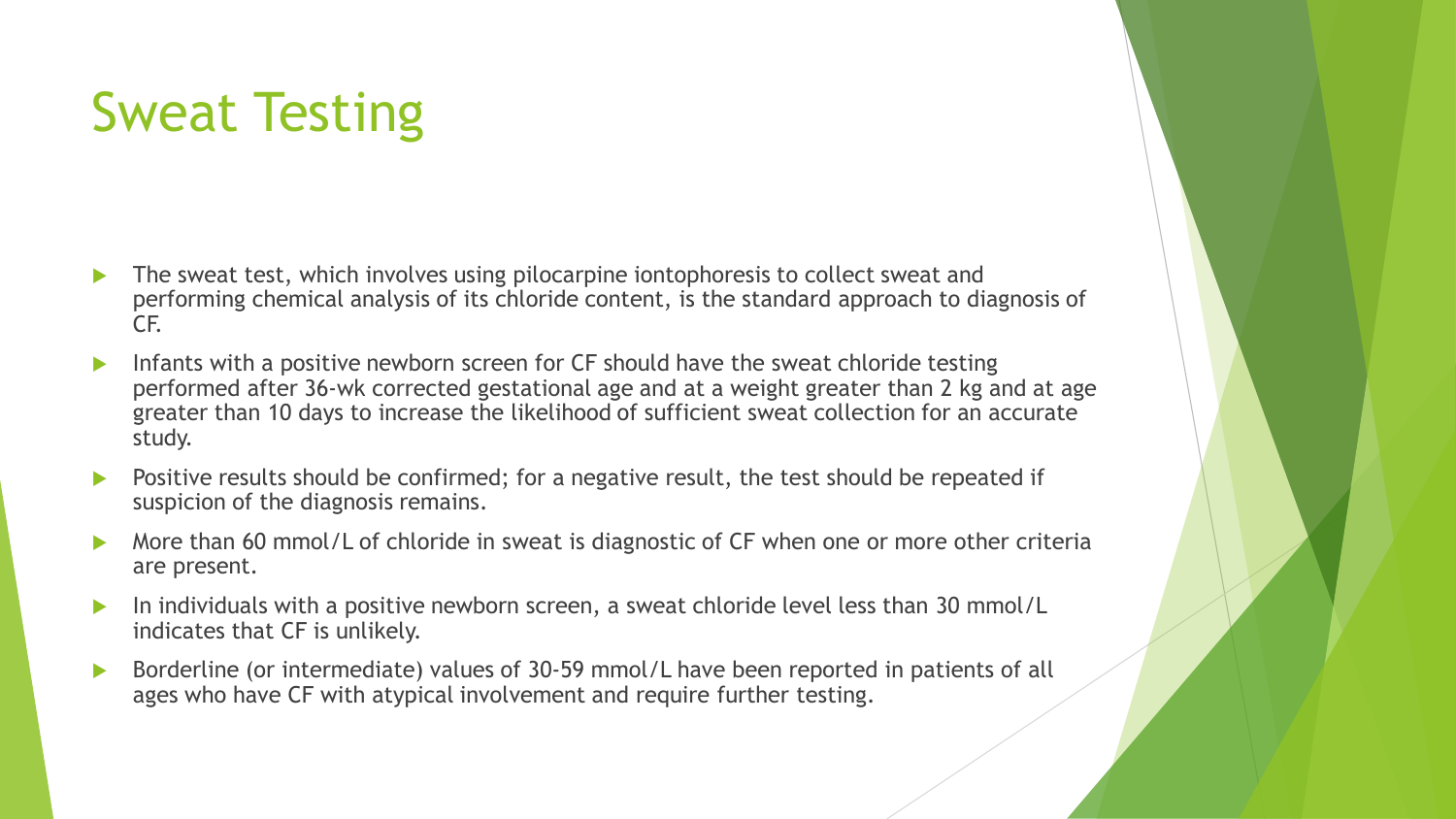### Table 432.3 Diagnostic Criteria for Cystic Fibrosis (CF)

Presence of typical clinical features (respiratory, gastrointestinal, or genitourinary) or

A history of CF in a sibling

or

A positive newborn screening test

plus

Laboratory evidence for CFTR (CF transmembrane regulator) dysfunction:

Two elevated sweat chloride concentrations obtained on separate days

 $or$ 

Identification of two CF mutations or

An abnormal nasal potential difference measurement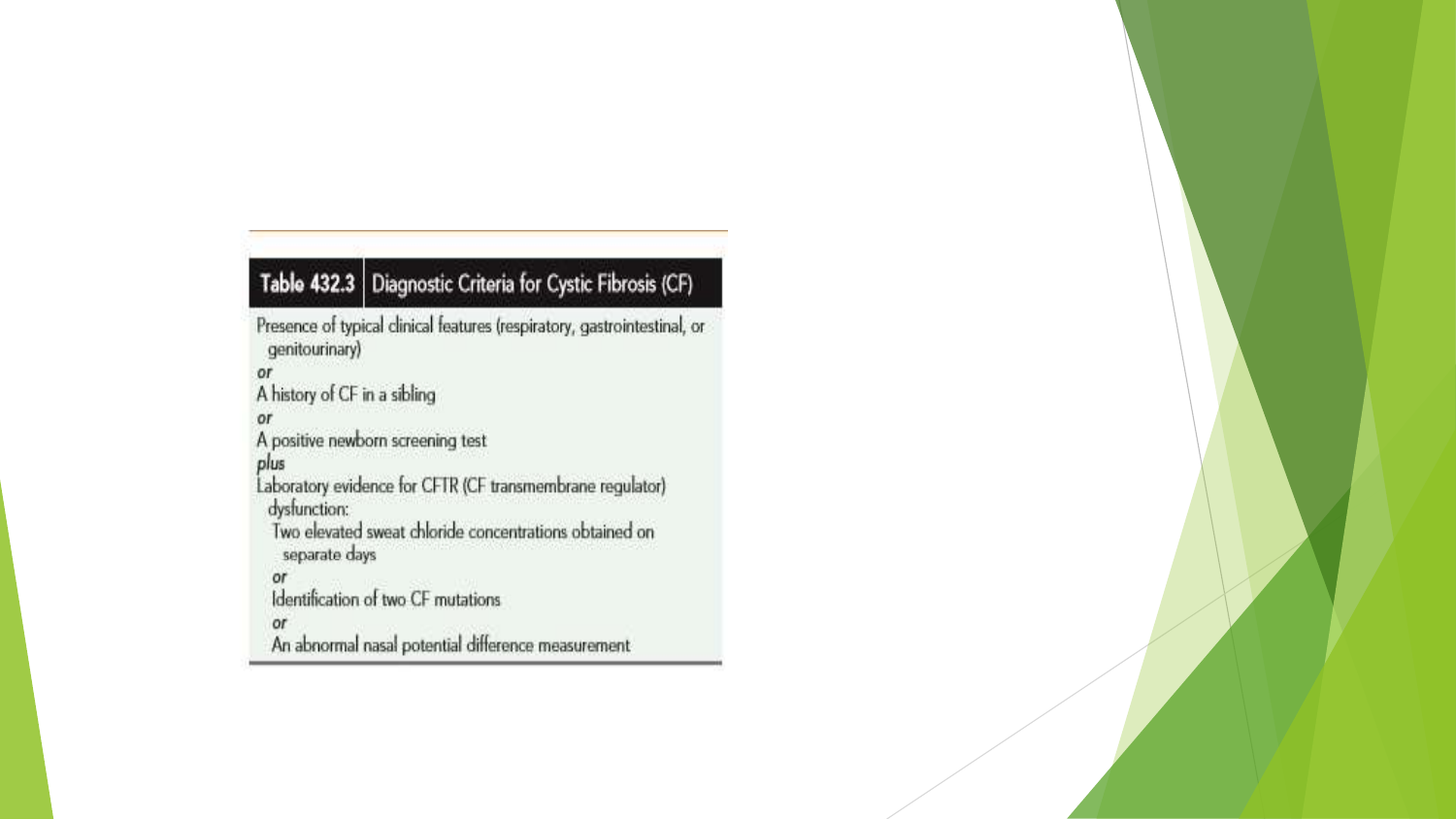### Table 432.4 Conditions Associated With False-Positive<br>and False-Negative Sweat Test Results

WITH FALSE-POSITIVE RESULTS

Eczema (atopic dermatitis)<br>Ectodermal dysplasia<br>Malnutrition/failure to thrive/deprivation Anorexia nervosa Congenital adrenal hyperplasia<br>Adrenal insufficiency<br>Glucose 6-phosphatase deficiency Mauriac syndrome Fucosidosis Familial hypoparathyroidism Hypothyroidism Nephrogenic diabetes insipidus<br>Pseudohypoaldosteronism Klinefelter syndrome<br>Familial cholestasis syndrome Autonomic dysfunction Prostaglandin E infusions Munchausen syndrome by proxy

WITH FALSE-NEGATIVE RESULTS **Dilution** Malnutrition Edema Insufficient sweat quantity Hyponatremia Cystic fibrosis transmembrane conductance regulator mutations<br>with preserved sweat duct function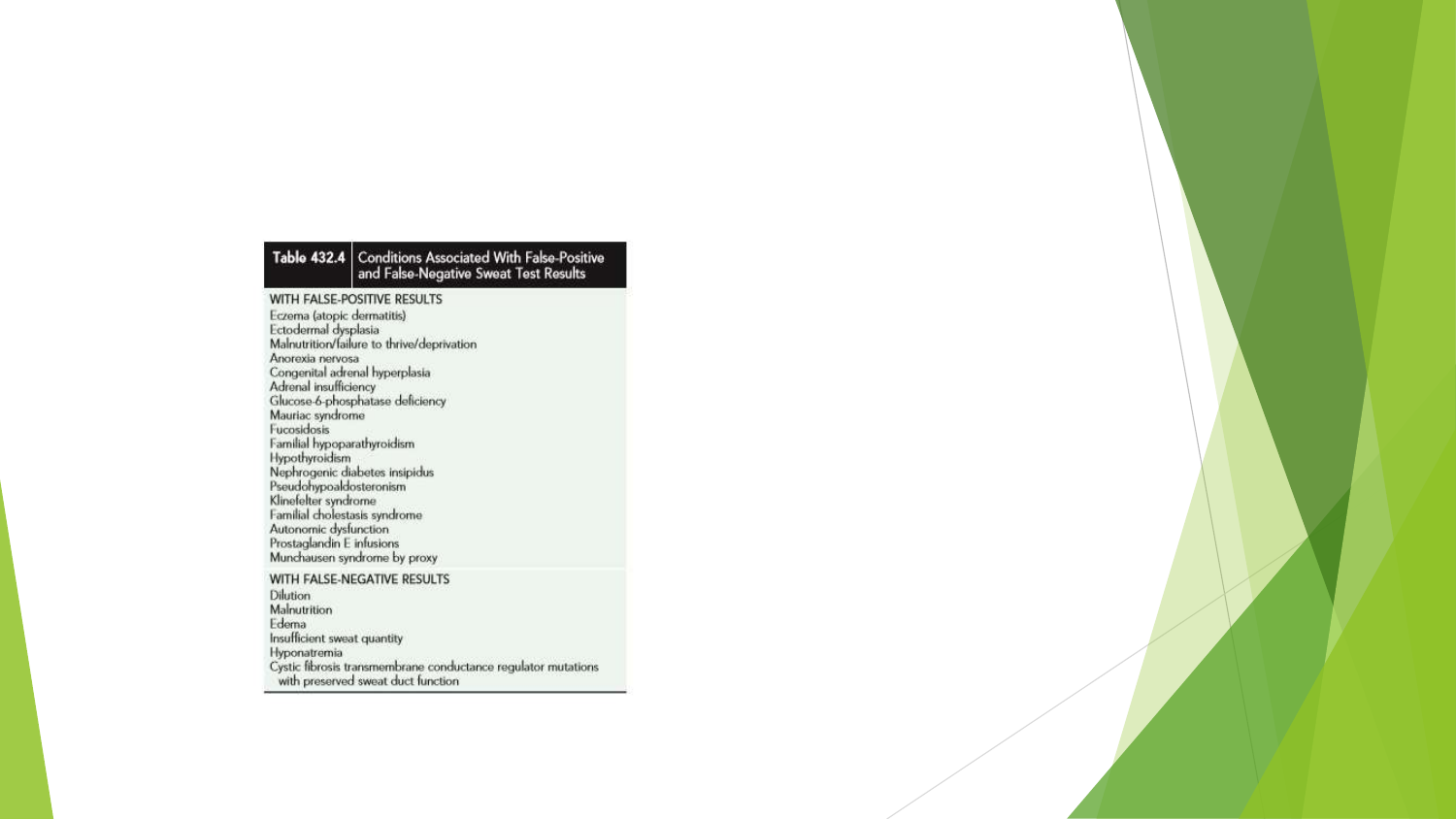# DNA Test

- DNA Testing Several commercial laboratories test for 30-96 of the most common CFTR mutations.
- This testing identifies ≥90% of individuals who carry 2 CF mutations.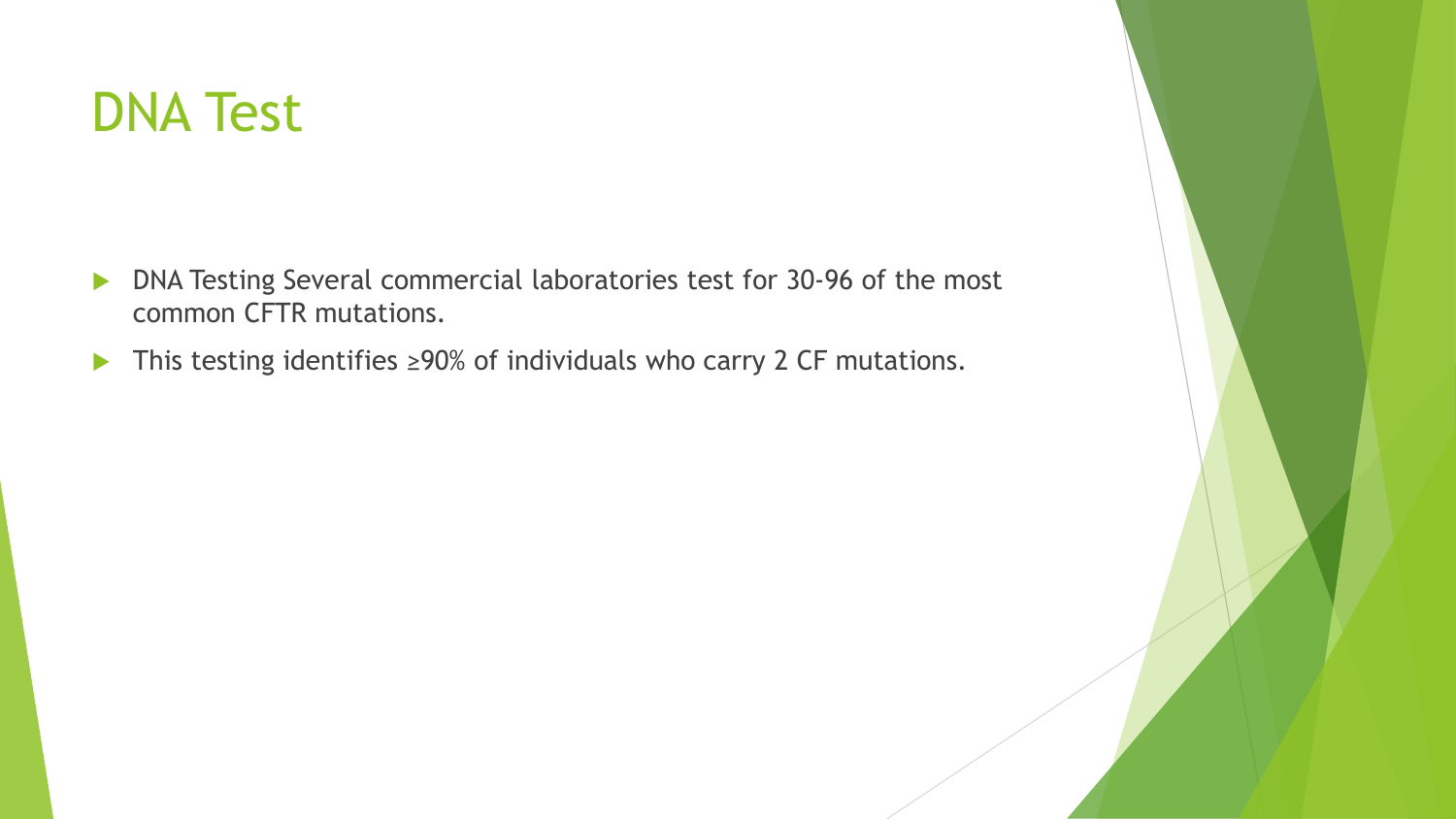- Other Diagnostic Tests The finding of increased potential differences across nasal epithelium (nasal potential difference) that is the increased voltage response to topical amiloride application, followed by the absence of a voltage response to a β-adrenergic agonist, has been used to confirm the diagnosis of CF in patients with equivocal or frankly normal sweat chloride values.
- **This testing is primarily used in research applications and has never** undergone extensive validation as a clinical tool.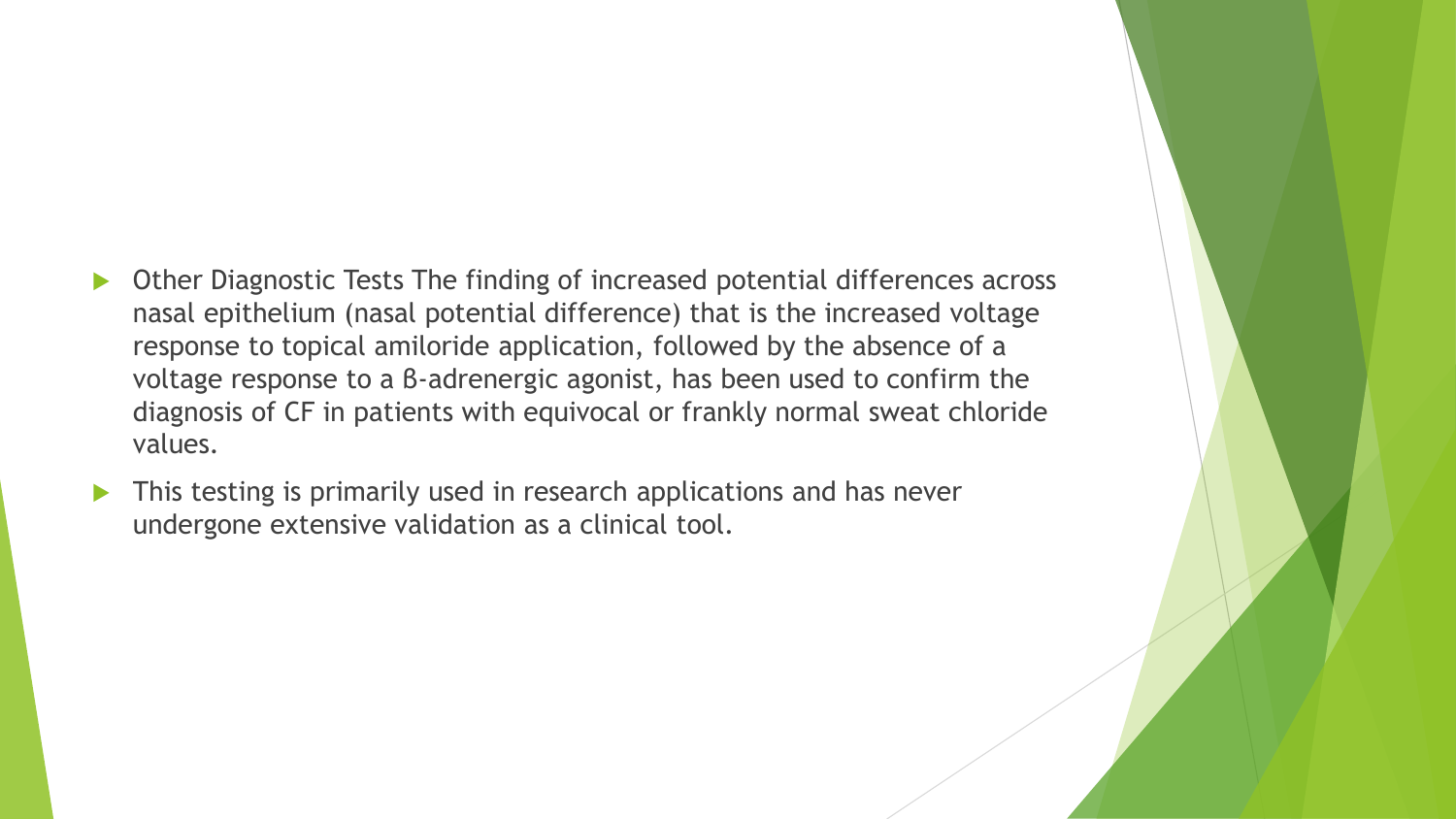### Pancreatic Function

- The diagnosis of pancreatic malabsorption can be made by the quantification of elastase-1 activity in a fresh stool sample by an enzyme-linked immunosorbent assay specific for human elastase.
- ▶ The quantification of fat malabsorption with a 72-hr stool collection is rarely necessary in the clinical setting.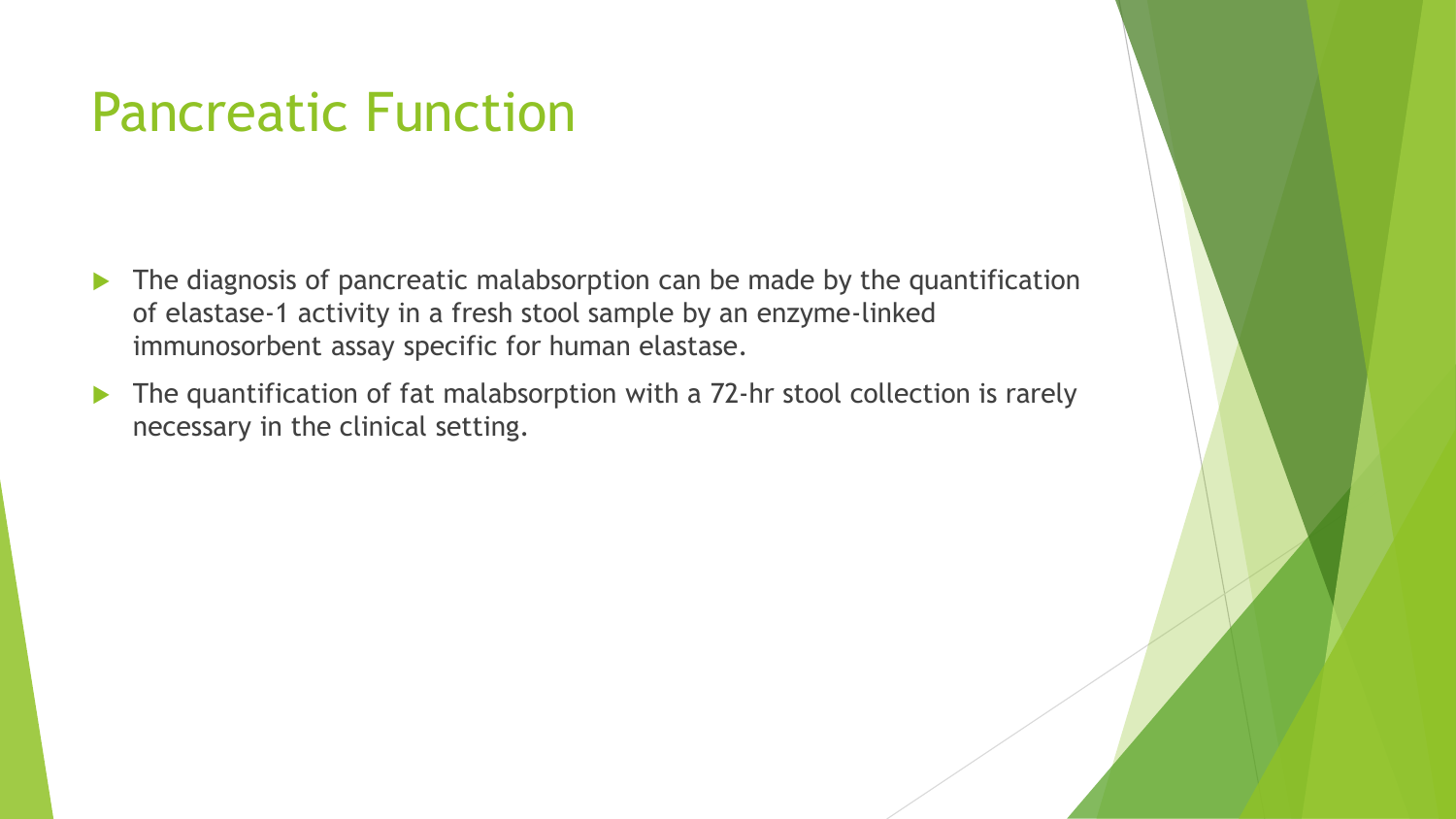- CF-related diabetes affects approximately 20% of adolescents and 40–50% of adults, and clinical guidelines recommend yearly oral glucose tolerance testing (OGTT) after age 10.
- ▶ OGTT may sometimes be clinically indicated at an earlier age.
- Spot testing of blood and urine glucose levels and glycosylated hemoglobin levels are not sufficiently sensitive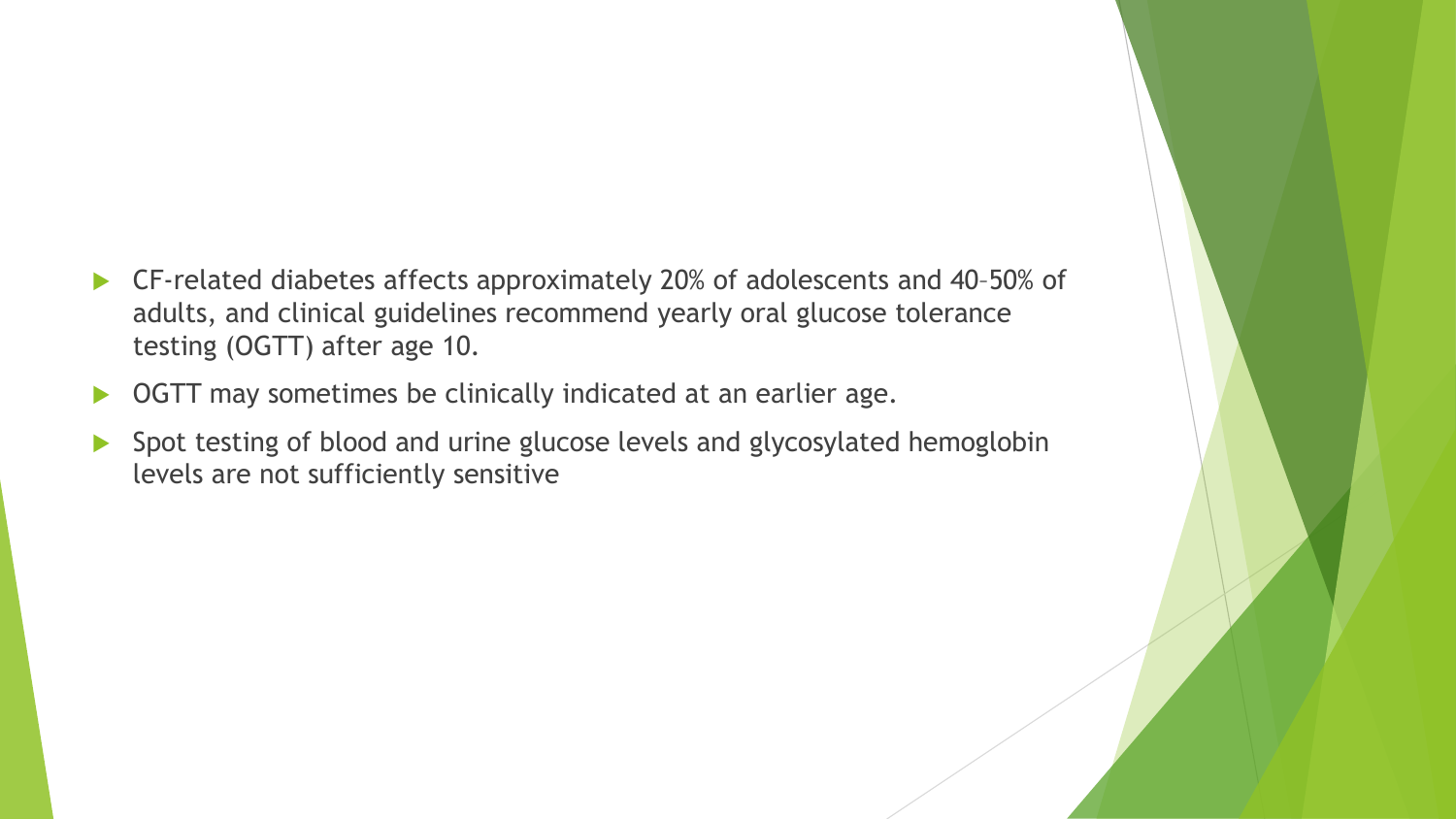- Radiology Hyperinflation of lungs occurs early and is often accompanied by nonspecific peribronchial thickening .
- **Bronchial thickening and plugging and ring shadows suggesting bronchiectasis** usually appear first in the upper lobes.
- Nodular densities, patchy atelectasis, and confluent infiltrate follow.
- Hilar lymph nodes may be prominent.
- With advanced disease, impressive hyperinflation with markedly depressed diaphragms, anterior bowing of the sternum, and a narrow cardiac shadow are noted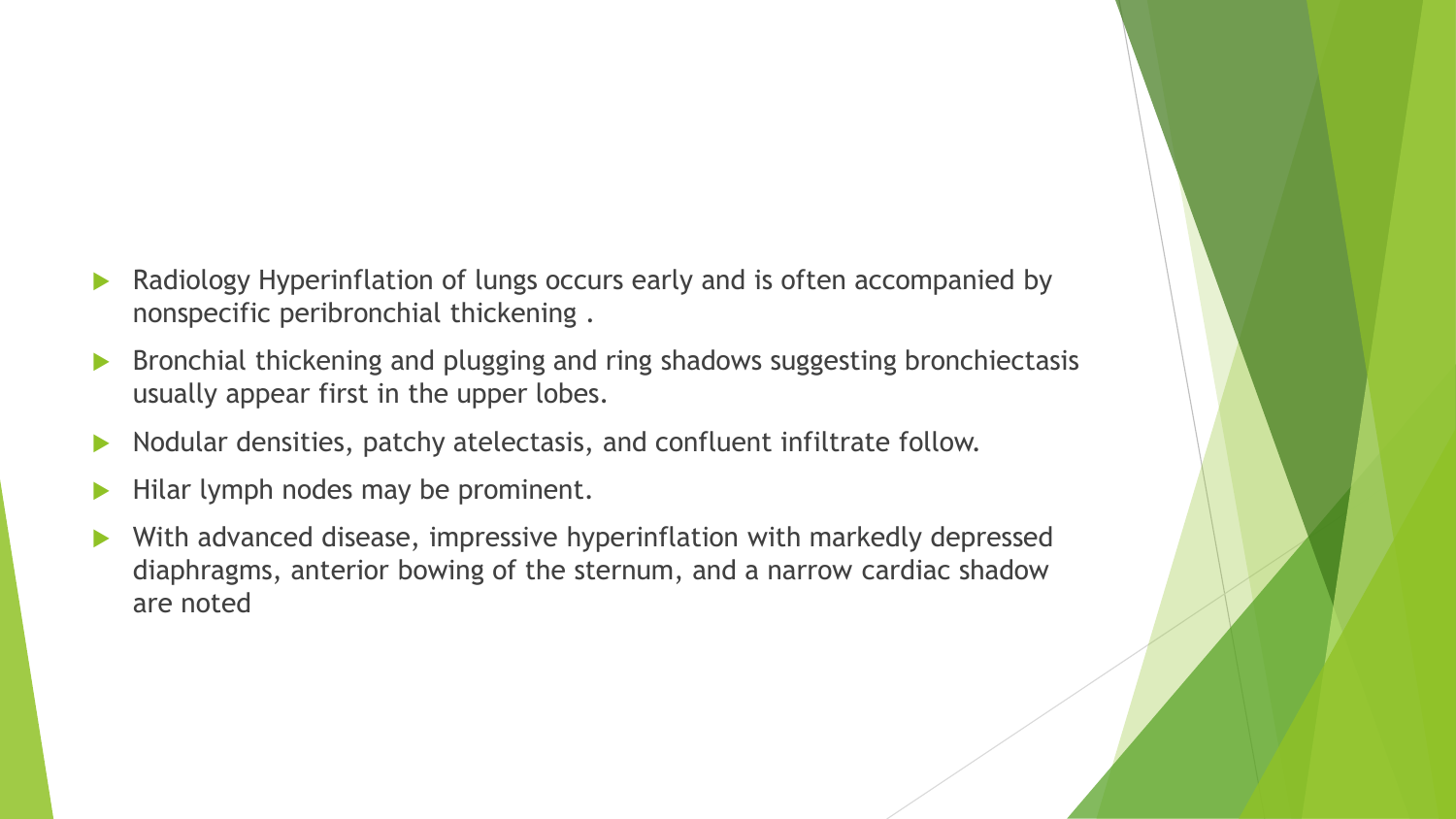- Cyst formation, extensive bronchiectasis, dilated pulmonary artery segments, and segmental or lobar atelectasis is often apparent with advanced disease.
- Most CF centers obtain chest radiographs (posteroanterior [PA] and lateral) at least annually.
- Standardized scoring of radiologic changes has been used to follow progression of lung disease.
- CT of the chest can detect heterogeneous hyperinflation and localized thickening of bronchial airway walls, mucous plugging, focal hyperinflation, and early bronchiectasis .
- CT abnormalities are commonly seen at a young age, even in asymptomatic children with normal lung function.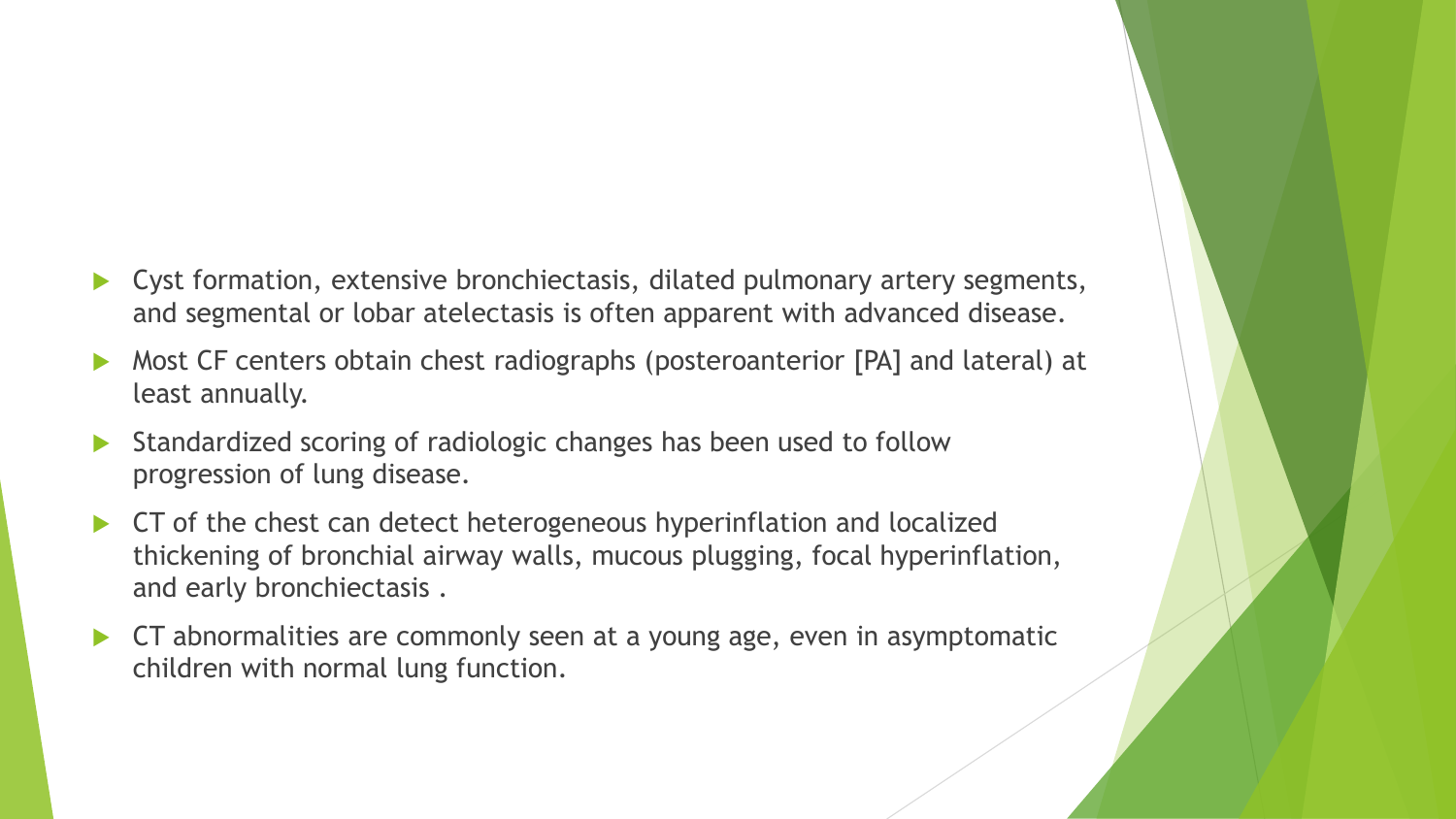- Radiographs of paranasal sinuses reveal panopacification and, often, failure of frontal sinus development.
- CT provides better resolution of sinus changes if this information is required clinically.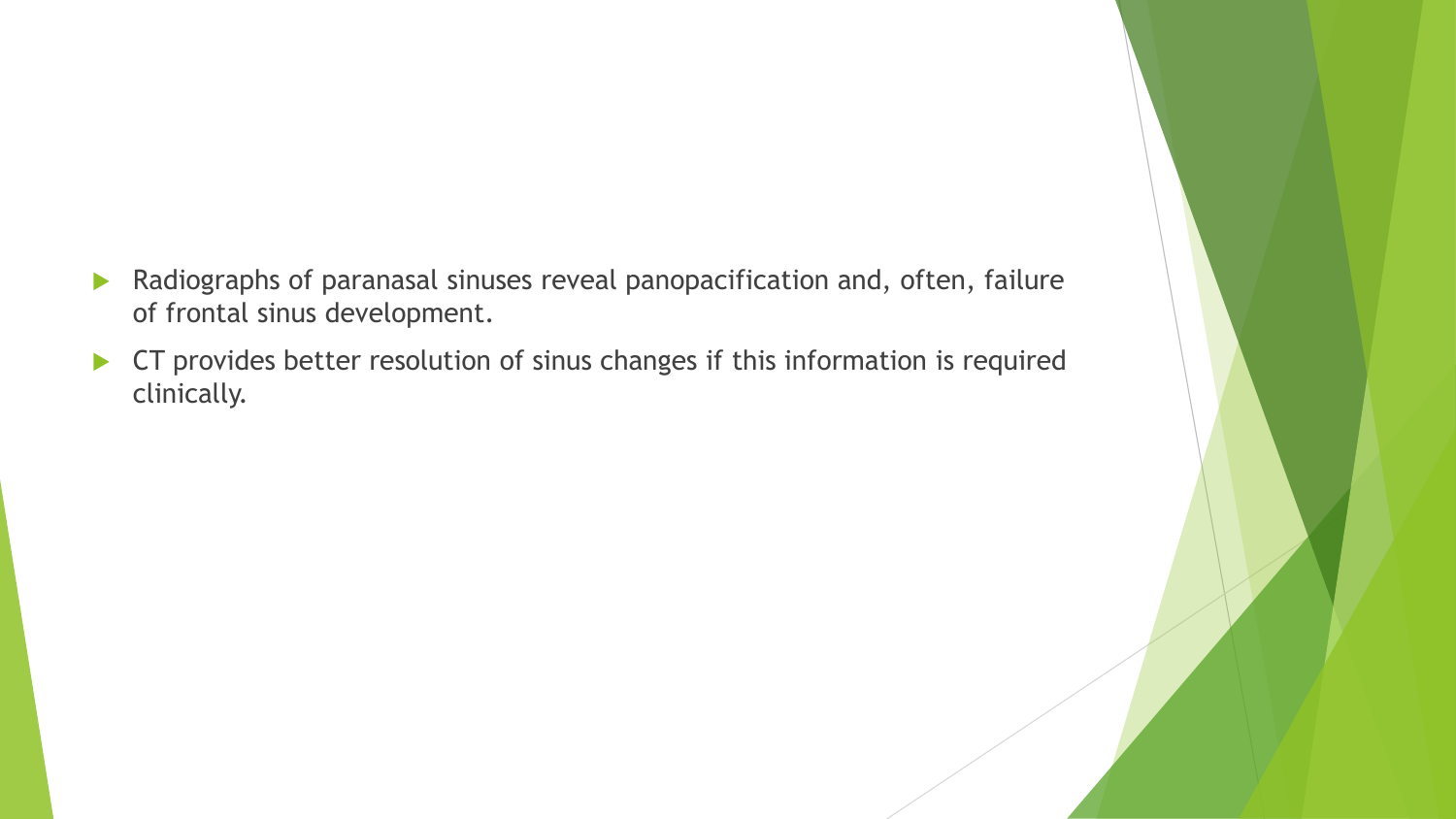Fetal ultrasonography may show pancreatic changes indicative of CF and suggest ileal obstruction with meconium early in the second trimester, but this finding is not predictive of meconium ileus at birth

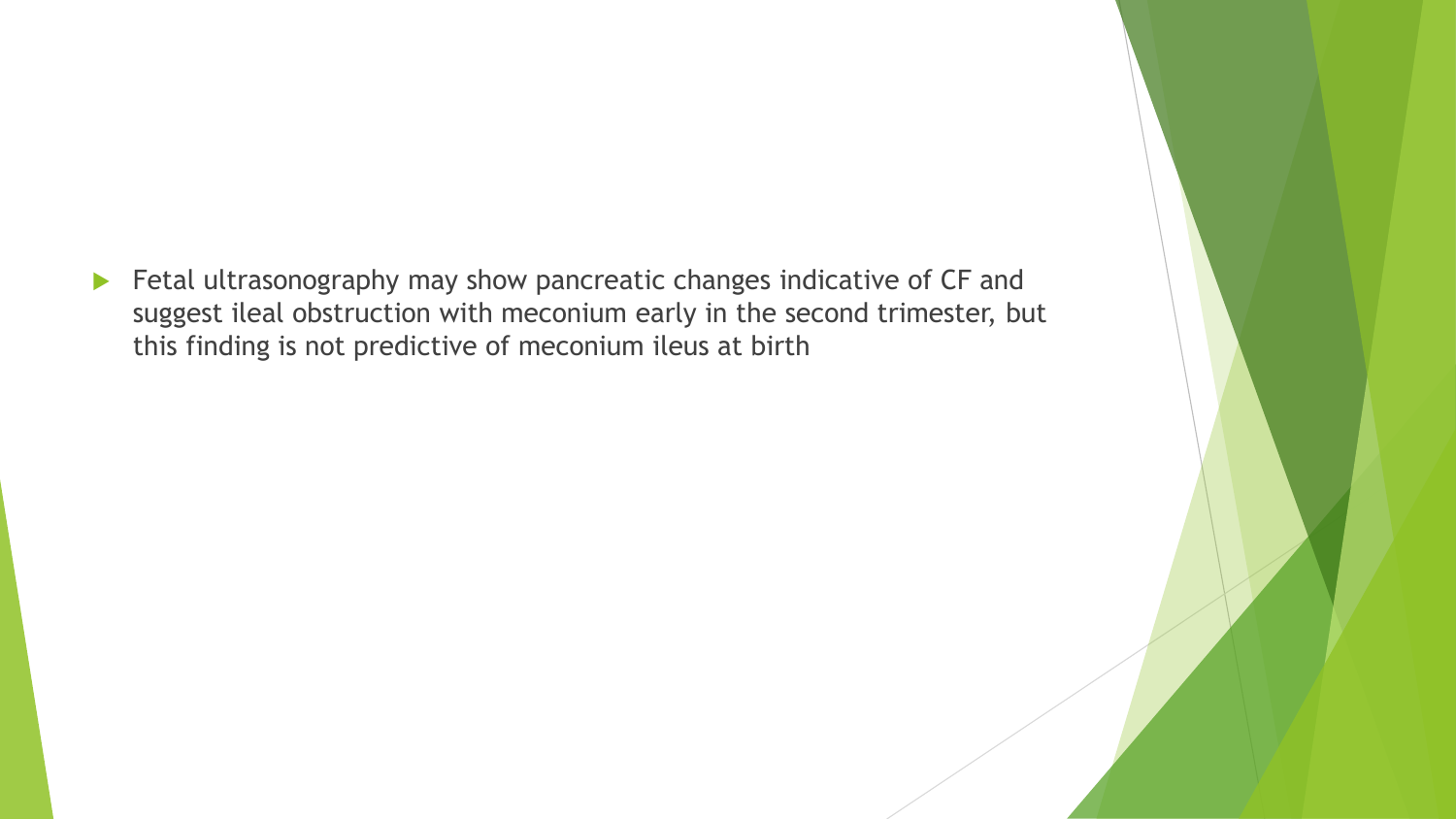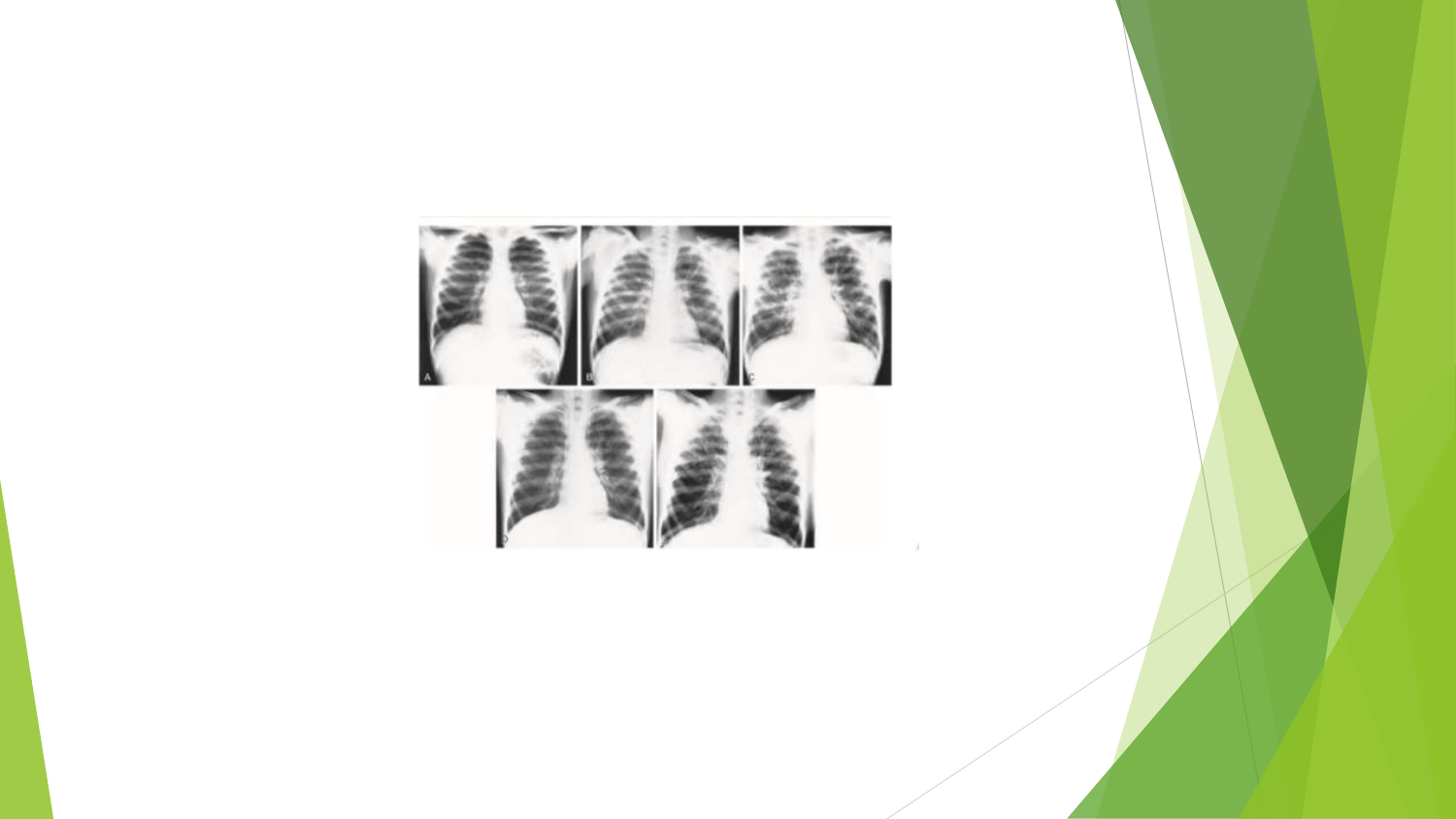- Standard pulmonary function studies are usually obtained starting at about 4 yr of age and are routinely done by age 6.
- Forced expiratory volume in 1 sec (FEV1) is the measurement that has been shown to correlate most closely with mortality and shows a gradual decline averaging 2–3% per year throughout childhood.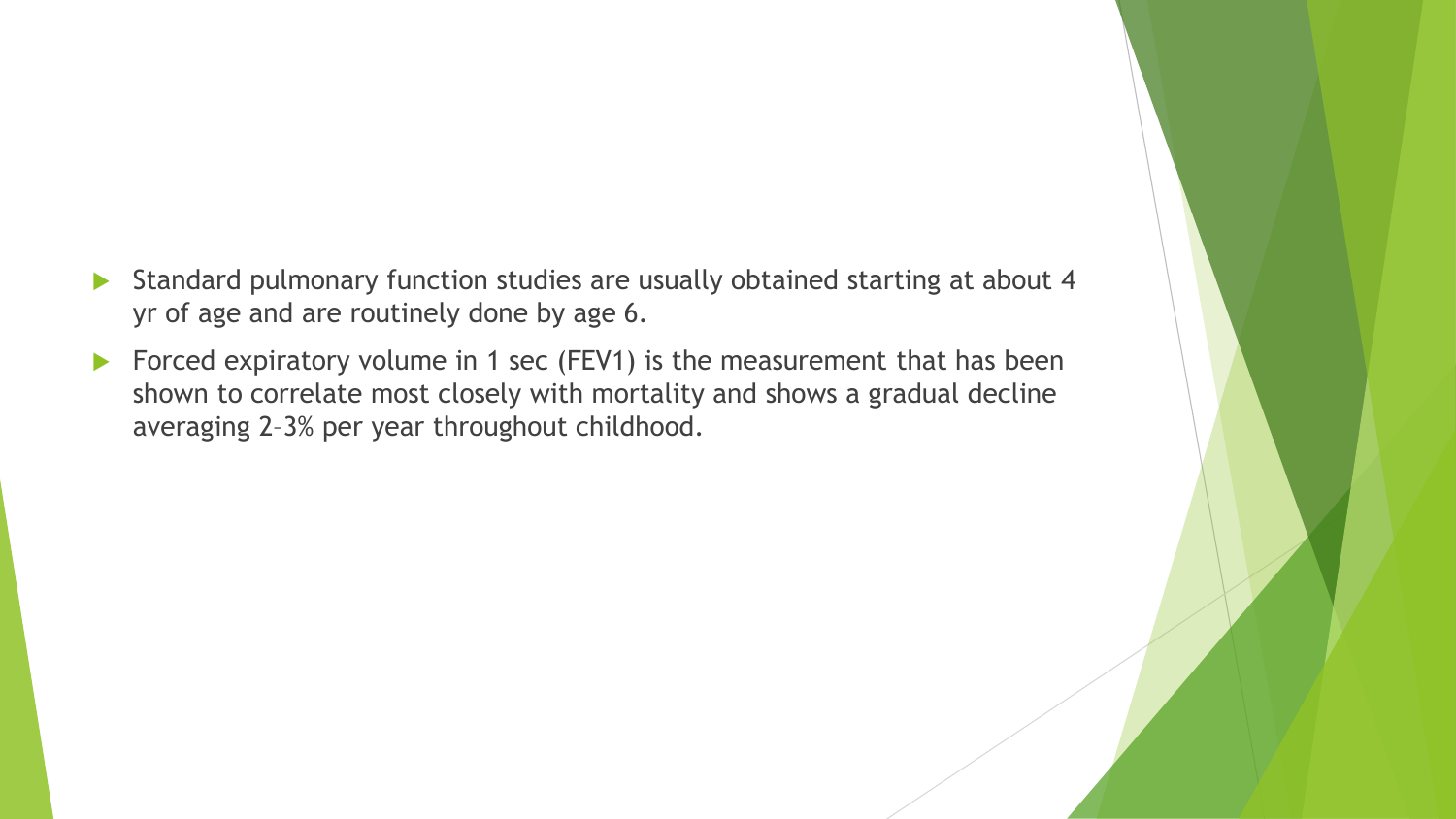# Microbiologic Studies

- H. influenza and S. aureus are the most common organisms recovered in young children .
- Pseudomonas may be acquired early and is eventually an organism of key significance.
- ▶ P. aeruginosa appears to have a special propensity for the CF airway and over time characteristically develops a biofilm associated with a mucoid appearance in the microbiology lab and which correlates with more rapid progression of lung disease.
- Once P. aeruginosa develops a mucoid phenotype, it is extremely difficult to eradicate from the airway.